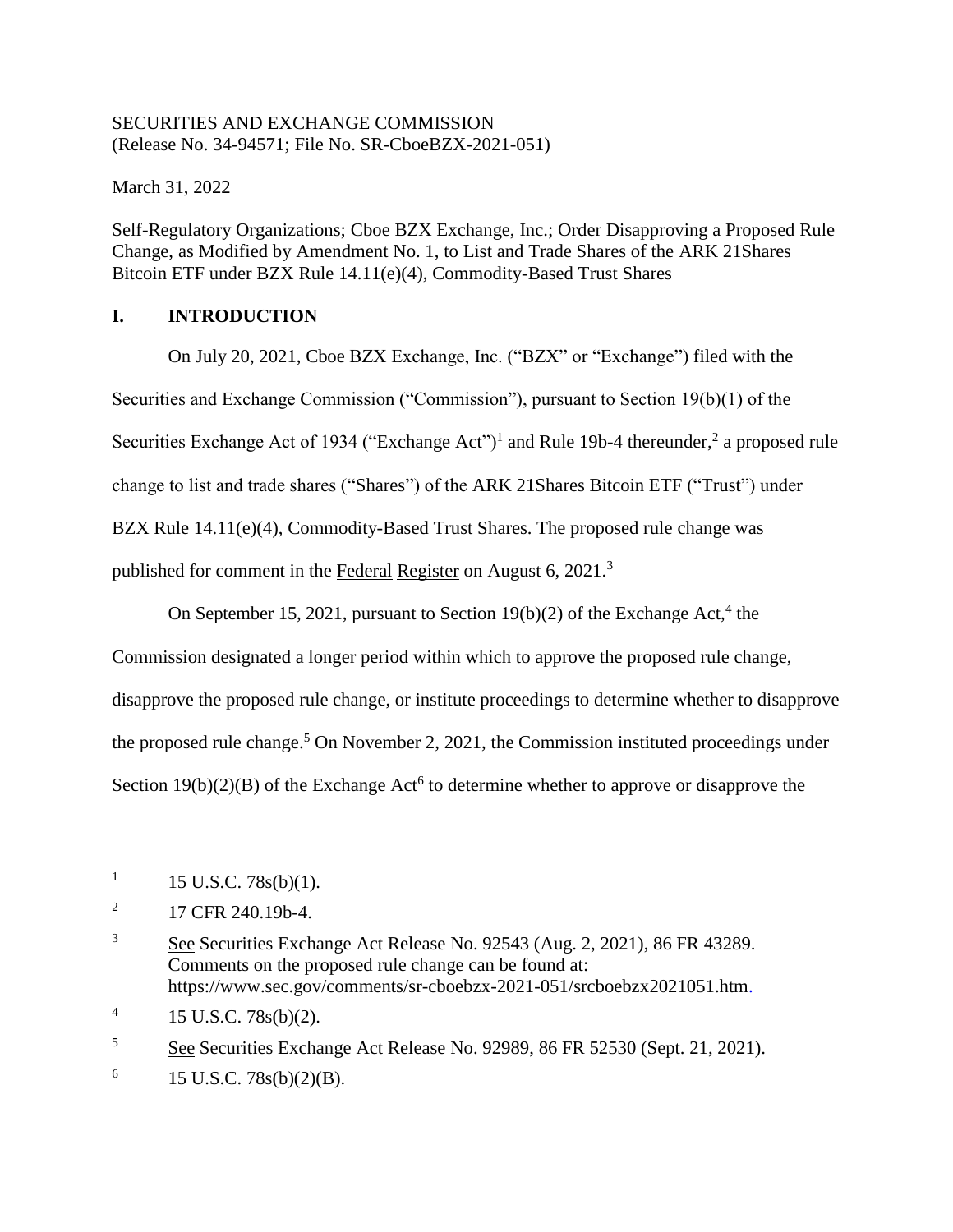proposed rule change.<sup>7</sup> On December 9, 2021, the Exchange filed Amendment No. 1, which amended and replaced the proposed rule change in its entirety, and on December 17, 2021, the Commission published notice of Amendment No. 1 to the proposed rule change.<sup>8</sup> On January 25, 2022, the Commission designated a longer period for Commission action on the proposed rule change, as modified by Amendment No.  $1.^9$ 

This order disapproves the proposed rule change, as modified by Amendment No. 1. The Commission concludes that BZX has not met its burden under the Exchange Act and the Commission's Rules of Practice to demonstrate that its proposal is consistent with the requirements of Exchange Act Section 6(b)(5), and in particular, the requirement that the rules of a national securities exchange be "designed to prevent fraudulent and manipulative acts and practices" and "to protect investors and the public interest."<sup>10</sup>

When considering whether BZX's proposal to list and trade the Shares is designed to prevent fraudulent and manipulative acts and practices, the Commission applies the same standard used in its orders considering previous proposals to list bitcoin<sup>11</sup>-based commodity

<sup>&</sup>lt;sup>7</sup> See Securities Exchange Act Release No. 93510, 86 FR 61820 (Nov. 8, 2021).

<sup>8</sup> See Securities Exchange Act Release No. 93822, 86 FR 73360 (Dec. 27, 2021). Amendment No. 1 to the proposed rule change can be found at: https://www.sec.gov/rules/sro/cboebzx/2021/34-93822.pdf.

<sup>9</sup> See Securities Exchange Act Release No. 94055, 87 FR 4980 (Jan. 31, 2022).

 $10 \qquad 15 \text{ U.S.C. } 78f(b)(5).$ 

<sup>&</sup>lt;sup>11</sup> Bitcoins are digital assets that are issued and transferred via a decentralized, open-source protocol used by a peer-to-peer computer network through which transactions are recorded on a public transaction ledger known as the "bitcoin blockchain." The bitcoin protocol governs the creation of new bitcoins and the cryptographic system that secures and verifies bitcoin transactions. See, e.g., Amendment No. 1, 86 FR at 73362.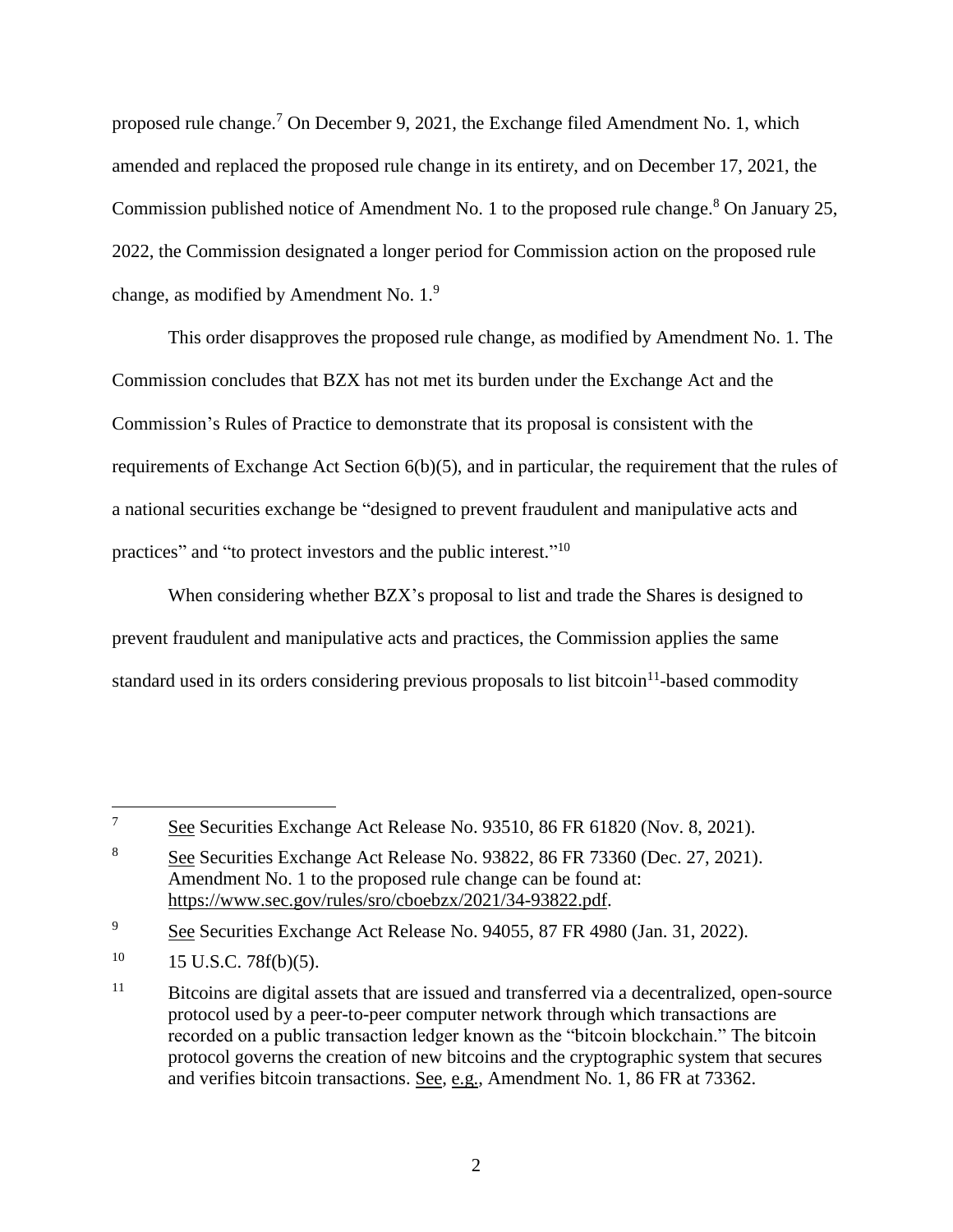trusts and bitcoin-based trust issued receipts.<sup>12</sup> As the Commission has explained, an exchange that lists bitcoin-based exchange-traded products ("ETPs") can meet its obligations under

12 <sup>12</sup> See Order Setting Aside Action by Delegated Authority and Disapproving a Proposed Rule Change, as Modified by Amendments No. 1 and 2, To List and Trade Shares of the Winklevoss Bitcoin Trust, Securities Exchange Act Release No. 83723 (July 26, 2018), 83 FR 37579 (Aug. 1, 2018) (SR-BatsBZX-2016-30) ("Winklevoss Order"); Order Disapproving a Proposed Rule Change, as Modified by Amendment No. 1, To Amend NYSE Arca Rule 8.201-E (Commodity-Based Trust Shares) and To List and Trade Shares of the United States Bitcoin and Treasury Investment Trust Under NYSE Arca Rule 8.201-E, Securities Exchange Act Release No. 88284 (Feb. 26, 2020), 85 FR 12595 (Mar. 3, 2020) (SR-NYSEArca-2019-39) ("USBT Order"); Order Disapproving a Proposed Rule Change To List and Trade Shares of the WisdomTree Bitcoin Trust Under BZX Rule 14.11(e)(4), Commodity-Based Trust Shares, Securities Exchange Act Release No. 93700 (Dec. 1, 2021), 86 FR 69322 (Dec. 7, 2021) (SR-CboeBZX-2021-024) ("WisdomTree Order"); Order Disapproving a Proposed Rule Change To List and Trade Shares of the Kryptoin Bitcoin ETF Trust Under BZX Rule 14.11(e)(4), Commodity-Based Trust Shares, Securities Exchange Act Release No. 93860 (Dec. 22, 2021), 86 FR 74166 (Dec. 29, 2021) (SR-CboeBZX-2021-029) ("Kryptoin Order"); Order Disapproving a Proposed Rule Change To List and Trade Shares of the Valkyrie Bitcoin Fund Under NYSE Arca Rule 8.201-E (Commodity-Based Trust Shares), Securities Exchange Act Release No. 93859 (Dec. 22, 2021), 86 FR 74156 (Dec. 29, 2021) (SR-NYSEArca-2021-31) ("Valkyrie Order"); Order Disapproving a Proposed Rule Change To List and Trade Shares of the First Trust SkyBridge Bitcoin ETF Trust Under NYSE Arca Rule 8.201-E, Securities Exchange Act Release No. 94006 (Jan. 20, 2022), 87 FR 3869 (Jan. 25, 2022) (SR-NYSEArca-2021-37) ("Skybridge Order"); Order Disapproving a Proposed Rule Change To List and Trade Shares of the Wise Origin Bitcoin Trust under BZX Rule 14.11(e)(4), Commodity-Based Trust Shares, Securities Exchange Act Release No. 94080 (Jan. 27, 2022), 87 FR 5527 (Feb. 1, 2022) (SR-CboeBZX-2021-039) ("Wise Origin Order"); Order Disapproving a Proposed Rule Change To List and Trade Shares of the NYDIG Bitcoin ETF Under NYSE Arca Rule 8.201-E (Commodity-Based Trust Shares), Securities Exchange Act Release No. 94395 (Mar. 10, 2022), 87 FR 14932 (Mar. 16, 2022) (SR-NYSEArca-2021-57) ("NYDIG Order"); Order Disapproving a Proposed Rule Change To List and Trade Shares of the Global X Bitcoin Trust Under BZX Rule 14.11(e)(4), Commodity-Based Trust Shares, Securities Exchange Act Release No. 94396 (Mar. 10, 2022), 87 FR 14912 (Mar. 16, 2022) (SR-CboeBZX-2021-052) ("Global X Order"). See also Order Disapproving a Proposed Rule Change, as Modified by Amendment No. 1, Relating to the Listing and Trading of Shares of the SolidX Bitcoin Trust Under NYSE Arca Equities Rule 8.201, Securities Exchange Act Release No. 80319 (Mar. 28, 2017), 82 FR 16247 (Apr. 3, 2017) (SR-NYSEArca-2016-101) ("SolidX Order"). The Commission also notes that orders were issued by delegated authority on the following matters: Order Disapproving a Proposed Rule Change To List and Trade the Shares of the ProShares Bitcoin ETF and the ProShares Short Bitcoin ETF,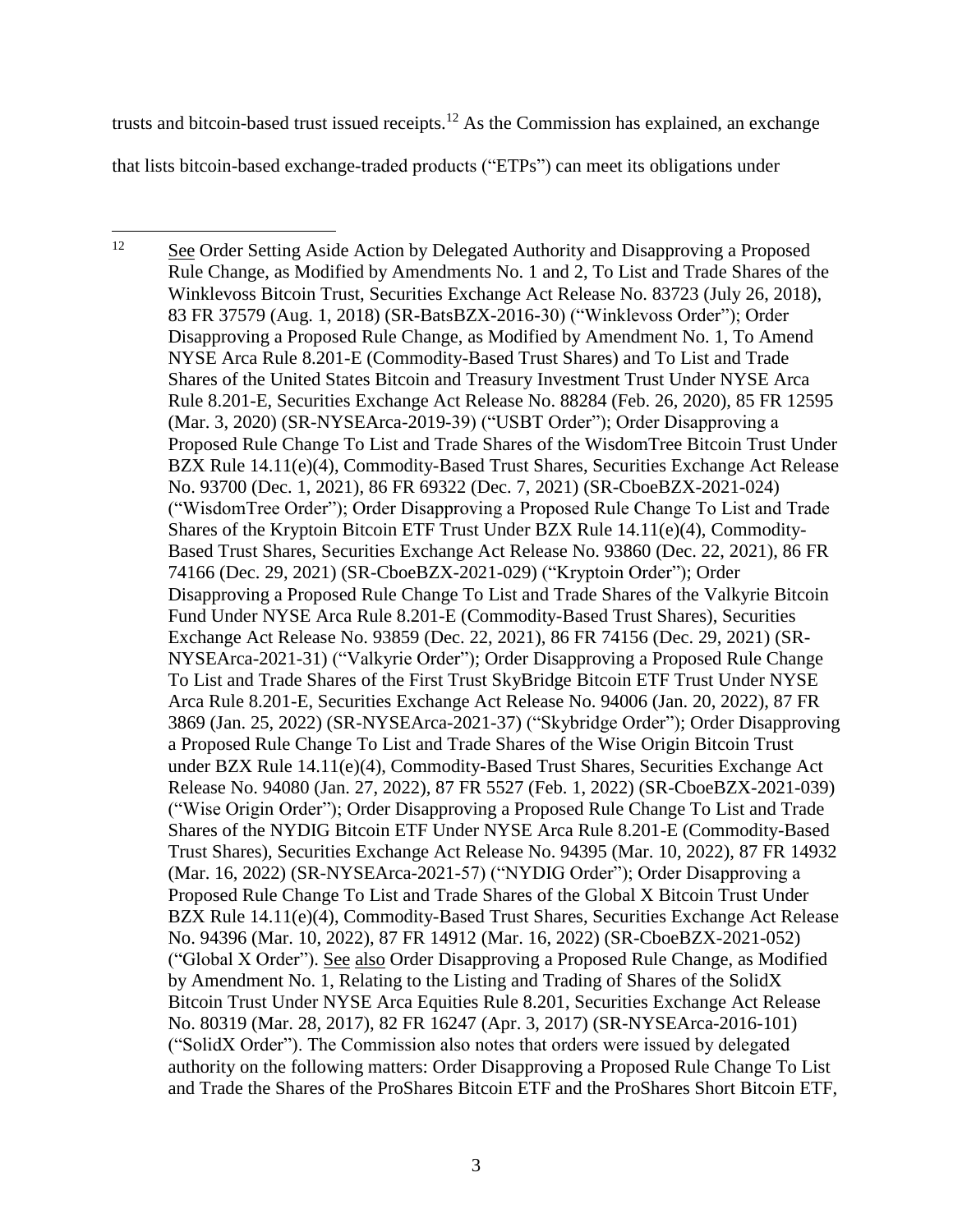Exchange Act Section 6(b)(5) by demonstrating that the exchange has a comprehensive surveillance-sharing agreement with a regulated market of significant size related to the underlying or reference bitcoin assets.<sup>13</sup>

The standard requires such surveillance-sharing agreements since they "provide a necessary deterrent to manipulation because they facilitate the availability of information needed to fully investigate a manipulation if it were to occur."<sup>14</sup> The Commission has emphasized that it is essential for an exchange listing a derivative securities product to enter into a surveillancesharing agreement with markets trading the underlying assets for the listing exchange to have the ability to obtain information necessary to detect, investigate, and deter fraud and market manipulation, as well as violations of exchange rules and applicable federal securities laws and rules.<sup>15</sup> The hallmarks of a surveillance-sharing agreement are that the agreement provides for the sharing of information about market trading activity, clearing activity, and customer identity;

Securities Exchange Act Release No. 83904 (Aug. 22, 2018), 83 FR 43934 (Aug. 28, 2018) (SR-NYSEArca-2017-139) ("ProShares Order"); Order Disapproving a Proposed Rule Change To List and Trade the Shares of the GraniteShares Bitcoin ETF and the GraniteShares Short Bitcoin ETF, Securities Exchange Act Release No. 83913 (Aug. 22, 2018), 83 FR 43923 (Aug. 28, 2018) (SR-CboeBZX-2018-001) ("GraniteShares Order"); Order Disapproving a Proposed Rule Change To List and Trade Shares of the VanEck Bitcoin Trust Under BZX Rule 14.11(e)(4), Commodity-Based Trust Shares, Securities Exchange Act Release No. 93559 (Nov. 12, 2021), 86 FR 64539 (Nov. 18, 2021) (SR-CboeBZX-2021-019) ("VanEck Order").

<sup>13</sup> See USBT Order, 85 FR at 12596. See also Winklevoss Order, 83 FR at 37592 n.202 and accompanying text (discussing previous Commission approvals of commodity-trust ETPs); GraniteShares Order, 83 FR at 43925-27 nn.35-39 and accompanying text (discussing previous Commission approvals of commodity-futures ETPs).

<sup>&</sup>lt;sup>14</sup> See Amendment to Rule Filing Requirements for Self-Regulatory Organizations Regarding New Derivative Securities Products, Securities Exchange Act Release No. 40761 (Dec. 8, 1998), 63 FR 70952, 70959 (Dec. 22, 1998) ("NDSP Adopting Release"). See also Winklevoss Order, 83 FR at 37594; ProShares Order, 83 FR at 43936; GraniteShares Order, 83 FR at 43924; USBT Order, 85 FR at 12596.

<sup>15</sup> See NDSP Adopting Release, 63 FR at 70959.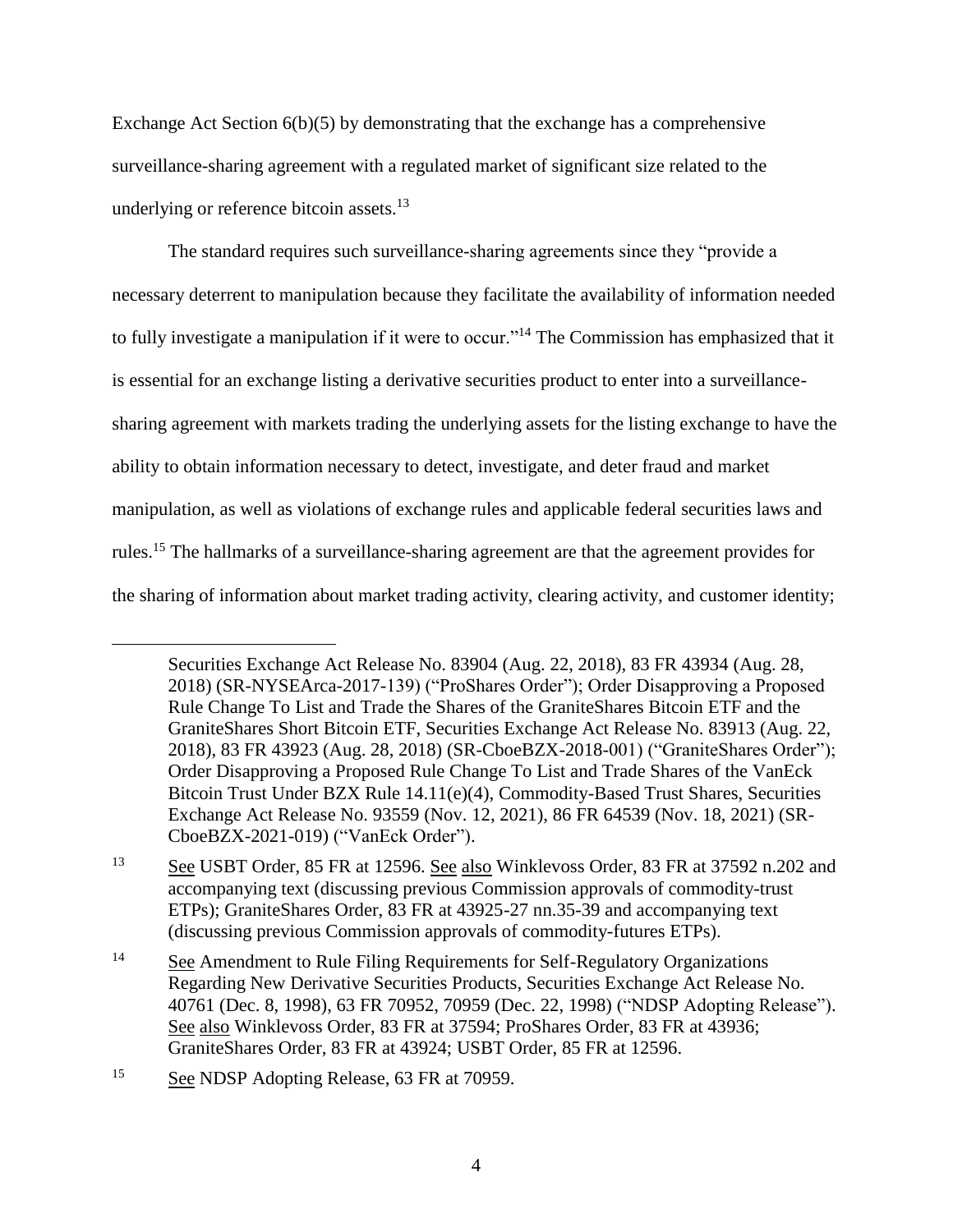that the parties to the agreement have reasonable ability to obtain access to and produce requested information; and that no existing rules, laws, or practices would impede one party to the agreement from obtaining this information from, or producing it to, the other party.<sup>16</sup>

In the context of this standard, the terms "significant market" and "market of significant size" include a market (or group of markets) as to which (a) there is a reasonable likelihood that a person attempting to manipulate the ETP would also have to trade on that market to successfully manipulate the ETP, so that a surveillance-sharing agreement would assist in detecting and deterring misconduct, and (b) it is unlikely that trading in the ETP would be the predominant influence on prices in that market.<sup>17</sup> A surveillance-sharing agreement must be entered into with a "significant market" to assist in detecting and deterring manipulation of the ETP, because a person attempting to manipulate the ETP is reasonably likely to also engage in trading activity on that "significant market."<sup>18</sup>

Consistent with this standard, for the commodity-trust ETPs approved to date for listing and trading, there has been in every case at least one significant, regulated market for trading futures on the underlying commodity—whether gold, silver, platinum, palladium, or copper and the ETP listing exchange has entered into surveillance-sharing agreements with, or held Intermarket Surveillance Group ("ISG") membership in common with, that market.<sup>19</sup> Moreover,

<sup>&</sup>lt;sup>16</sup> See Winklevoss Order, 83 FR at 37592-93; Letter from Brandon Becker, Director, Division of Market Regulation, Commission, to Gerard D. O'Connell, Chairman, Intermarket Surveillance Group (June 3, 1994), available at https://www.sec.gov/divisions/marketreg/mr-noaction/isg060394.htm.

<sup>&</sup>lt;sup>17</sup> See Winklevoss Order, 83 FR at 37594. This definition is illustrative and not exclusive. There could be other types of "significant markets" and "markets of significant size," but this definition is an example that will provide guidance to market participants. See id.

<sup>18</sup> See USBT Order, 85 FR at 12597.

<sup>&</sup>lt;sup>19</sup> See Winklevoss Order, 83 FR at 37594.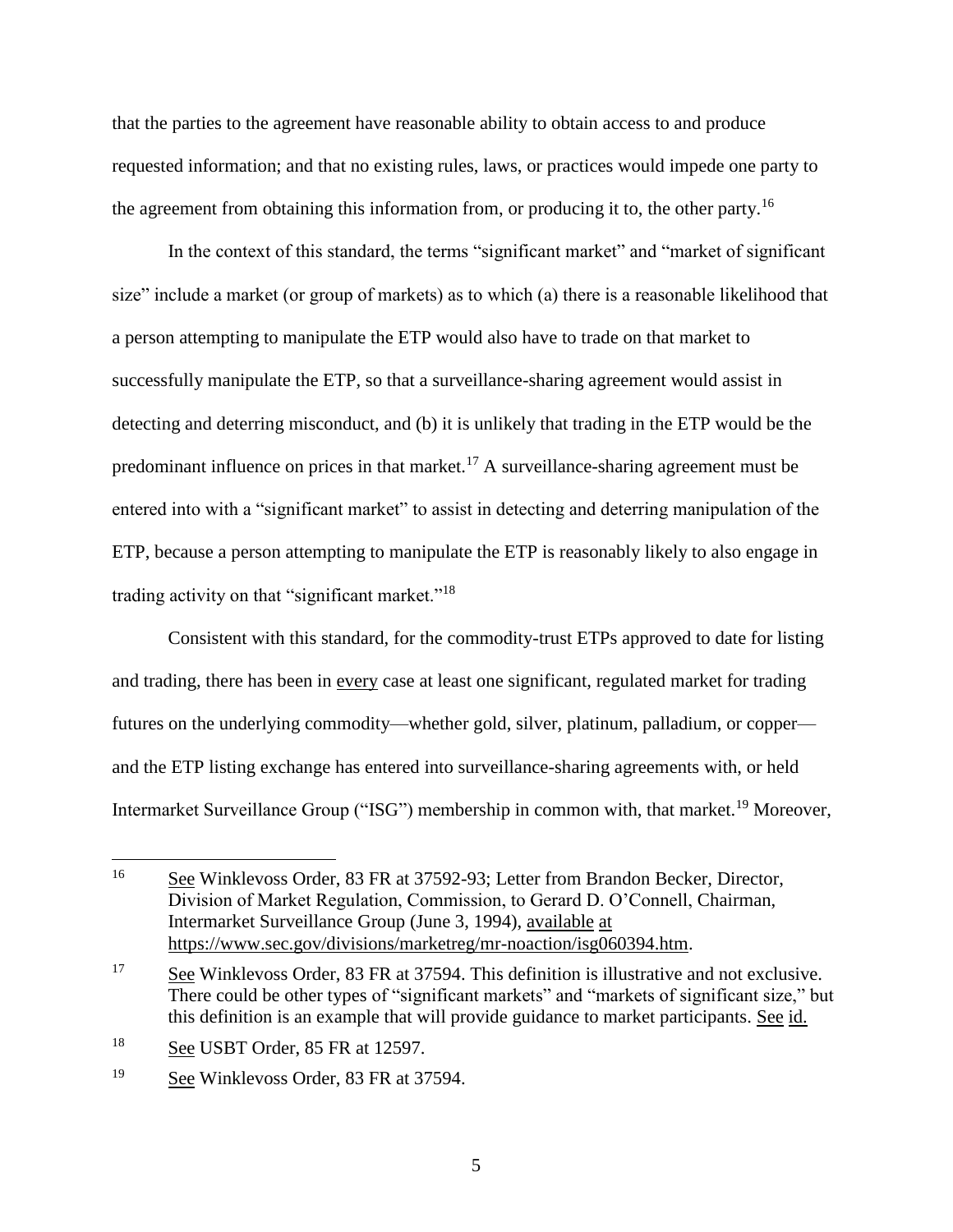the surveillance-sharing agreements have been consistently present whenever the Commission has approved the listing and trading of derivative securities, even where the underlying securities were also listed on national securities exchanges—such as options based on an index of stocks traded on a national securities exchange—and were thus subject to the Commission's direct regulatory authority.<sup>20</sup>

Listing exchanges have also attempted to demonstrate that other means besides surveillance-sharing agreements will be sufficient to prevent fraudulent and manipulative acts and practices, including that the bitcoin market as a whole or the relevant underlying bitcoin market is "uniquely" and "inherently" resistant to fraud and manipulation.<sup>21</sup> In response, the Commission has agreed that, if a listing exchange could establish that the underlying market

 $\overline{a}$ <sup>20</sup> See USBT Order, 85 FR at 12597; Securities Exchange Act Release No. 33555 (Jan. 31, 1994), 59 FR 5619, 5621 (Feb. 7, 1994) (SR-Amex-93-28) (order approving listing of options on American Depository Receipts ("ADRs")). The Commission has also required a surveillance-sharing agreement in the context of index options even when (i) all of the underlying index component stocks were either registered with the Commission or exempt from registration under the Exchange Act; (ii) all of the underlying index component stocks traded in the U.S. either directly or as ADRs on a national securities exchange; and (iii) effective international ADR arbitrage alleviated concerns over the relatively smaller ADR trading volume, helped to ensure that ADR prices reflected the pricing on the home market, and helped to ensure more reliable price determinations for settlement purposes, due to the unique composition of the index and reliance on ADR prices. See Securities Exchange Act Release No. 26653 (Mar. 21, 1989), 54 FR 12705, 12708 (Mar. 28, 1989) (SR-Amex-87-25) (stating that "surveillance-sharing agreements between the exchange on which the index option trades and the markets that trade the underlying securities are necessary" and that "[t]he exchange of surveillance data by the exchange trading a stock index option and the markets for the securities comprising the index is important to the detection and deterrence of intermarket manipulation."). And the Commission has required a surveillance-sharing agreement even when approving options based on an index of stocks traded on a national securities exchange. See Securities Exchange Act Release No. 30830 (June 18, 1992), 57 FR 28221, 28224 (June 24, 1992) (SR-Amex-91-22) (stating that surveillance-sharing agreements "ensure the availability of information necessary to detect and deter potential manipulations and other trading abuses").

<sup>&</sup>lt;sup>21</sup> See USBT Order, 85 FR at 12597.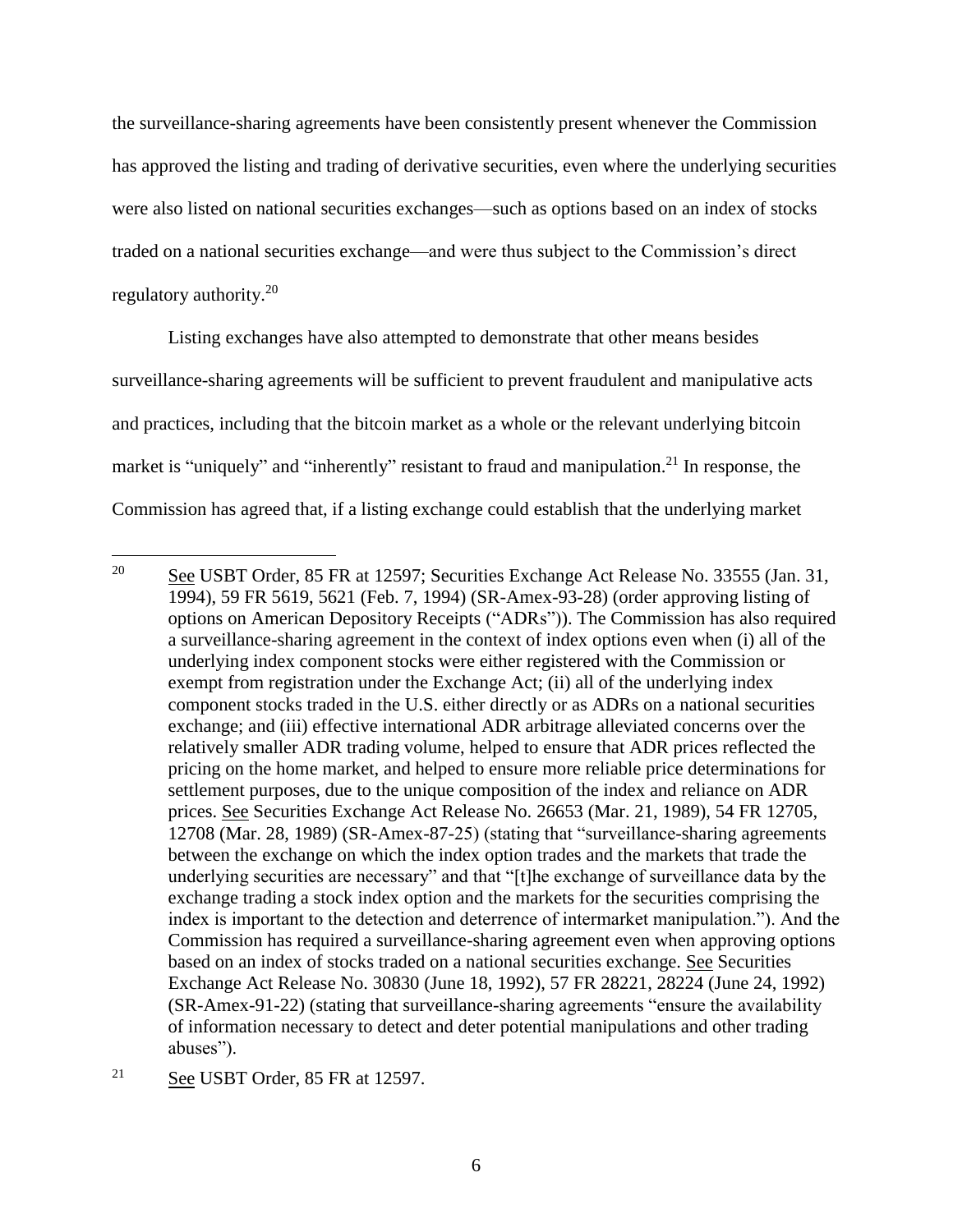inherently possesses a unique resistance to manipulation beyond the protections that are utilized by traditional commodity or securities markets, it would not necessarily need to enter into a surveillance-sharing agreement with a regulated significant market.<sup>22</sup> Such resistance to fraud and manipulation, however, must be novel and beyond those protections that exist in traditional commodity markets or equity markets for which the Commission has long required surveillancesharing agreements in the context of listing derivative securities products.<sup>23</sup> No listing exchange has satisfied its burden to make such demonstration.<sup>24</sup>

Here, BZX contends that approval of the proposal is consistent with Section  $6(b)(5)$  of the Exchange Act, and, in particular, Section  $6(b)(5)$ 's requirement that the rules of a national securities exchange be designed to prevent fraudulent and manipulative acts and practices and to protect investors and the public interest.<sup>25</sup> As discussed in more detail below, BZX asserts that the proposal is consistent with Section  $6(b)(5)$  of the Exchange Act because the Exchange has a comprehensive surveillance-sharing agreement with a regulated market of significant size,  $^{26}$  and there exist other means to prevent fraudulent and manipulative acts and practices that are sufficient to justify dispensing with the requisite surveillance-sharing agreement.<sup>27</sup>

Specifically, the Exchange believes that the proposal is consistent with the requirements of Section 6(b)(5) of the Exchange Act because the proposal sufficiently demonstrates that the

<sup>22</sup> See Winklevoss Order, 83 FR at 37580, 37582-91 (addressing assertions that "bitcoin and bitcoin [spot] markets" generally, as well as one bitcoin trading platform specifically, have unique resistance to fraud and manipulation); see also USBT Order, 85 FR at 12597.

<sup>23</sup> See USBT Order, 85 FR at 12597.

<sup>24</sup> See supra note 12.

<sup>&</sup>lt;sup>25</sup> See Amendment No. 1, 86 FR at 73370-78.

 $26$  See id. at 73371-72.

<sup>27</sup> See id. at 73372-78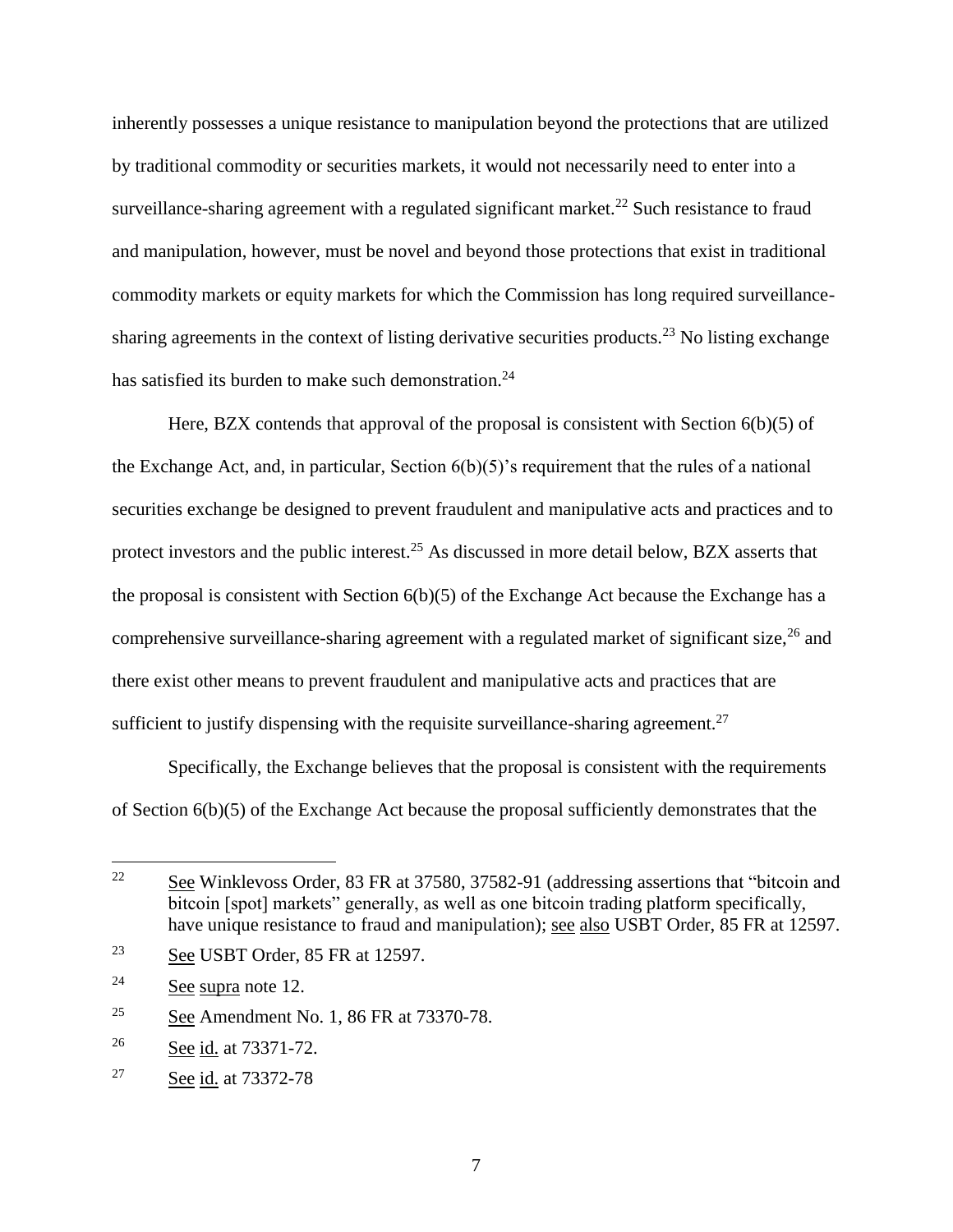Chicago Mercantile Exhange ("CME") bitcoin futures market represents a regulated market of significant size and that, on the whole, "the manipulation concerns previously articulated by the Commission are sufficiently mitigated to the point that they are outweighed by quantifiable investor protection issues that would be resolved by approving this proposal."<sup>28</sup>

Further, BZX believes that the proposal would give U.S. investors access to bitcoin in a regulated and transparent exchange-traded vehicle that would act to limit risk to U.S. investors. According to BZX, the proposed listing and trading of the Shares would mitigate risk by: (i) reducing premium and discount volatility; (ii) reducing management fees through meaningful competition; (iii) reducing risks and costs associated with investing in bitcoin futures exchangetraded funds and operating companies that are imperfect proxies for bitcoin exposure; and (iv) providing an alternative to custodying spot bitcoin.<sup>29</sup>

In the analysis that follows, the Commission examines whether the proposed rule change, as modified by Amendment No. 1, is consistent with Section  $6(b)(5)$  of the Exchange Act by addressing: in Section III.B.1 assertions that other means besides surveillance-sharing agreements will be sufficient to prevent fraudulent and manipulative acts and practices; in Section III.B.2 assertions that BZX has entered into a comprehensive surveillance-sharing agreement with a regulated market of significant size related to bitcoin; and in Section III.C assertions that the proposal is consistent with the protection of investors and the public interest.

Based on its analysis, the Commission concludes that BZX has not established that other means to prevent fraudulent and manipulative acts and practices are sufficient to justify dispensing with the requisite surveillance-sharing agreement. The Commission further concludes

<sup>&</sup>lt;sup>28</sup> See <u>id.</u> at 73382.

<sup>29</sup> See id. at 73390.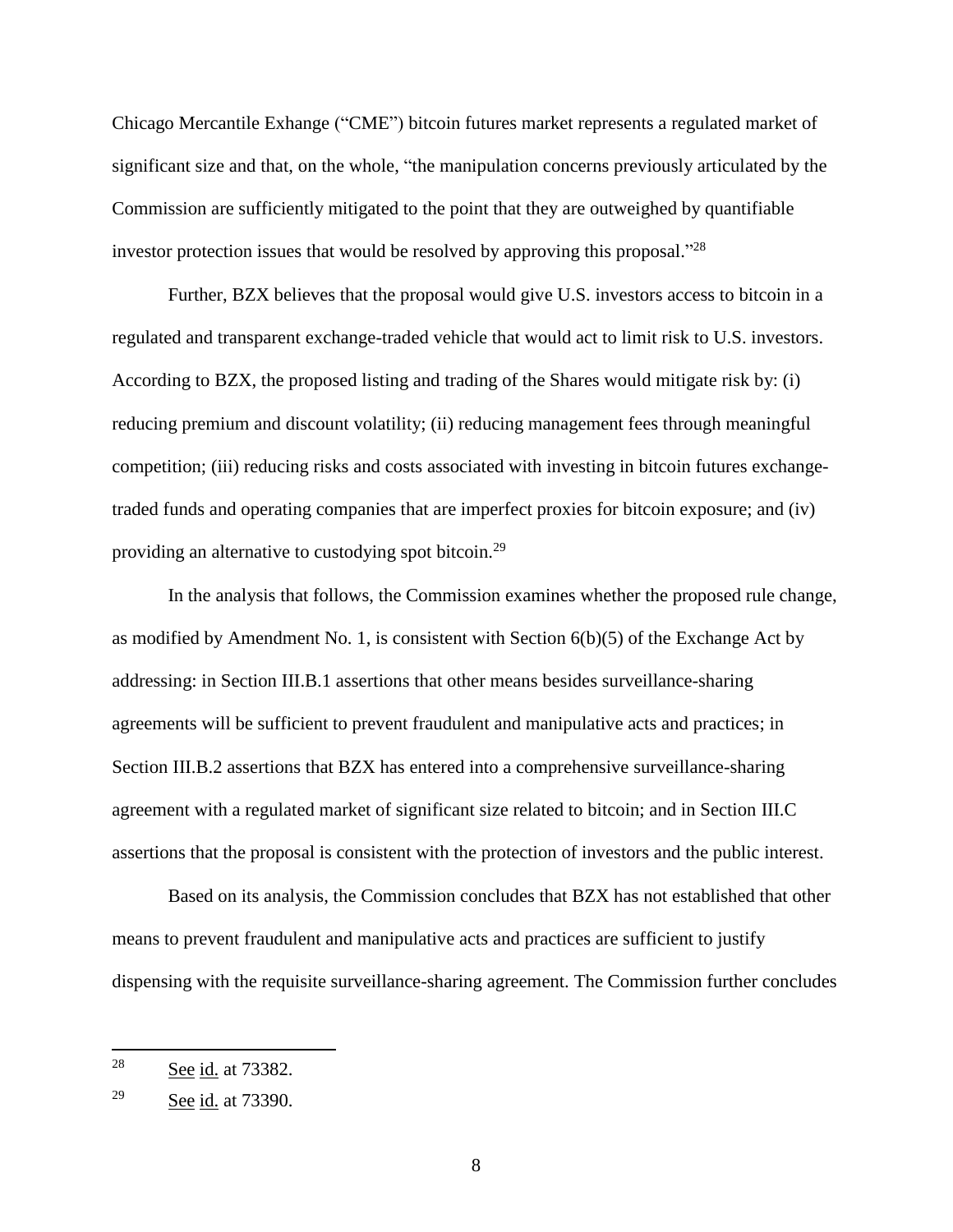that BZX has not established that it has a comprehensive surveillance-sharing agreement with a regulated market of significant size related to bitcoin. As discussed further below, BZX repeats certain assertions made in prior bitcoin-based ETP proposals that the Commission has previously addressed and rejected⸺and more importantly, BZX does not respond to the Commission's reasons for rejecting those assertions but merely repeats them. As a result, the Commission is unable to find that the proposed rule change is consistent with the statutory requirements of Exchange Act Section 6(b)(5).

The Commission again emphasizes that its disapproval of this proposed rule change, as modified by Amendment No. 1, does not rest on an evaluation of whether bitcoin, or blockchain technology more generally, has utility or value as an innovation or an investment. Rather, the Commission is disapproving this proposed rule change, as modified by Amendment No. 1, because, as discussed below, BZX has not met its burden to demonstrate that its proposal is consistent with the requirements of Exchange Act Section 6(b)(5).

### **II. DESCRIPTION OF THE PROPOSED RULE CHANGE, AS MODIFIED BY AMENDMENT NO. 1**

As described in more detail in Amendment No.  $1<sup>30</sup>$ , the Exchange proposes to list and trade the Shares of the Trust under BZX Rule 14.11(e)(4), which governs the listing and trading of Commodity-Based Trust Shares on the Exchange.

The investment objective of the Trust would be to seek to track the performance of bitcoin, as measured by the performance of the S&P Bitcoin Index ("Index"), adjusted for the

<sup>&</sup>lt;sup>30</sup> See Amendment No. 1, supra note 8. See also draft Registration Statement on Form S-1, dated June 28, 2021, filed with the Commission on behalf of the Trust ("Registration Statement").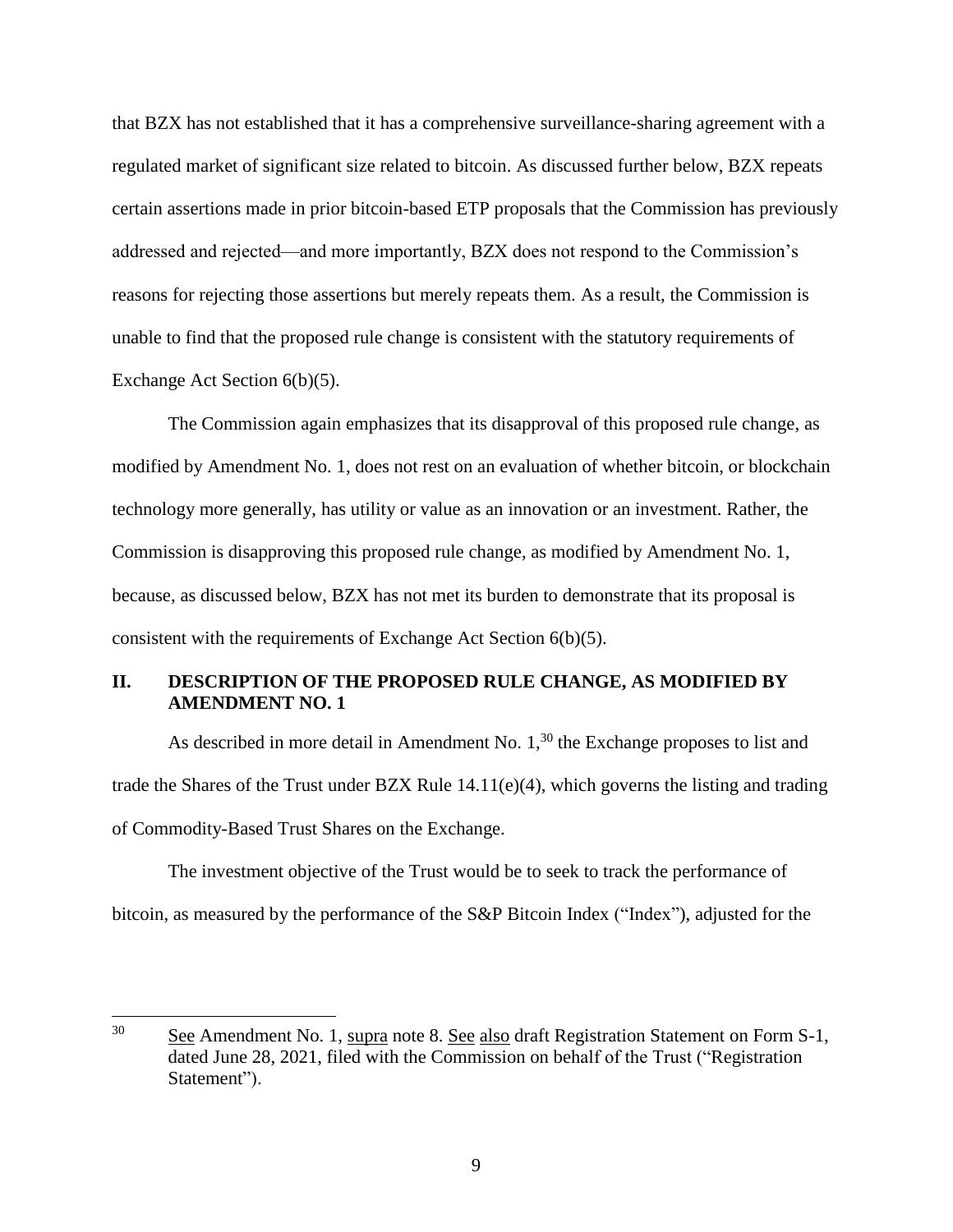Trust's expenses and other liabilities.<sup>31</sup> Each Share will represent a fractional undivided beneficial interest in the bitcoin held by the Trust. The Trust's assets will consist of bitcoin held by the Custodian on behalf of the Trust. The Trust generally does not intend to hold cash or cash equivalents. However, there may be situations where the Trust will unexpectedly hold cash on a temporary basis. $32$ 

In seeking to achieve its investment objective, the Trust would hold bitcoin and value the Shares daily based on the Index. The Index is a U.S. dollar-denominated composite reference rate for the price of bitcoin. The Index price is currently sourced from the following platforms: Binance, Bitfinex, Bitflyer, Bittrex, Bitstamp, Coinbase Pro, Gemini, HitBTC, Huobi, Kraken, KuCoin, and Poloniex.<sup>33</sup> The Index methodology is intended to determine the fair market value for bitcoin by determining the principal market for bitcoin as of 4:00 p.m. ET daily.<sup>34</sup>

<sup>&</sup>lt;sup>31</sup> See Amendment No. 1, 86 FR at 73379. 21 Shares US LLC ("Sponsor") is the sponsor of the Trust, Delaware Trust Company is the trustee, and The Bank of New York Mellon will be the administrator ("Administrator") and transfer agent. Foreside Global Services, LLC will be the marketing agent in connection with the creation and redemption of Shares. ARK Investment Management LLC will provide assistance in the marketing of the Shares. Coinbase Custody Trust Company, LLC ("Custodian") will be responsible for custody of the Trust's bitcoin. See id. at 73361, 73378.

<sup>&</sup>lt;sup>32</sup> See <u>id.</u> at 73378-79.

<sup>33</sup> The underlying platforms are sourced by Lukka Inc. ("Data Provider"), which according to BZX, bases its sourcing on a combination of qualitative and quantitative metrics to analyze a comprehensive data set and evaluate factors including legal/regulation, Know-Your-Customer/transaction risk, data provision, security, team/exchange, asset quality/diversity, market quality, and negative events. See id. at 73379.

 $34$  According to BZX, the Index methodology uses a ranking approach that considers several platform characteristics including oversight and intra-day trading volume. Specifically, to rank the credibility and quality of each platform, the Data Provider dynamically assigns a Base Exchange Score ("BES") to the key characteristics for each platform. The BES reflects the fundamentals of a platform and determines which platform should be designated as the principal market at a given point of time. This score is determined by computing a weighted average of the values assigned to four different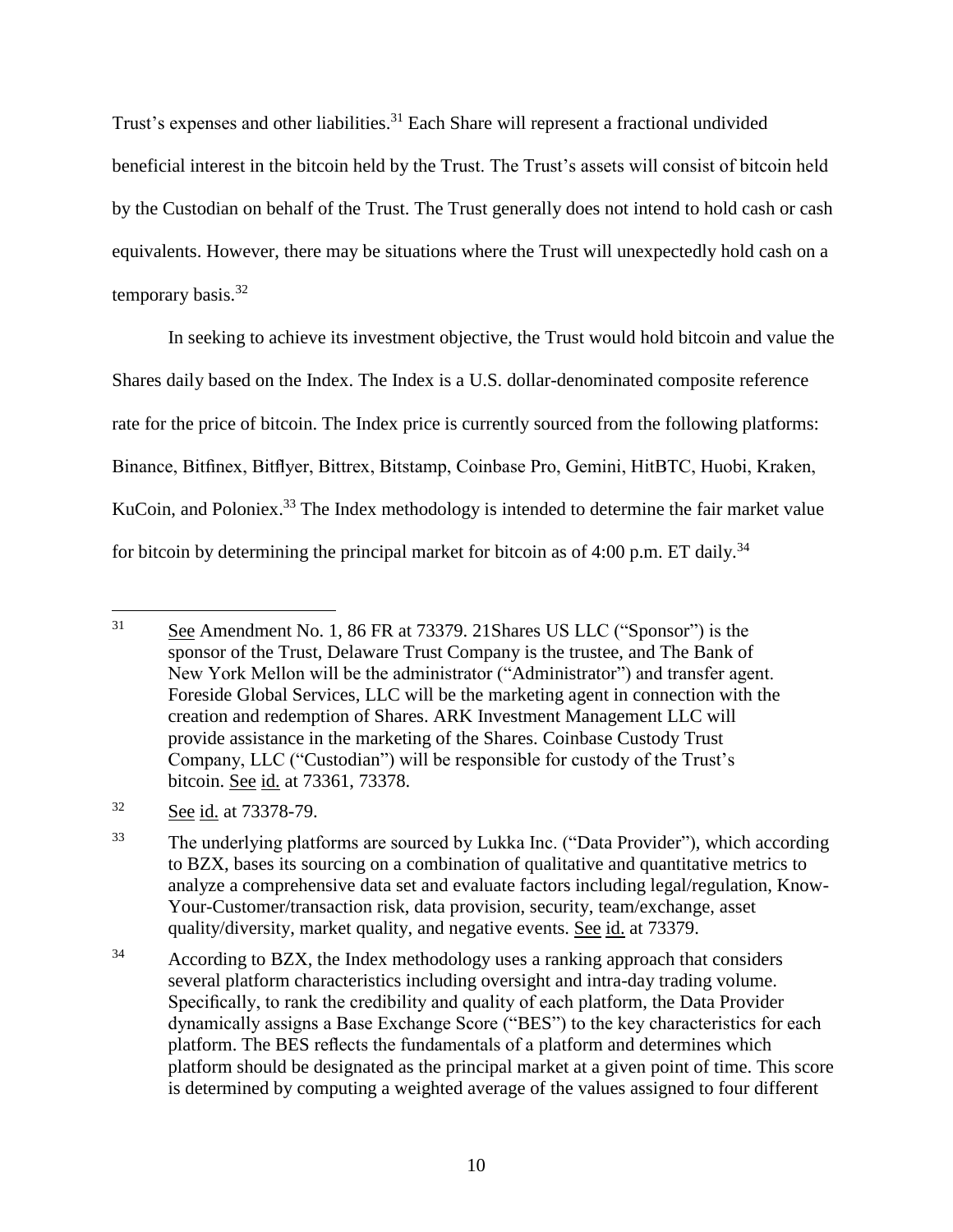The net asset value ("NAV") of the Trust means the total assets of the Trust including, but not limited to, all bitcoin and cash, if any, less total liabilities of the Trust, each determined on the basis of generally accepted accounting principles. The NAV of the Trust is the aggregate value of the Trust's assets less its estimated accrued but unpaid liabilities (which include accrued expenses). In determining the Trust's NAV, the Administrator values the bitcoin held by the Trust based on the price set by the Index as of 4:00 p.m. ET. The Administrator determines the NAV of the Trust on each day that the Exchange is open for regular trading, as promptly as practical after 4:00 p.m.  $ET^{35}$ 

The Trust will provide information regarding the Trust's bitcoin holdings, as well as an Intraday Indicative Value ("IIV") per Share updated every 15 seconds, as calculated by the Exchange or a third-party financial data provider during the Exchange's Regular Trading Hours (9:30 a.m. ET to 4:00 p.m. ET). The IIV will be calculated by using the prior day's closing NAV per Share as a base and updating that value during Regular Trading Hours to reflect changes in the value of the Trust's bitcoin holdings during the trading day.<sup>36</sup>

When the Trust sells or redeems its Shares, it will do so in "in-kind" transactions in blocks of 5,000 Shares. When creating the Shares, authorized participants will deliver, or facilitate the delivery of, bitcoin to the Trust's account with the Custodian in exchange for the

platform characteristics: (i) oversight; (ii) microstructure efficiency; (iii) data transparency; and (iv) data integrity. The methodology then applies a five-step weighting process for identifying a principal market and the last price on that market. Following this weighting process, an "executed exchange price" is assigned for bitcoin as of 4:00 p.m. ET. The Data Provider takes the last traded prices at that moment in time on that trading venue for the relevant pair (bitcoin/USD) when determining the Index price. See id. at 73379-80.

<sup>&</sup>lt;sup>35</sup> See id. at 73381.

<sup>36</sup> See id. at 73380.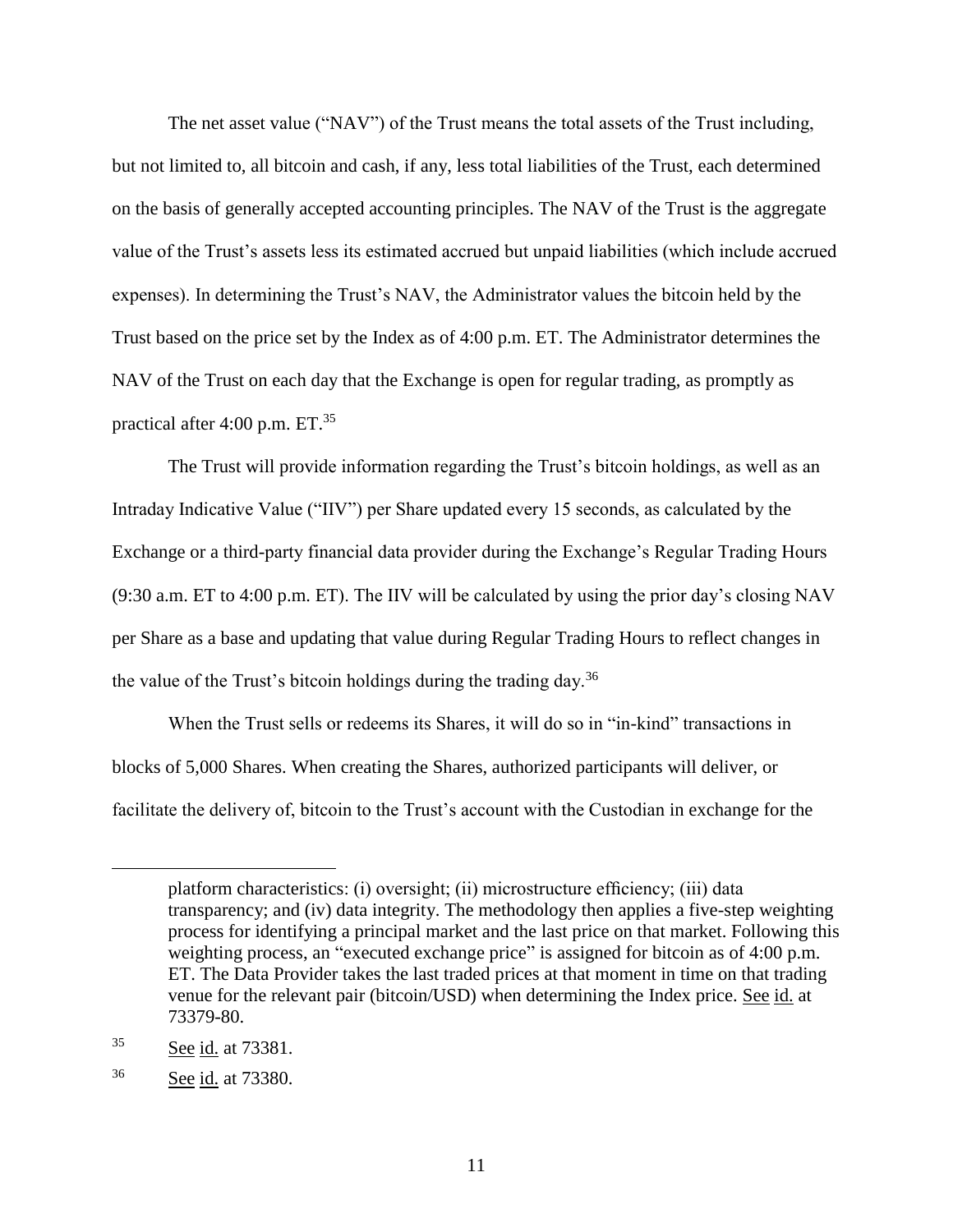Shares, and, when redeeming the Shares, the Trust, through the Custodian, will deliver bitcoin to such authorized participants.<sup>37</sup>

### **III. DISCUSSION**

### **A. The Applicable Standard for Review**

The Commission must consider whether BZX's proposal is consistent with the Exchange Act. Section 6(b)(5) of the Exchange Act requires, in relevant part, that the rules of a national securities exchange be designed "to prevent fraudulent and manipulative acts and practices" and "to protect investors and the public interest." <sup>38</sup> Under the Commission's Rules of Practice, the "burden to demonstrate that a proposed rule change is consistent with the Exchange Act and the rules and regulations issued thereunder . . . is on the self-regulatory organization ['SRO'] that proposed the rule change."<sup>39</sup>

The description of a proposed rule change, its purpose and operation, its effect, and a legal analysis of its consistency with applicable requirements must all be sufficiently detailed

 $\overline{a}$ 

 $39$  Rule 700(b)(3), Commission Rules of Practice, 17 CFR 201.700(b)(3).

<sup>37</sup> See id. at 73379.

<sup>&</sup>lt;sup>38</sup> 15 U.S.C. 78f(b)(5). Pursuant to Section 19(b)(2) of the Exchange Act, 15 U.S.C. 78s(b)(2), the Commission must disapprove a proposed rule change filed by a national securities exchange if it does not find that the proposed rule change is consistent with the applicable requirements of the Exchange Act. Exchange Act Section 6(b)(5) states that an exchange shall not be registered as a national securities exchange unless the Commission determines that "[t]he rules of the exchange are designed to prevent fraudulent and manipulative acts and practices, to promote just and equitable principles of trade, to foster cooperation and coordination with persons engaged in regulating, clearing, settling, processing information with respect to, and facilitating transactions in securities, to remove impediments to and perfect the mechanism of a free and open market and a national market system, and, in general, to protect investors and the public interest; and are not designed to permit unfair discrimination between customers, issuers, brokers, or dealers, or to regulate by virtue of any authority conferred by this title matters not related to the purposes of this title or the administration of the exchange." 15 U.S.C. 78 $f(b)(5)$ .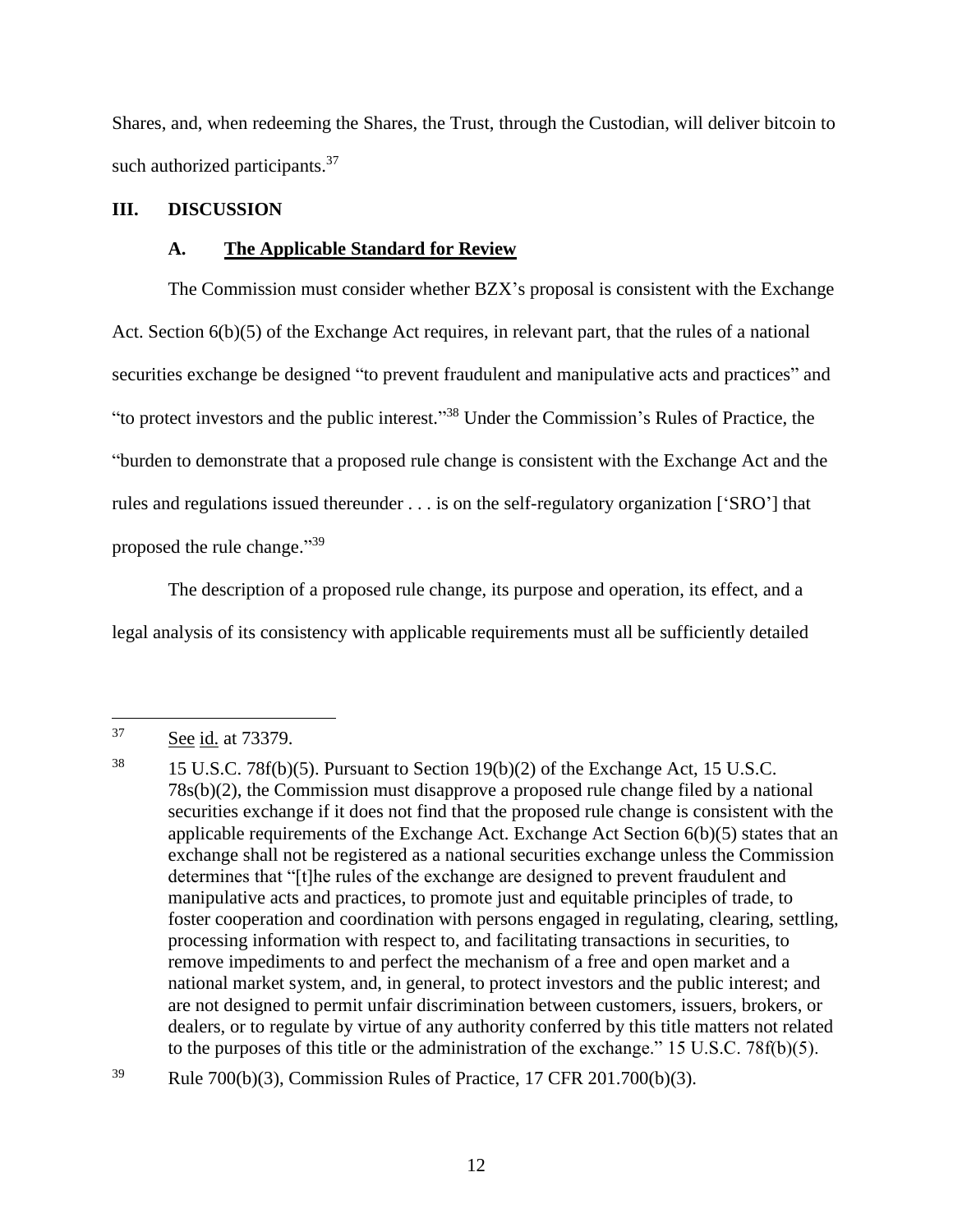and specific to support an affirmative Commission finding,<sup>40</sup> and any failure of an SRO to provide this information may result in the Commission not having a sufficient basis to make an affirmative finding that a proposed rule change is consistent with the Exchange Act and the applicable rules and regulations.<sup>41</sup> Moreover, "unquestioning reliance" on an SRO's representations in a proposed rule change is not sufficient to justify Commission approval of a proposed rule change.<sup>42</sup>

### **B. Whether BZX Has Met Its Burden to Demonstrate That the Proposal Is Designed to Prevent Fraudulent and Manipulative Acts and Practices**

(1) Assertions That Other Means Besides Surveillance-Sharing Agreements Will Be Sufficient to Prevent Fraudulent and Manipulative Acts and **Practices** 

As stated above, the Commission has recognized that a listing exchange could demonstrate that other means to prevent fraudulent and manipulative acts and practices are sufficient to justify dispensing with a comprehensive surveillance-sharing agreement with a regulated market of significant size, including by demonstrating that the bitcoin market as a whole or the relevant underlying bitcoin market is uniquely and inherently resistant to fraud and manipulation.<sup>43</sup> Such resistance to fraud and manipulation must be novel and beyond those protections that exist in traditional commodities or securities markets.<sup>44</sup>

<sup>40</sup> See id.

<sup>41</sup> See id.

<sup>42</sup> Susquehanna Int'l Group, LLP v. Securities and Exchange Commission, 866 F.3d 442, 447 (D.C. Cir. 2017) ("Susquehanna").

<sup>43</sup> See USBT Order, 85 FR at 12597 n.23. The Commission is not applying a "cannot be manipulated" standard. Instead, the Commission is examining whether the proposal meets the requirements of the Exchange Act and, pursuant to its Rules of Practice, places the burden on the listing exchange to demonstrate the validity of its contentions and to establish that the requirements of the Exchange Act have been met. See id.

<sup>44</sup> See id. at 12597.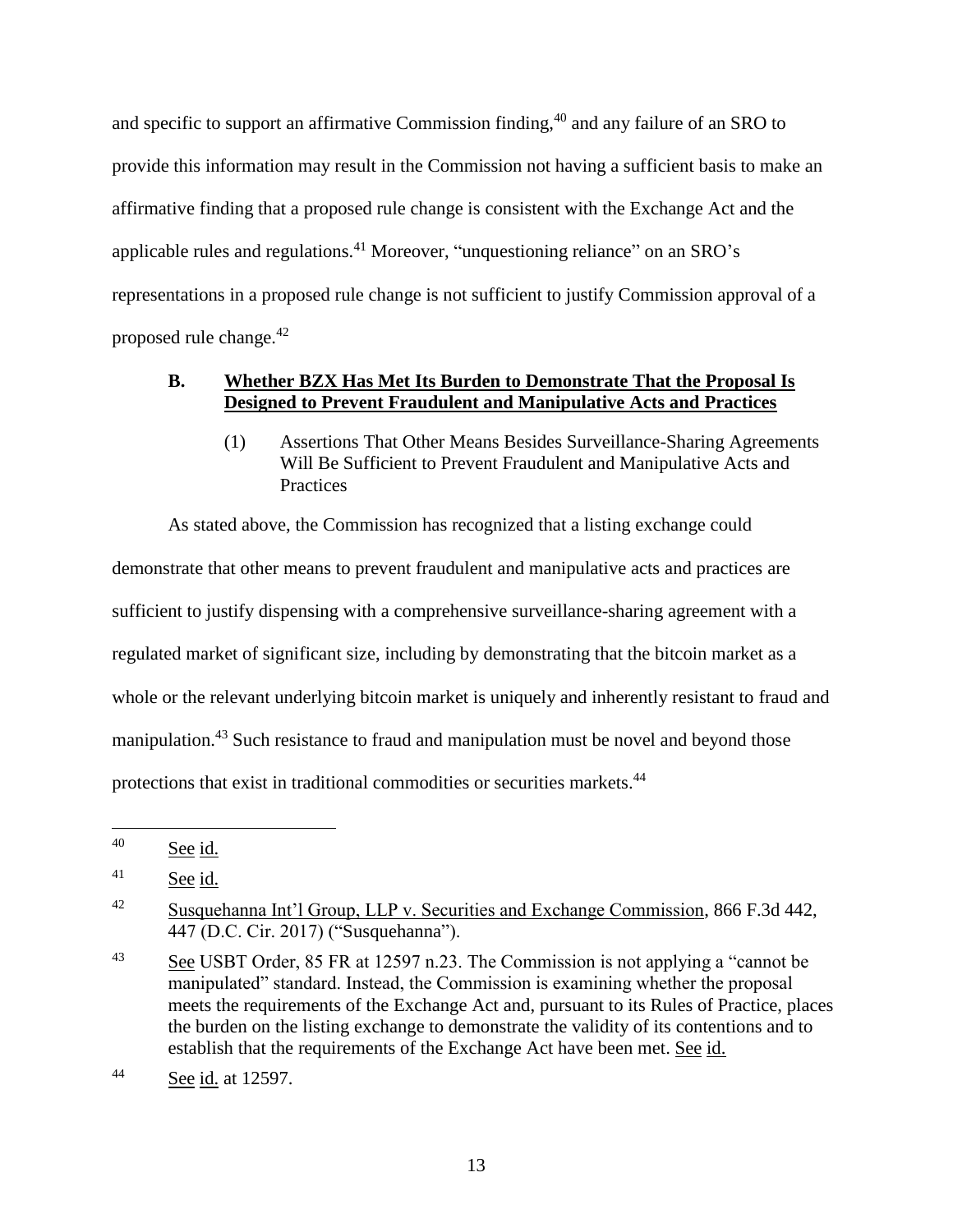#### (i) Assertions Regarding Bitcoin Markets

BZX asserts that bitcoin is resistant to price manipulation. According to BZX, the geographically diverse and continuous nature of bitcoin trading render it difficult and prohibitively costly to manipulate the price of bitcoin.<sup>45</sup> Fragmentation across bitcoin platforms, the relatively slow speed of transactions, and the capital necessary to maintain a significant presence on each trading platform make manipulation of bitcoin prices through continuous trading activity challenging.<sup>46</sup> To the extent that there are bitcoin platforms engaged in or allowing wash trading or other activity intended to manipulate the price of bitcoin on other markets, such pricing does not normally impact prices on other platforms because participants will generally ignore markets with quotes that they deem non-executable.<sup>47</sup> BZX further argues that the linkage between the bitcoin markets and the presence of arbitrageurs in those markets means that the manipulation of the price of bitcoin on any single venue would require manipulation of the global bitcoin price in order to be effective.<sup>48</sup> Arbitrageurs must have funds distributed across multiple trading platforms in order to take advantage of temporary price dislocations, thereby making it unlikely that there will be strong concentration of funds on any particular bitcoin trading venue.<sup>49</sup> As a result, BZX concludes that "the potential for manipulation on a [bitcoin] trading platform would require overcoming the liquidity supply of such arbitrageurs who are effectively eliminating any cross-market pricing differences."<sup>50</sup>

<sup>45</sup> See Amendment No. 1, 86 FR at 73370 n.73.

<sup>46</sup> See id.

<sup>47</sup> See id.

 $48$  See id.

<sup>49</sup> See id.

<sup>50</sup> See id.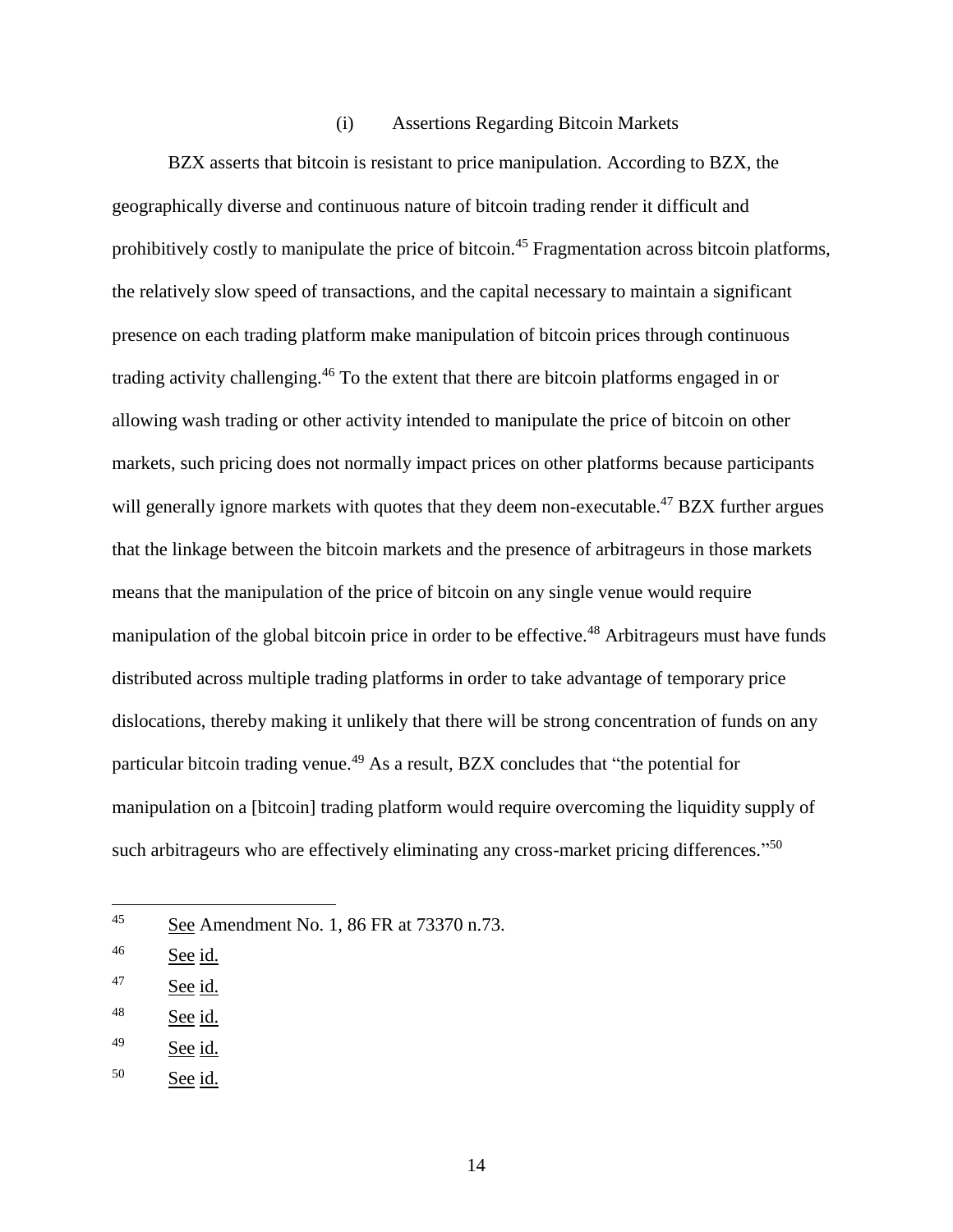BZX provides results of statistical analysis by the Sponsor in support of its assertions regarding linkages between bitcoin markets and efficient arbitrage across such markets. First, according to BZX, using daily bitcoin prices, the Sponsor calculated the Pearson correlation<sup>51</sup> of returns across certain bitcoin spot markets, non-U.S. bitcoin ETPs, and the CME, and concluded that there is a high degree of correlation across these markets.<sup>52</sup> BZX argues that in markets that are globally and efficiently integrated, one would expect changes in prices of an asset across all markets to be highly correlated, and that "the rationale behind this is that quick and efficient arbitrageurs would capture potentially profitable opportunities, consequently converging prices to the average intrinsic value very rapidly."<sup>53</sup>

Second, BZX asserts that, according to the Sponsor's research, this high correlation holds true during periods of extreme price volatility. Employing a statistical component called cokurtosis, which, according to BZX, measures to what extent two random variables change together, the Sponsor found, using hourly bitcoin prices, that the bitcoin markets tend to move very similarly, especially for extreme price deviations. BZX states that this is evidence of a robust global bitcoin market "that quickly reacts in a unanimous manner to extreme price

<sup>53</sup> See id.

<sup>51</sup> According to the Exchange, the Pearson correlation is a measure of linear association between two variables and indicates the magnitude as well as direction of this relationship. See id. at 73368 n.68.

<sup>52</sup> See id. at 73368. BZX represents that correlations are between 57% and 99%, with the latter found mainly across centralized market venues due to their higher level of interconnectedness and the lower correlations pertaining mainly to the non-U.S. bitcoin ETPs, which are relatively newer products and are mainly offered by a few competing market makers who are required to trade in large blocks, thus making it, according to BZX, economically infeasible to capture small mispricings. According to BZX, as additional investors and arbitrageurs enter the market and capture the mispricing opportunities between these markets, it is likely that there will be much higher levels of correlations across all markets. See id.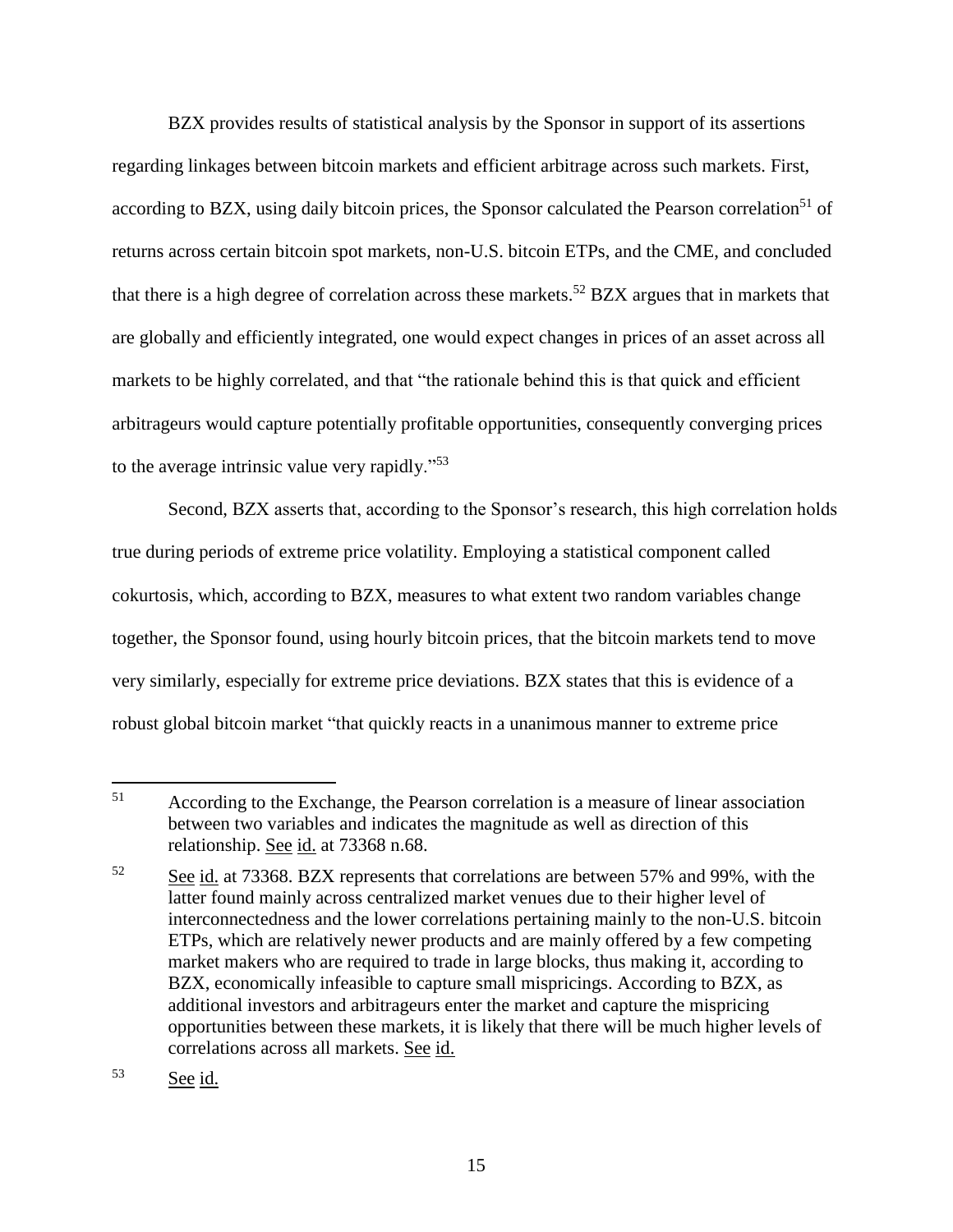movements across both the spot markets, futures and [non-U.S.] ETP markets."<sup>54</sup> According to BZX, this implies that "no single [b]itcoin market can deviate significantly from the consensus for a prolonged period of time, such that the global [b]itcoin market is sufficiently large and has an inherent unique resistance to manipulation."<sup>55</sup>

Third, based on the Sponsor's research using daily bitcoin price series, BZX argues that cross-platform spreads in bitcoin have been declining consistently over the past several years.<sup>56</sup> BZX contends that the "clear and sharp" decline in the spread indicates that the bitcoin market has become more efficient over time.<sup>57</sup> In addition, based on the Sponsor's research, BZX argues that the magnitude of outlier spreads have also declined over time, and that the market has experienced a 38% year-on-year decline in the annual median spread, indicating "a greater degree of [b]itcoin price convergence across [platforms] and a more efficient market."<sup>58</sup> Further, based on the Sponsor's calculations of a 7-day rolling standard deviation of the spread from

<sup>54</sup> According to BZX, if two returns series exhibit a high degree of cokurtosis, this means that they tend to undergo extreme positive and negative changes simultaneously. A cokurtosis value larger than  $+3$  or less than  $-3$  is considered statistically significant. According to BZX, the Sponsor calculated cokurtosis using hourly bitcoin returns across "centralized" market venues, two non-U.S. ETPs (21Shares Bitcoin ETP (Ticker: ABTC) and VanEck Vectors Bitcoin ETN (Ticker: VBTC)), and the CME. See id. at 73369 & n.69.

<sup>55</sup> See id. at 73369.

<sup>&</sup>lt;sup>56</sup> According to BZX, the Sponsor calculated the largest cross-platform percentage spread (defined as "%C-Spread") at a given time by subtracting the highest price across all platforms at that time from the lowest price across all platforms at that time, and dividing the result by that lowest price. BZX represents that, for this calculation, the Sponsor used daily bitcoin price series from Binance, Bitfinex, Bithumb, Bitstamp, Cexio, Coinbase, Coinone, Gateio, Gemini, HuobiPro, itBit, Kraken, Kucoin, and OKEX. See id. at 73372 & n.95.

<sup>57</sup> See id. at 73373.

<sup>58</sup> See id.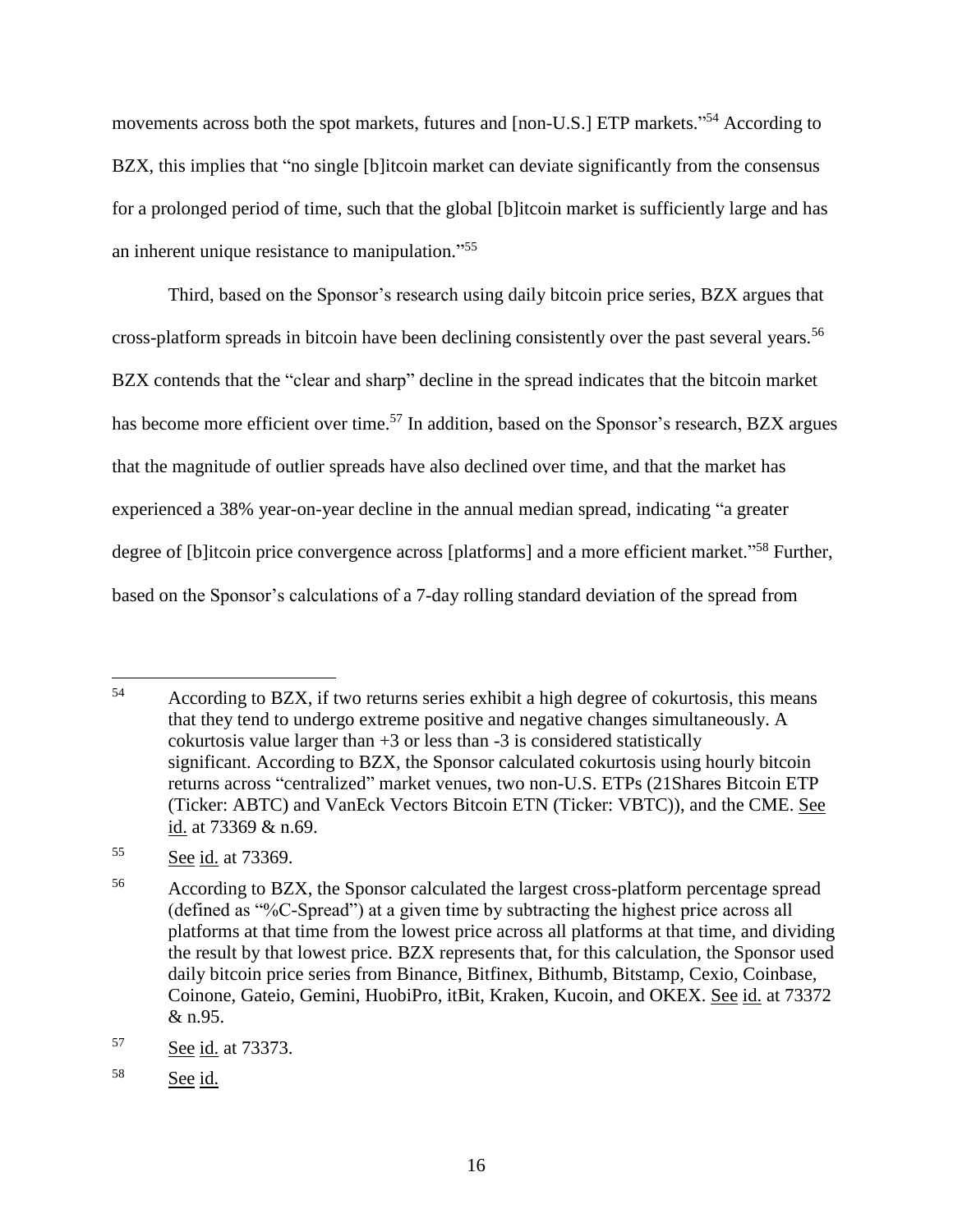January 1, 2017, to December 1, 2021, BZX asserts that the dispersion in bitcoin prices across all platforms has decreased over time, indicating that prices on all the considered platforms converge towards the "intrinsic average" much more efficiently, and suggesting that the market has become better at quickly reaching a "consensus price" for bitcoin.<sup>59</sup> BZX posits that, as the pricing of the bitcoin market becomes increasingly efficient, pricing methodologies become "more accurate and less susceptible to manipulation." BZX further asserts that the "clustering of prices across a variety of sources within the primary market" points towards robust price discovery mechanisms and efficient arbitrage.<sup>60</sup>

Fourth, BZX asserts that one factor that has contributed to the overall efficiency, price discovery, and lower volatility of the bitcoin market is the increase in the number of participants, and subsequently, "the total dollar amount allocated to this market." BZX's measure of participation is based on the increase from March 2012 to December 2021 in the number of wallet addresses holding bitcoin.<sup>61</sup>

Finally, BZX contends that this increase in the number of participants has resulted in higher liquidity in the bitcoin market, based on the "daily aggregated dollar notional of the bid and ask order books within the first 100 price levels across several of the largest centralized crypto [platforms] from October 2020 to April 2021." According to BZX, "the dollar notional that is allocated closest to the mid price has increased from around \$230 million to \$860 million over that period, representing a 270% increase in half a year."<sup>62</sup> BZX suggests that the

<sup>59</sup> See id. at 73374.

<sup>60</sup> See id.

<sup>61</sup> See id. at 73375.

 $62$  See id.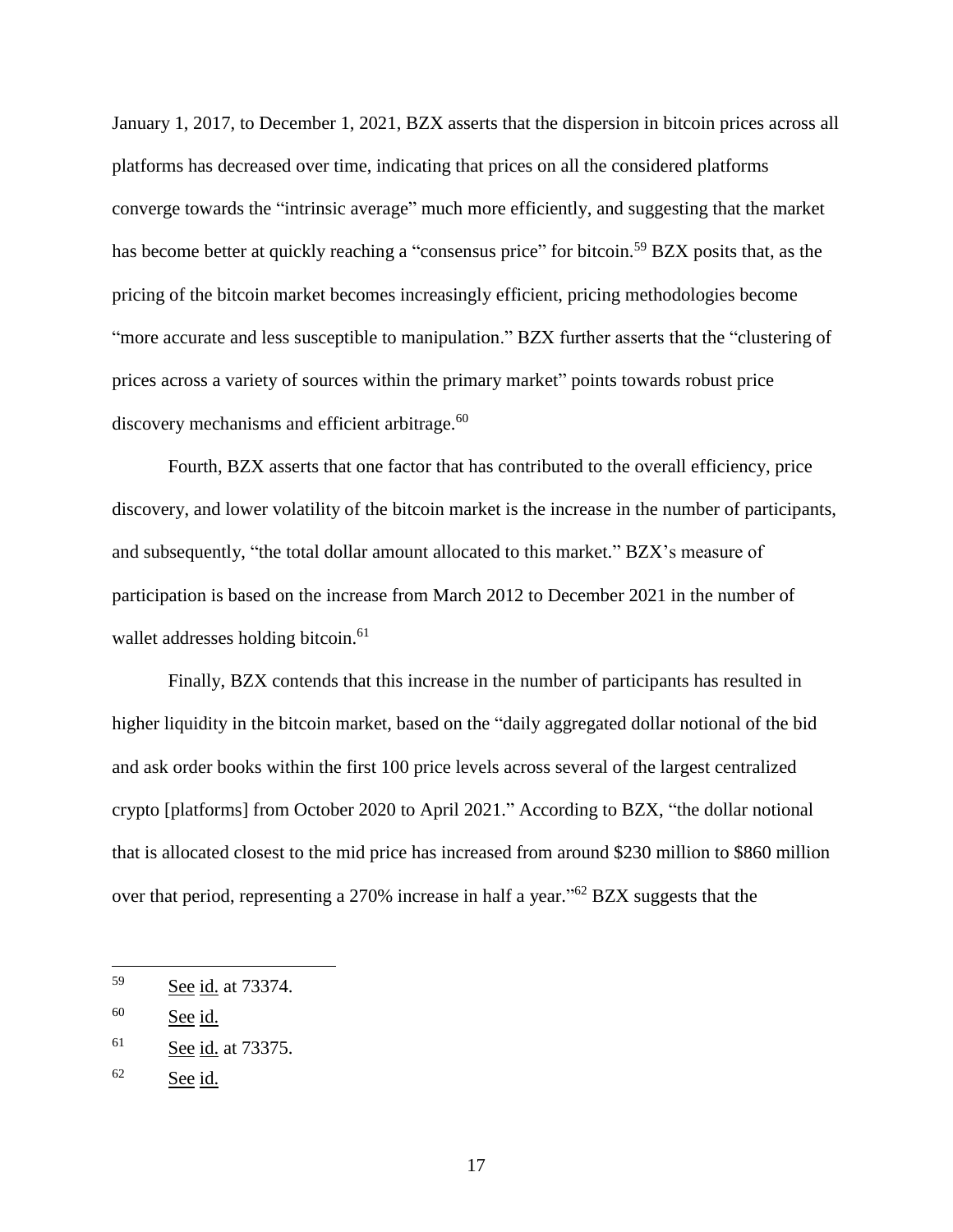"increased notional order book" indicates that there is a "higher degree of consensus" among investors regarding the price of bitcoin, and that this "hampers any attempt of price manipulation by any single large entity."<sup>63</sup> Additionally, according to BZX, the Sponsor found that movements in the bid and ask dollar notional of the bitcoin order book within a six-hour window around "extreme"<sup>64</sup> price events were indicative of an efficient market, whereby large market movements are "quickly and dynamically absorbed" by a thick order book and market participants' reactions are "quick to restore the market back to its equilibrium level."<sup>65</sup>

As with the previous proposals, the Commission here concludes that the record does not support a finding that the bitcoin market is inherently and uniquely resistant to fraud and manipulation.<sup>66</sup> BZX asserts that, because of how bitcoin trades occur, including through continuous means and through fragmented platforms, arbitrage across the bitcoin platforms essentially helps to keep global bitcoin prices aligned with one another, thus hindering manipulation. The Exchange also provides various statistics from the Sponsor which purport to show that bitcoin prices are closely and increasingly aligned across markets and that any price disparities are quickly arbitraged away. However, as described by BZX, the Sponsor's statistics are based on aggregated daily or hourly bitcoin prices (for example, according to BZX, the Pearson correlations were calculated using daily bitcoin prices, and cokurtosis was calculated

<sup>63</sup> See id. at 73376.

 $64$  According to BZX, the Sponsor used the top and bottom 0.1% of hourly price changes from October 2020 to April 2021 as events of extreme upward and downward market movements. See id.

<sup>65</sup> See id.

<sup>&</sup>lt;sup>66</sup> One commenter questions BZX's statement about bitcoin's resistance to fraud and manipulation. See letter from Adam Girts, dated November 5, 2021 ("Girts Letter") (stating that the proposed ETP does not "seem resistant to manipulation" and that the Exchange's emphasis on the decentralized nature of bitcoin itself "is a red herring.").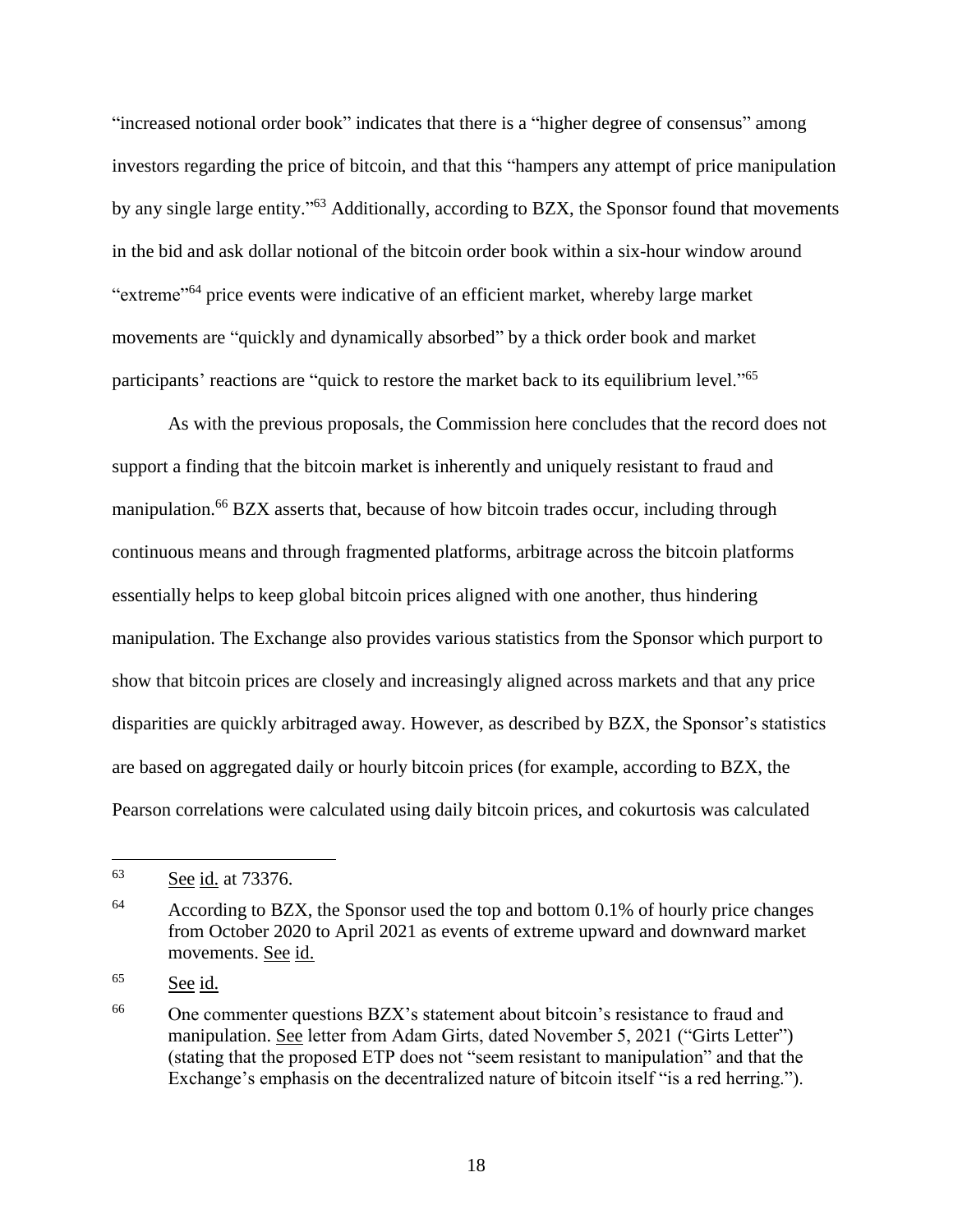using hourly bitcoin prices). Such data does not capture intra-hour or intra-day price disparities, and provides no information on how long price disparities typically persist. Nor do the Sponsor's statistics or BZX's assertions provide any insight into what size or duration of price disparities would be profitable for a would-be manipulator, and thus they do not inform BZX's conclusion that bitcoin pricing has become "less susceptible to manipulation."<sup>67</sup> The Commission is thus

<sup>67</sup> See Amendment No. 1, 86 FR at 73374. Several other deficiencies in the Sponsor's methodological choices prevent the Commission from agreeing with the Exchange's conclusions. For example, one measure of cokurtosis uses the square of the difference of two random variables from their means, and the squares of the two variables' standard deviations, and as such, the statistic calculates magnitude, but not direction. If this is the cokurtosis statistic that was used by the Sponsor (Amendment No. 1 does not specify), then while the results may show that the two variables move together, it would not necessarily mean that the two variables move in the same direction "in a unanimous manner" (see id. at 73369). In addition, by design, the Sponsor's "%C-Spread" statistic measures the maximum difference among prices (i.e., the highest and lowest) across bitcoin platforms at a given point in time. However, such statistic does not provide any information about the extent of price dispersion among the intermediary prices across bitcoin platforms or whether there is any "intrinsic average" or "consensus price" of bitcoin towards which prices are converging (see id. at 73374). Moreover, the Commission is not able to assess the validity of the Sponsor's claims regarding "higher liquidity" in the bitcoin market, based upon the Sponsor's calculations of "increased notional order book" and reactions to "extreme" price events, because of insufficient detail in the proposal on the process the Sponsor used to calculate the "dollar notional" of a bitcoin platform's order book, the "mid price" on a bitcoin platform, and the "first 100 price levels" across bitcoin platforms (see id. at 73375-76). Further, even if the calculations performed by the Sponsor show, as BZX claims, that "there is a higher degree of consensus among investors regarding the price of [b]itcoin" and that "market participants' reactions are quick to restore the market back to its equilibrium level," the Exchange has not demonstrated how either purported showing leads to its conclusion that this "hampers any attempt of price manipulation by any single large entity" (see id. at 73376). In particular, the Exchange has not addressed the concerns raised by the Commission in previous proposals, as well as risk factors raised by the Sponsor in the Registration Statement, that actions by a single large, dominant market participant could "have an adverse effect on the price of bitcoin" (see Registration Statement at 24 and infra note 71). That is, even if, as the Exchange claims, there is a "high degree of consensus" among investors and market participants are "quick to restore" the market back to its equilibrium level, the trading activity of a dominant market participant could, itself, impact what that consensus/equilibrium will be. These deficiencies undermine the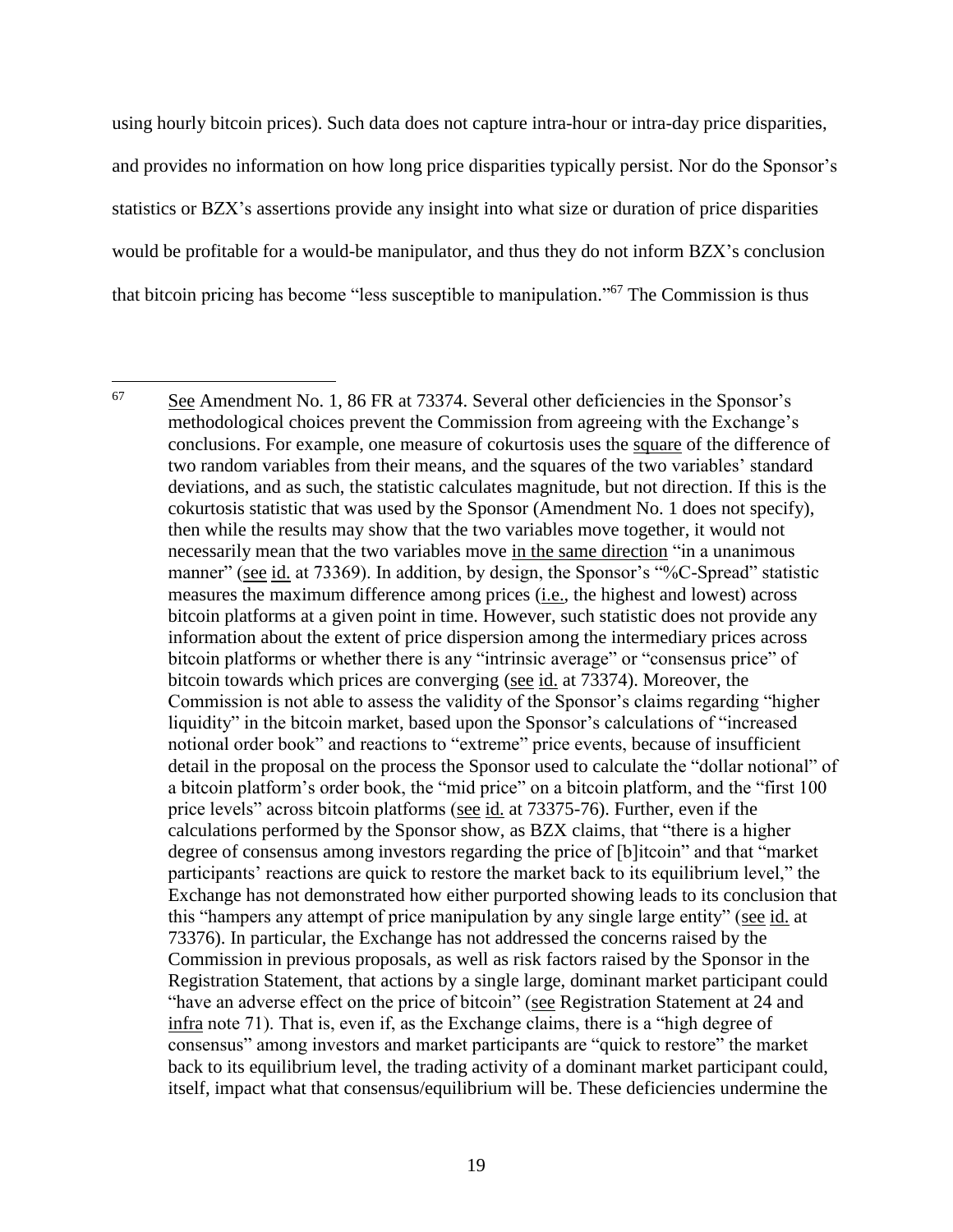unable to conclude from the evidence provided that arbitrage across bitcoin markets is efficient, let alone so efficient as to make the markets inherently resistant to fraud and manipulation.<sup>68</sup>

Efficient price arbitrage, moreover, is not sufficient to support the finding that a market is uniquely and inherently resistant to manipulation such that the Commission can dispense with surveillance-sharing agreements.<sup>69</sup> The Commission has stated, for example, that even for equity options based on securities listed on national securities exchanges, the Commission relies on surveillance-sharing agreements to detect and deter fraud and manipulation.<sup>70</sup> Here, the

Exchange's arguments that linkages between bitcoin markets, and increasingly efficient arbitrage across such markets, make such markets less susceptible to manipulation.

- <sup>68</sup> In addition, the Registration Statement states: "As the use of digital asset networks increases without a corresponding increase in transaction processing speed of the networks, average fees and settlement times can increase significantly. Bitcoin's network has been, at times, at capacity, which has led to increased transaction fees.... Increased fees and decreased settlement speeds . . . could adversely impact the value of the Shares." See Registration Statement at 21. The Registration Statement further states that "the [b]itcoin network faces significant obstacles to increasing the usage of bitcoin without resulting in higher fees or slower transaction settlement times, and attempts to increase the volume of transactions may not be effective . . . . which may adversely affect the price of bitcoin and therefore an investment in the Shares." See Registration Statement at 14. BZX does not provide data or analysis to address, among other things, whether such risks of increased fees and bitcoin transaction settlement times may affect the arbitrage effectiveness that BZX asserts. See also infra note 81 and accompanying text (referencing statements made in the Registration Statement that contradict assertions made by BZX). And without such data or analysis, the Commission cannot accept BZX's assertions. See Susquehanna, 866 F.3d at 447.
- <sup>69</sup> See Winklevoss Order, 83 FR at 37586; SolidX Order, 82 FR at 16256-57; USBT Order, 85 FR at 12601; WisdomTree Order, 86 FR at 69325; Valkyrie Order, 86 FR at 74159- 60; Kryptoin Order, 86 FR at 74170; Wise Origin Order, 87 FR at 5531.
- <sup>70</sup> See, e.g., USBT Order, 85 FR at 12601; WisdomTree Order, 86 FR at 69329; Valkyrie Order, 86 FR at 74160; Kryptoin Order, 86 FR at 74170; Wise Origin Order, 87 FR at 5531. The Commission also notes that equities that underlie such options trade on U.S. equity markets that are deep, liquid, highly interconnected, and almost entirely automated, and that operate at high speeds measured in microseconds and even nanoseconds. See SEC Staff Report on Algorithmic Trading in U.S. Capital Markets (Aug. 5, 2020), available at: https://www.sec.gov/files/Algo\_Trading\_Report\_2020.pdf;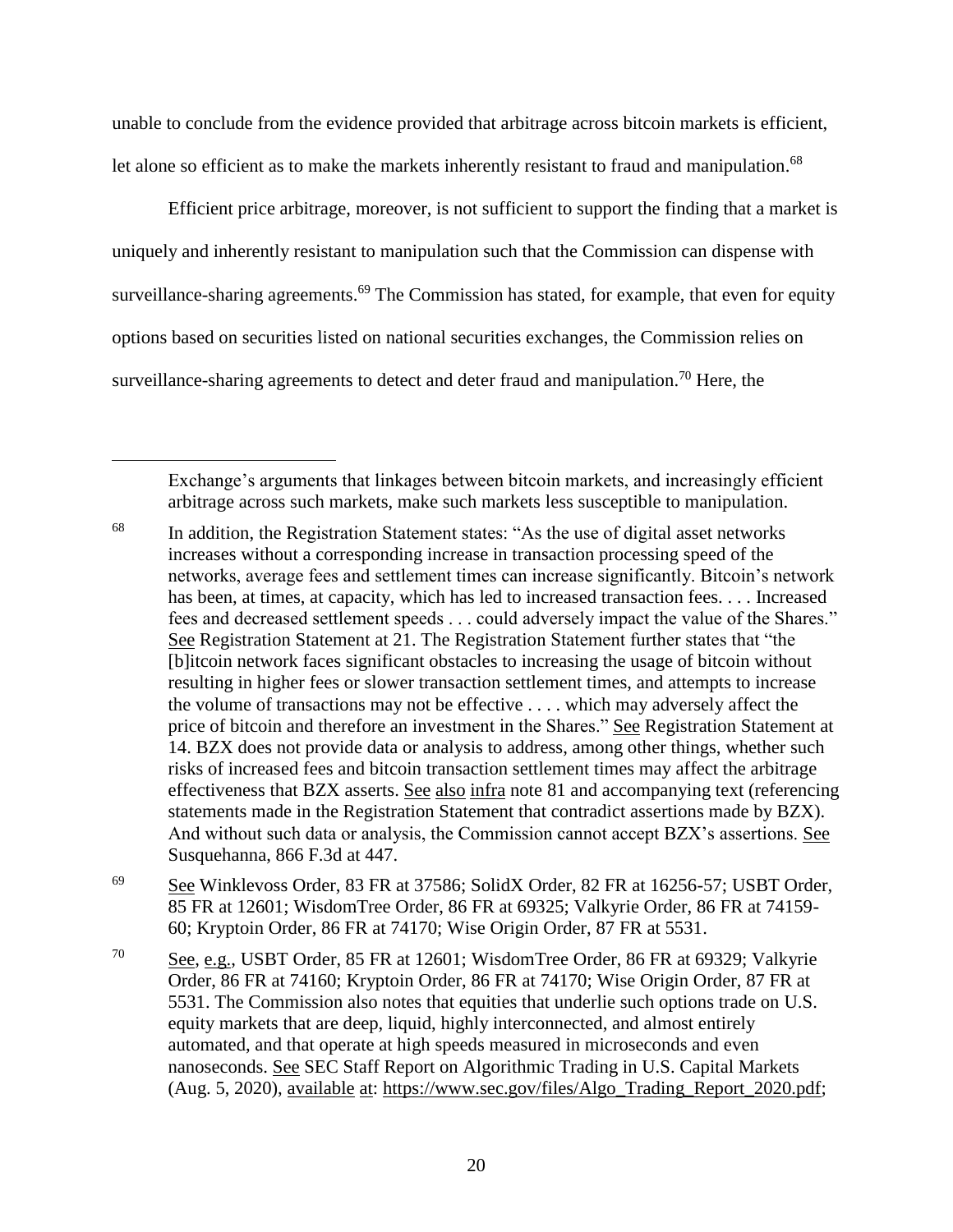Exchange provides insufficient evidence to support its assertion of efficient price arbitrage across bitcoin platforms, let alone any evidence that price arbitrage in the bitcoin market is novel or unique so as to warrant the Commission dispensing with the requirement of a surveillancesharing agreement. Moreover, BZX's data regarding the increase in the number of wallet addresses holding bitcoin do not provide any information on the concentration of bitcoin within or among such wallets, or take into account that a market participant with a dominant ownership position would not find it prohibitively expensive to overcome the liquidity supplied by arbitrageurs and could use dominant market share to engage in manipulation.<sup>71</sup>

In addition, the Exchange makes the unsupported claim that, to the extent that there are bitcoin platforms engaged in or allowing wash trading or other manipulative activities, market participants will generally ignore those platforms.<sup>72</sup> However, without the necessary data or other

 $\overline{a}$ 

<sup>72</sup> See Amendment No. 1, 86 FR at 73370 n.73 ("To the extent that there are bitcoin exchanges engaged in or allowing wash trading or other activity intended to manipulate the price of bitcoin on other markets, such pricing does not normally impact prices on other exchange because participants will generally ignore markets with quotes that they deem non-executable.").

Market Data Infrastructure Proposing Release, Securities Exchange Act Release No. 88216 (Feb. 14, 2020), 85 FR 16726, 16728 (Mar. 24, 2020).

 $71$  See, e.g., Winklevoss Order, 83 FR at 37584; USBT Order, 85 FR at 12600-01; WisdomTree Order, 86 FR at 69325; Valkyrie Order, 86 FR at 74160; Kryptoin Order, 86 FR at 74170; Skybridge Order, 87 FR at 3783-84; Wise Origin Order, 87 FR at 5531. See also Registration Statement at 24 ("Some entities hold large amounts of bitcoin relative to other market participants, and to the extent such entities engage in large-scale hedging, sales or distributions on non-market terms, or sales in the ordinary course, it could result in a reduction in the price of bitcoin and adversely affect the value of the Shares. . . . As of the date of this [Registration Statement], the largest 100 bitcoin wallets held a substantial amount of the outstanding supply of bitcoin and it is possible that some of these wallets are controlled by the same person or entity. Moreover, it is possible that other persons or entities control multiple wallets that collectively hold a significant number of bitcoin, even if each wallet individually only holds a small amount. As a result of this concentration of ownership, large sales by such holders could have an adverse effect on the market price of bitcoin."); and supra note 67.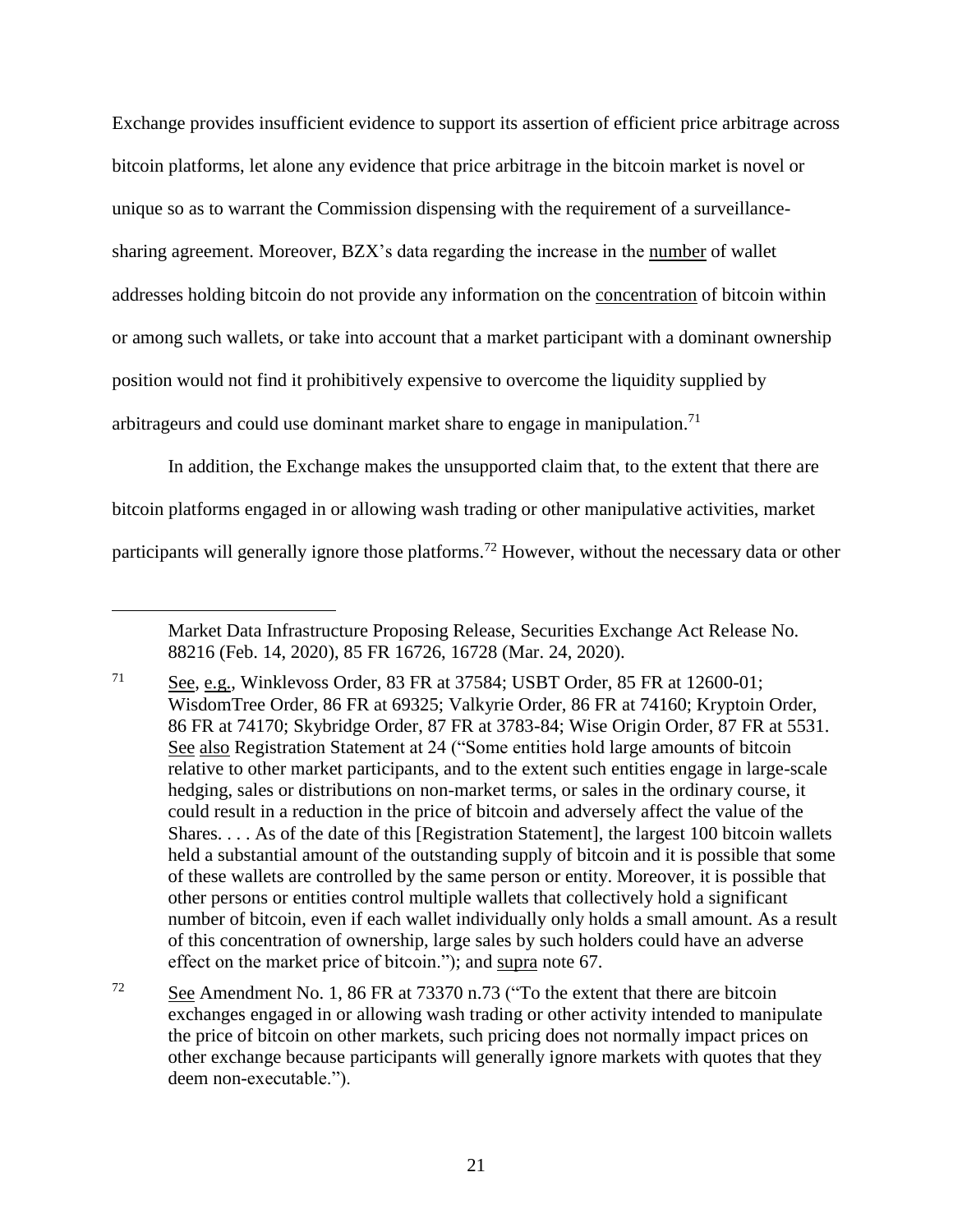evidence, the Commission has no basis on which to conclude that bitcoin platforms are insulated from prices of others that engage in or permit fraud or manipulation.<sup>73</sup> Indeed, the notion that a platform would be insulated from prices on other platforms is contradicted by the Exchange's assertions and the Sponsor's statistical evidence that bitcoin markets are "highly correlated," including during periods of extreme price volatility.<sup>74</sup>

Additionally, the continuous nature of bitcoin trading does not eliminate manipulation risk, and neither do linkages among markets, as BZX asserts.<sup>75</sup> Even in the presence of continuous trading or linkages among markets, formal (such as those with consolidated quotations or routing requirements) or otherwise (such as in the context of the fragmented, global bitcoin markets), manipulation of asset prices, as a general matter, can occur simply through trading activity that creates a false impression of supply or demand.<sup>76</sup>

Moreover, BZX does not sufficiently contest the presence of possible sources of fraud and manipulation in the bitcoin spot market generally that the Commission has raised in previous orders. Such possible sources have included (1) "wash" trading,  $77$  (2) persons with a dominant position in bitcoin manipulating bitcoin pricing,<sup>78</sup> (3) hacking of the bitcoin network and trading platforms, (4) malicious control of the bitcoin network, (5) trading based on material, non-public

 $\overline{a}$ 

<sup>77</sup> See supra notes 72-73 and accompanying text.

<sup>73</sup> See USBT Order, 85 FR at 12601. See also WisdomTree Order, 86 FR at 69325; Kryptoin Order, 86 FR at 74170; Wise Origin Order, 87 FR at 5531.

<sup>74</sup> See supra notes 52-54 and accompanying text.

<sup>75</sup> See Winklevoss Order, 83 FR at 37585 n.92 and accompanying text. See also WisdomTree Order, 86 FR at 69325-26; Kryptoin Order, 86 FR at 74170; Skybridge Order, 87 FR at 3783-84; Wise Origin Order, 87 FR at 5531.

<sup>76</sup> See Winklevoss Order, 83 FR at 37585.

<sup>78</sup> See supra note 71 and accompanying text.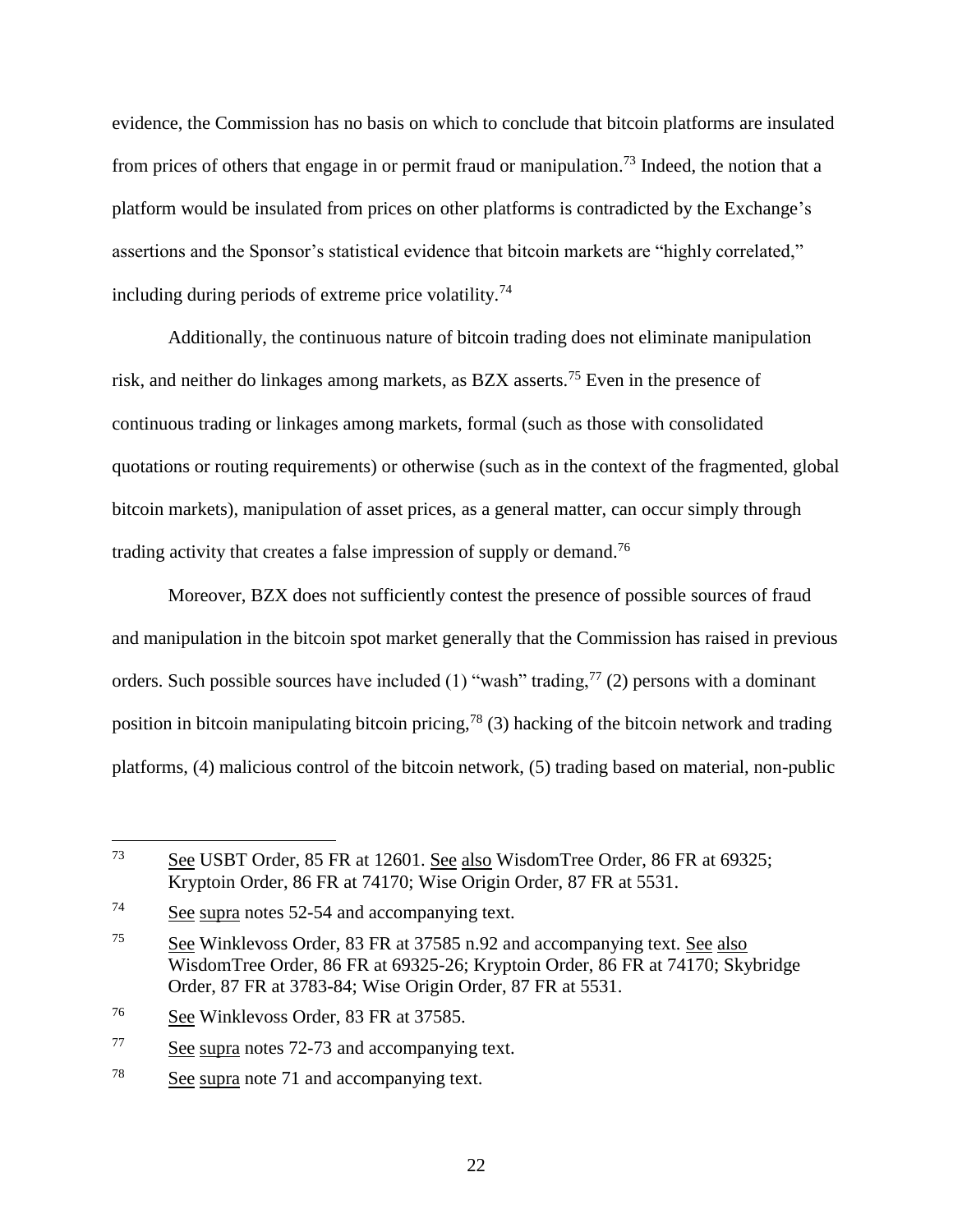information, including the dissemination of false and misleading information, (6) manipulative activity involving the purported "stablecoin" Tether (USDT), and (7) fraud and manipulation at bitcoin trading platforms.<sup>79</sup>

In addition, BZX does not address risk factors specific to the bitcoin blockchain and bitcoin platforms, described in the Trust's Registration Statement, that undermine the argument that the bitcoin market is inherently resistant to fraud and manipulation. For example, the Registration Statement acknowledges that "it may be possible for a bad actor to manipulate the [b]itcoin network and hinder transactions"; that "[s]pot markets on which bitcoin trades are relatively new and largely unregulated, and, therefore, may be more exposed to fraud and security breaches than established, regulated exchanges for other financial assets or instruments, which could have a negative impact on the performance of the Trust";<sup>80</sup> that " $\lceil o \rceil$  ver the past several years, a number of bitcoin spot markets have been closed or faced issues due to fraud, failure, security breaches or governmental regulations"; that "[t]he nature of the assets held at bitcoin spot markets makes them appealing targets for hackers and a number of bitcoin spot markets have been victims of cybercrimes" and "[n]o bitcoin [platform] is immune from these risks"; that "[t]he potential consequences of a spot market's failure or failure to prevent market manipulation could adversely affect the value of the Shares[,] . . . . [t]he blockchain infrastructure could be used by certain market participants to exploit arbitrage opportunities through schemes such as front-running, spoofing, pump-and-dump and fraud across different

<sup>79</sup> See USBT Order, 85 FR at 12600-01  $\&$  nn.66-67 (discussing J. Griffin  $\&$  A. Shams, Is Bitcoin Really Untethered? (October 28, 2019), available at https://ssrn.com/abstract=3195066 and published in 75 J. Finance 1913 (2020)); Winklevoss Order, 83 FR at 37585-86.

<sup>80</sup> BZX expressly acknowledges that "unregulated currency and commodity markets do not provide the same protections as the markets that are subject to the Commission's oversight." See Amendment No. 1, 86 FR at 73362.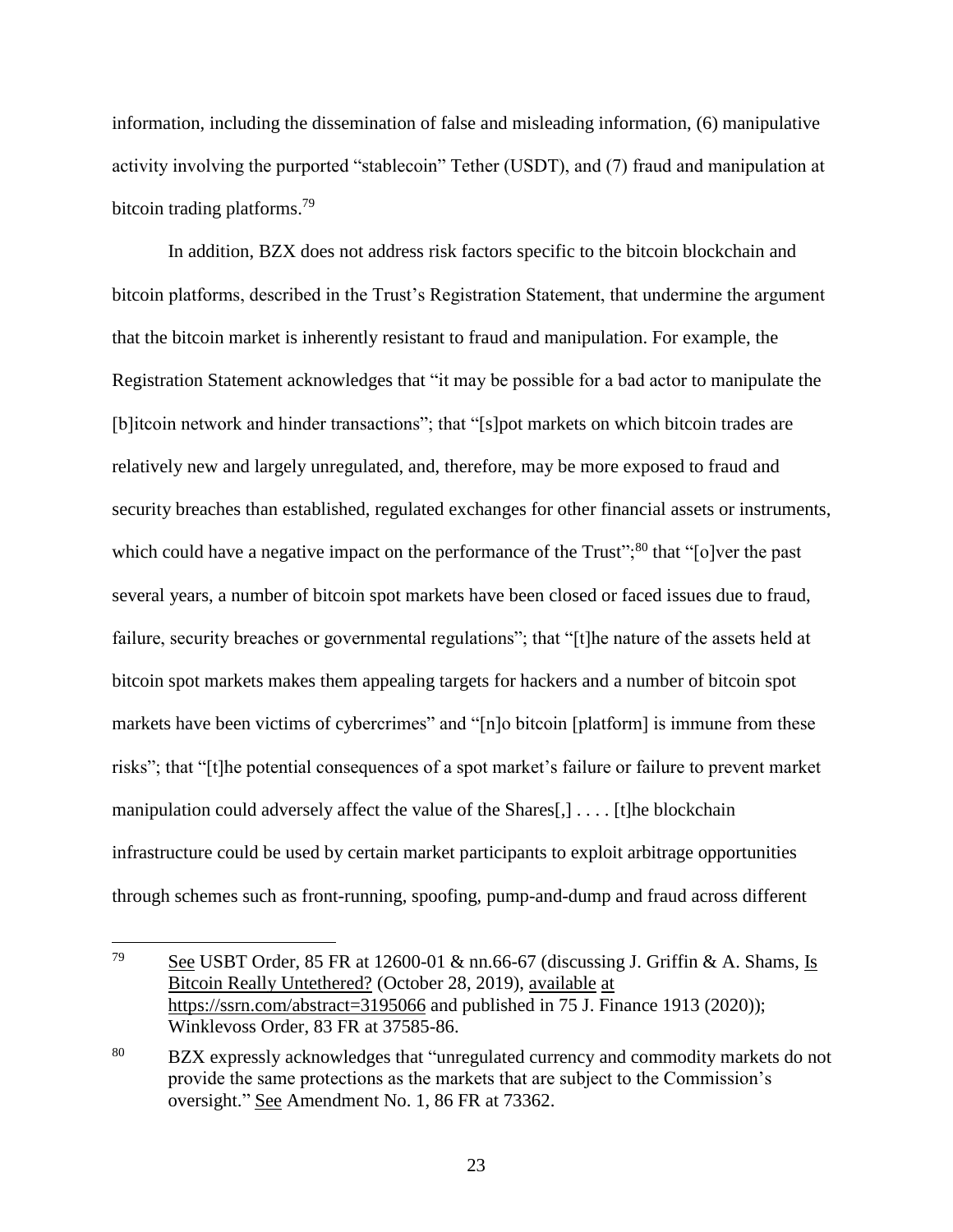systems, platforms or geographic locations" . . . . and "[a]s a result of reduced oversight, these schemes may be more prevalent in digital asset markets than in the general market for financial products"; that "many [bitcoin] spot markets and over-the-counter market venues . . . do not provide the public with significant information regarding their ownership structure, management teams, corporate practices or oversight of customer trading" and "many [bitcoin] spot markets lack certain safeguards put in place by more traditional exchanges to enhance the stability of trading on the exchange"; that "[s]ecurity breaches, cyber-attacks, computer malware and computer hacking attacks have been a prevalent concern in relation to digital assets"; and that the bitcoin blockchain could be vulnerable to a "51% attack," in which a bad actor or actors that control a majority of the processing power dedicated to mining on the bitcoin network may be able to alter the bitcoin blockchain on which the bitcoin network and bitcoin transactions rely.<sup>81</sup>

### (ii) Assertions Regarding the Index and the Create/Redeem Process

BZX also argues that the Index, which would be used to value the Trust's bitcoin, is designed to reduce the risk of manipulation based on the Index's methodology.<sup>82</sup> BZX states that the Index is a U.S. dollar-denominated composite reference rate for the price of bitcoin. The Index price is currently sourced from the following bitcoin platforms selected by the Data Provider based on a combination of qualitative and quantitative metrics: Binance, Bitfinex, Bitflyer, Bittrex, Bitstamp, Coinbase Pro, Gemini, HitBTC, Huobi, Kraken, KuCoin, and Poloniex.<sup>83</sup> According to BZX, the Index methodology is intended to determine the fair market

 $\overline{a}$ 

24

<sup>&</sup>lt;sup>81</sup> See Registration Statement at 4, 12-13, 18-20, 28. See also Winklevoss Order, 83 FR at 37585.

<sup>82</sup> See Amendment No. 1, 86 FR at 73378.

<sup>83</sup> See id. at 73379.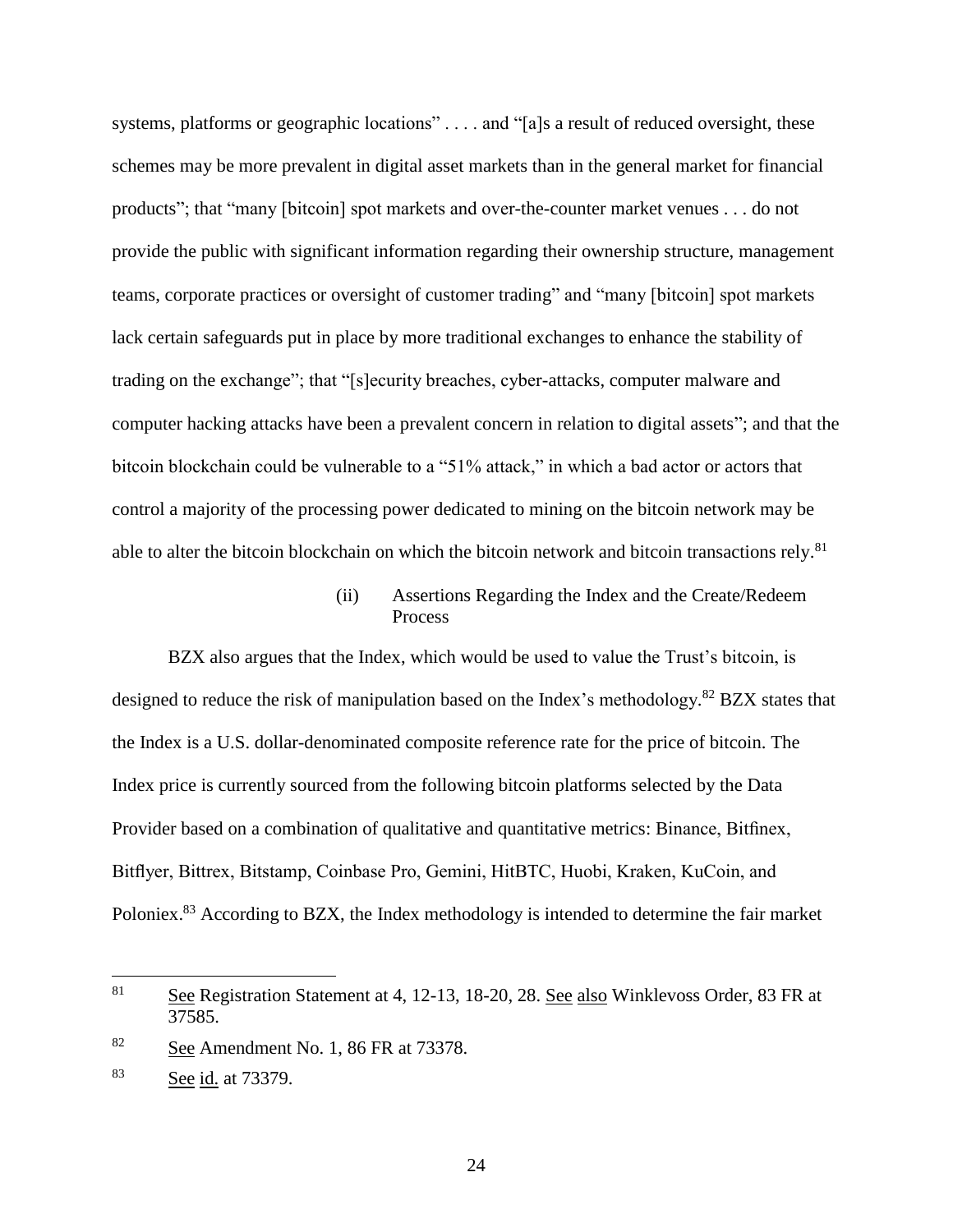value for bitcoin by determining the "principal market" for bitcoin as of 4:00 p.m. ET daily. To rank the credibility and quality of each underlying bitcoin platform, the Data Provider dynamically assigns a score to the key characteristics for each platform.<sup>84</sup> BZX states that the score determines which platform should be designated as the "principal market" at a given point of time by computing a weighted average of the values assigned to four different platform characteristics: (i) oversight; (ii) microstructure efficiency; (iii) data transparency; and (iv) data integrity.<sup>85</sup> The methodology then applies a five-step weighting process for identifying a principal market and the last price on that market.<sup>86</sup> Following this weighting process, an "executed exchange price" is assigned for bitcoin as of 4:00 p.m. ET. The Data Provider takes the last traded prices at that moment in time on that trading venue for the relevant pair (bitcoin/USD) when determining the Index price.<sup>87</sup>

BZX asserts that the fact that there are multiple bitcoin spot markets that may contribute prices to the Index price makes manipulation more difficult in a well-arbitraged and fractured market, as a malicious actor would need to manipulate multiple spot markets simultaneously to impact the Index price, or dramatically skew the historical distribution of volume between the various platforms.<sup>88</sup> In addition, BZX asserts that the Data Provider has dedicated resources and committees established to ensure all prices are representative of the market, and that any price challenges will result in an independent analysis of the price. This includes assessing whether the

<sup>84</sup> See id.

<sup>85</sup> See id.

 $86$  See id.

<sup>87</sup> See id. at 73379-80.

<sup>88</sup> See id. at 73380.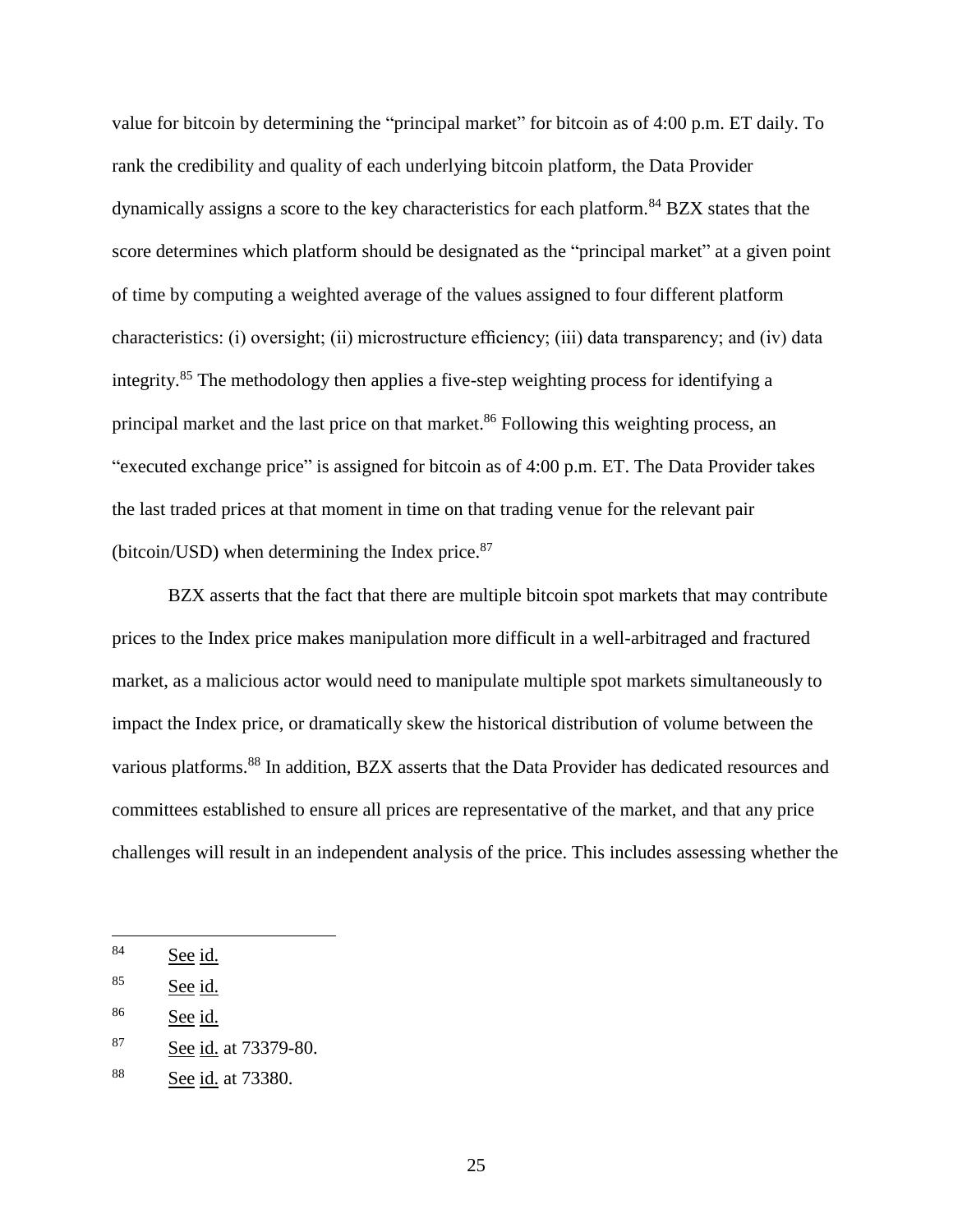price from the selected platform is biased according to analyses designed to recognize patterns consistent with manipulative activity, such as a quick reversion to previous traded levels following a sharp price change or any significant deviations from the volume weighted average price on a particular platform or pricing on any other eligible platform.<sup>89</sup> In addition, BZX further represents that, after the "Lukka Prime price"<sup>90</sup> is generated, the S&P DJI ("Index Provider") performs independent quality checks as a second layer of validation to those employed by the Data Provider, and may submit a price challenge to the Data Provider. In such circumstances, according to BZX, the Data Provider will perform an independent review of the price challenge to ensure the price is representative of the fair value of a particular cryptocurrency.<sup>91</sup>

Simultaneously with its assertions regarding the Index, BZX also states that, because the Trust will engage in in-kind creations and redemptions only, the "manipulability of the Index [is] significantly less important."<sup>92</sup> BZX elaborates further that, "because the Trust will not accept

<sup>89</sup> See id. BZX states that, upon detection or external referral of suspect manipulative activities, the case is raised to the Price Integrity Oversight Board. These checks occur on an on-going, intraday basis, and any investigations are typically resolved promptly, in clear cases within minutes and in more complex cases same business day. According to BZX, the evidence uncovered will be turned over to the Data Provider's Price Integrity Oversight Board for final decision and action. The Price Integrity Oversight Board may choose to pick an alternative "primary market" and may exclude such market from future inclusion in the Index methodology or choose to stand by the original published price upon fully evaluating all available evidence. It may also initiate an investigation of prior prices from such markets and shall evaluate evidence presented on a case-by-case basis. See id.

<sup>&</sup>lt;sup>90</sup> The Exchange appears to use the terms "Lukka Prime price," "Lukka price," and "Index price" interchangeably. The Commission understands these terms to be interchangeable.

<sup>&</sup>lt;sup>91</sup> See Amendment No. 1, 86 FR at 73380. BZX also notes that the Index Provider provides certain quality assurance mechanisms with respect to "crypto price validation" based on current market conditions, internal system processes, and other assessments. See id.

<sup>92</sup> See id. at 73378.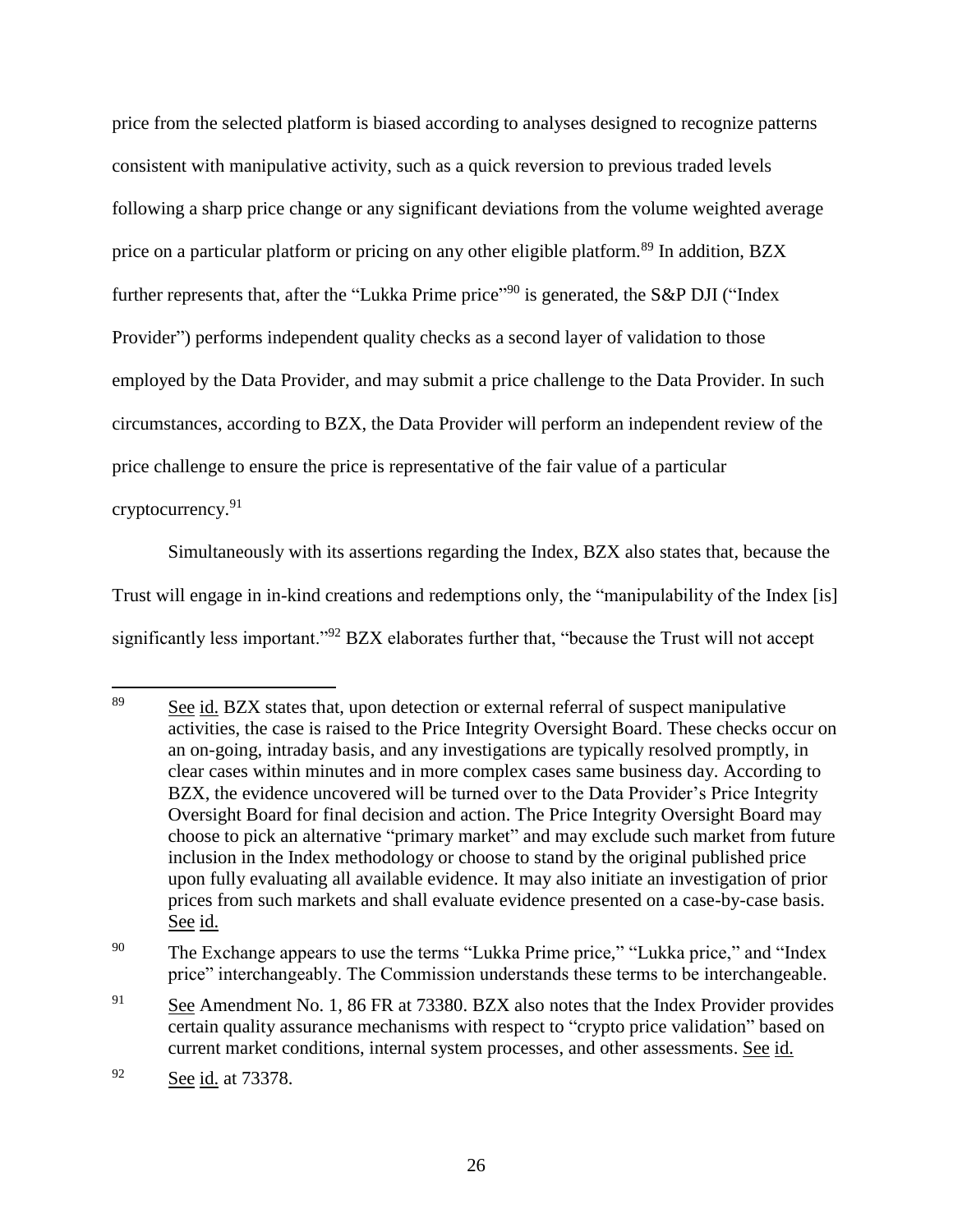cash to buy bitcoin in order to create new shares or . . . be forced to sell bitcoin to pay cash for redeemed shares, the price that the Sponsor uses to value the Trust's bitcoin is not particularly important."<sup>93</sup> According to BZX, when authorized participants create Shares with the Trust, they would need to deliver a certain number of bitcoin per Share (regardless of the valuation used), and when they redeem with the Trust, they would similarly expect to receive a certain number of bitcoin per Share.<sup>94</sup> As such, BZX argues that, even if the price used to value the Trust's bitcoin is manipulated, the ratio of bitcoin per Share does not change, and the Trust will either accept (for creations) or distribute (for redemptions) the same number of bitcoin regardless of the value.<sup>95</sup> This, according to BZX, not only mitigates the risk associated with potential manipulation, but also discourages and disincentivizes manipulation of the Index because there is little financial incentive to do so.<sup>96</sup>

Based on assertions made and the information provided, the Commission can find no basis to conclude that BZX has articulated other means to prevent fraud and manipulation that are sufficient to justify dispensing with the requisite surveillance-sharing agreement. First, the record does not demonstrate that the proposed methodology for calculating the Index would make the proposed ETP resistant to fraud or manipulation such that a surveillance-sharing agreement with a regulated market of significant size is unnecessary. Specifically, BZX has not assessed the possible influence that spot platforms not included among the Index's underlying

<sup>93</sup> See id.

 $94$  See id.

<sup>95</sup> See id.

 $96$  See id.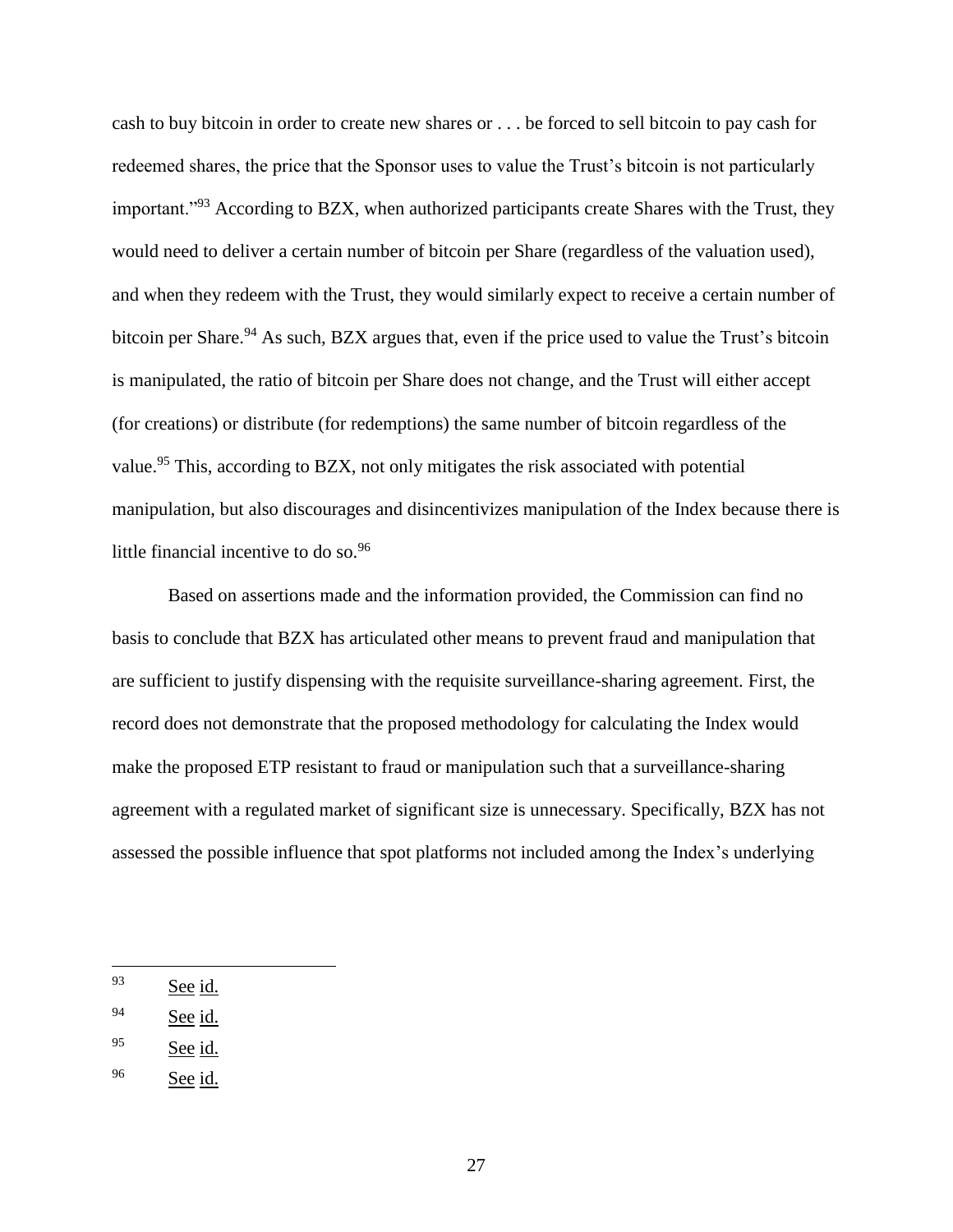bitcoin platforms would have on the "principal market" that is used to calculate the Index.<sup>97</sup> And as discussed above, the record does not establish that the broader bitcoin market is inherently and uniquely resistant to fraud and manipulation. Accordingly, to the extent that trading on platforms not directly used to calculate the Index affects prices on the Index's underlying bitcoin platforms, the characteristics of those other platforms⸺where various kinds of fraud and manipulation from a variety of sources may be present and persist⸺may affect whether the Index is resistant to manipulation.

Moreover, BZX's assertions that the Index's methodology helps make the Index resistant to manipulation are contradicted by the Registration Statement's own statements. Specifically, the Registration Statement states, among other things, that "[s]pot markets on which bitcoin trades are relatively new and largely unregulated, and, therefore, may be more exposed to fraud and security breaches than established, regulated exchanges for other financial assets or instruments"; and that "[t]he potential consequences of a spot market's failure or failure to prevent market manipulation could adversely affect the value of the Shares[,] . . . . [t]he blockchain infrastructure could be used by certain market participants to exploit arbitrage opportunities through schemes such as front-running, spoofing, pump-and-dump and fraud across different systems, platforms or geographic locations" . . . . and "[a]s a result of reduced oversight, these schemes may be more prevalent in digital asset markets than in the general

 $\overline{a}$ <sup>97</sup> As discussed above, while BZX asserts that bitcoin prices on platforms with wash trades or other activity intended to manipulate the price of bitcoin do not influence the real price of bitcoin, the Commission has no basis on which to conclude that bitcoin platforms are insulated from prices of others that engage in or permit fraud or manipulation. See supra notes 72-73 and accompanying text.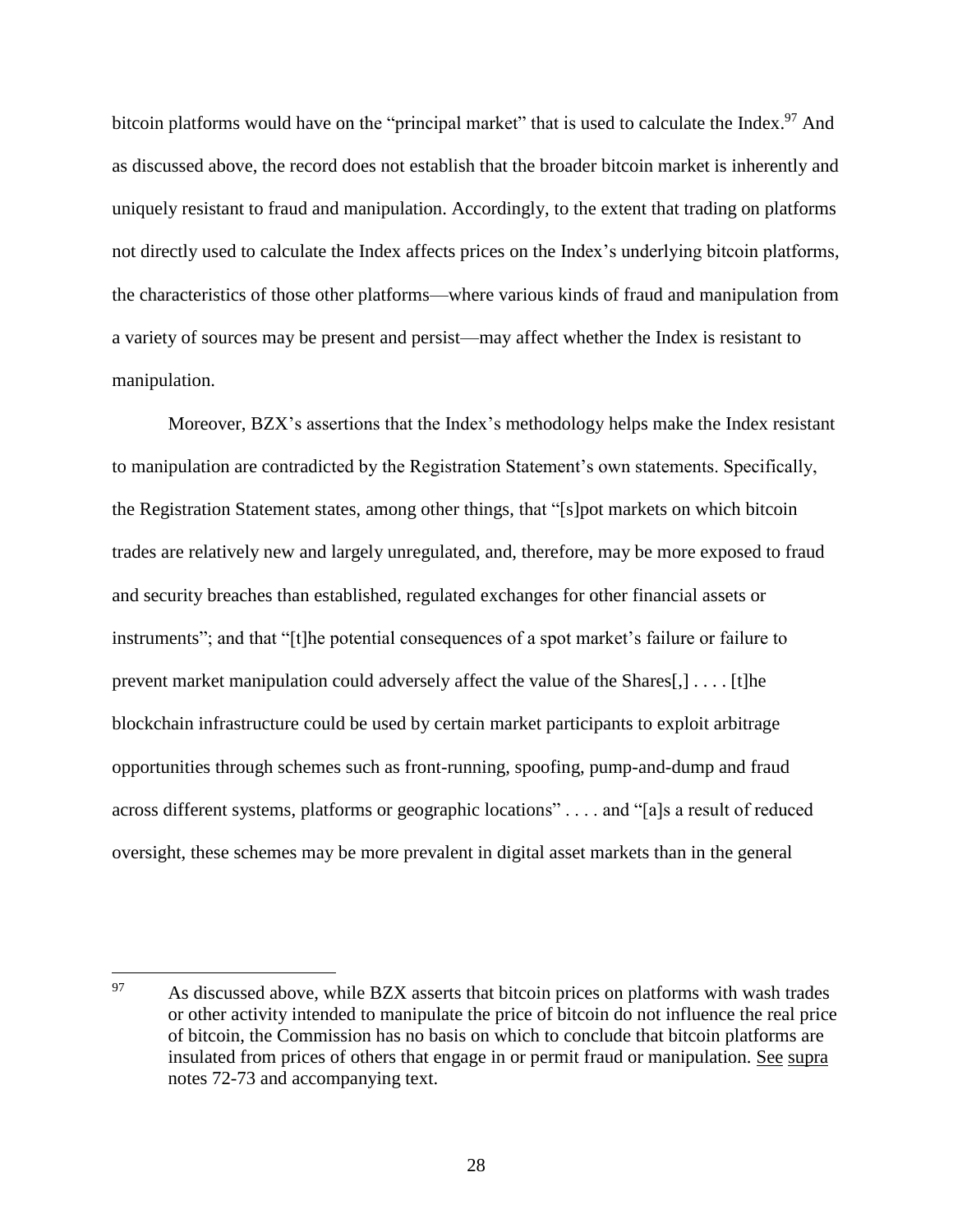market for financial products."<sup>98</sup> The Index's underlying bitcoin platforms are a subset of the bitcoin trading venues currently in existence.

The Registration Statement also states, specifically with respect to the Index, that "[p]ricing sources used by the Index are digital asset spot markets that facilitate the buying and selling of bitcoin and other digital assets" and that "[a]lthough many pricing sources refer to themselves as 'exchanges,' they are not registered with, or supervised by, the [Commission] or [Commodity Futures Trading Commission] and do not meet the regulatory standards of a national securities exchange or designated contract market," and "[f]or these reasons, among others, purchases and sales of bitcoin may be subject to temporary distortions or other disruptions . . . . [which] could affect the price of bitcoin used in Index calculations and, therefore, could adversely affect the bitcoin price as reflected by the Index." The Sponsor further states in the Registration Statement that "[t]he Index is based on various inputs which include price data from various third-party bitcoin spot markets" and that "[t]he [index provider] does not guarantee the validity of any of these inputs, which may be subject to technological error, manipulative activity, or fraudulent reporting from their initial source."<sup>99</sup> Moreover, the Exchange describes a process through which the Data Provider may select an "alternative primary market" upon detection or referral of suspect manipulative activities.<sup>100</sup> And, although the Sponsor raises concerns regarding fraud and security of bitcoin platforms, as well as concerns specific to the Index's underlying bitcoin platforms, leading to the potential need for an

<sup>98</sup> See Registration Statement at 12-13, 32.

<sup>99</sup> See id. at 32.

<sup>&</sup>lt;sup>100</sup> See Amendment No. 1, 86 FR at 73380.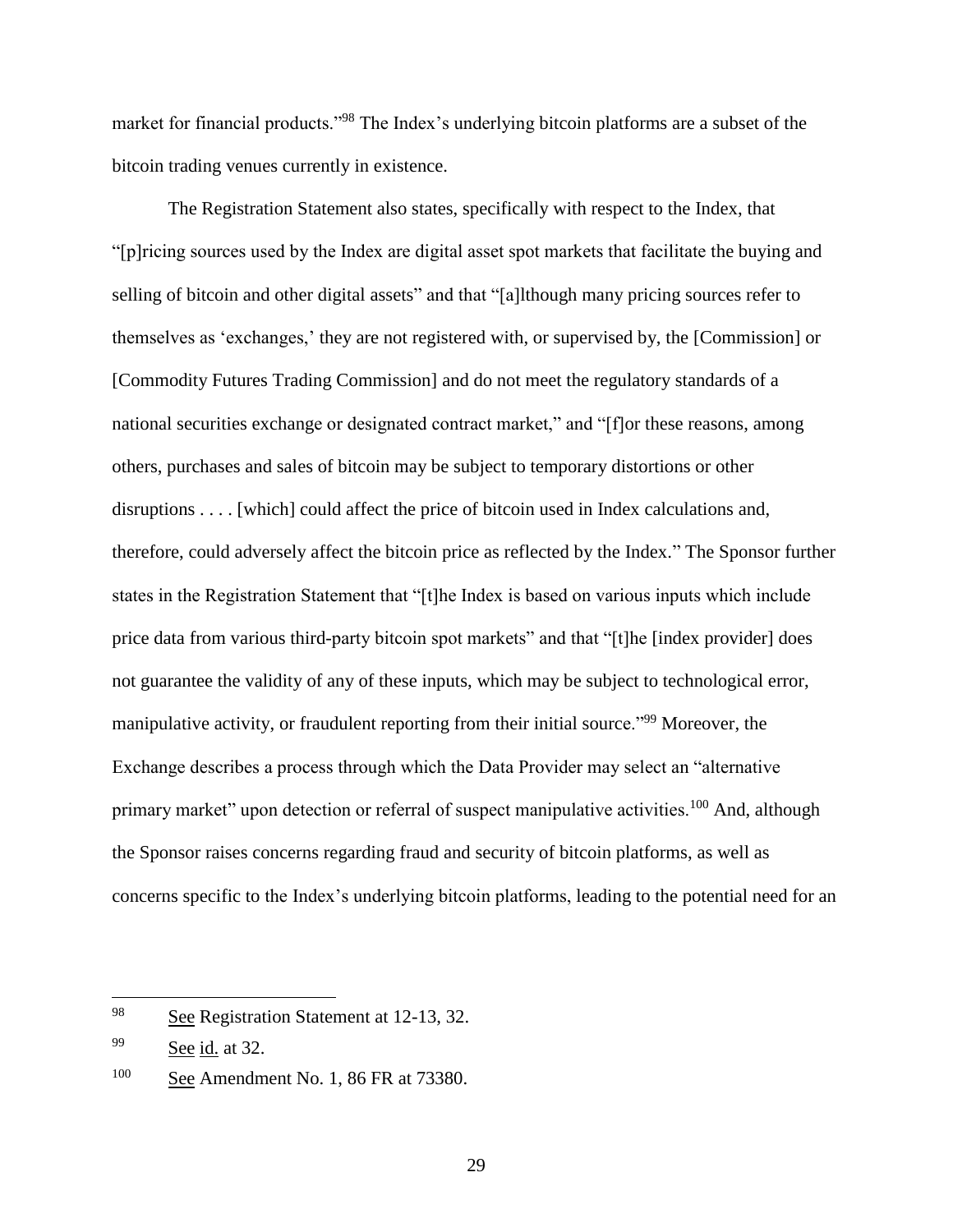"alternative" basis for the Index price, the Exchange does not explain how or why such concerns are consistent with its assertion that the Index is resistant to fraud and manipulation.<sup>101</sup>

The Commission thus concludes that BZX has not demonstrated that the Index methodology makes the proposed ETP resistant to manipulation.

Second, BZX argues that the Data Provider has dedicated resources and has established committees to ensure all prices are representative of the market, and that any price challenges will result in an independent price analysis, which would include assessing whether the price from the selected "principal market" platform is biased according to analyses designed to recognize patterns consistent with manipulative activity.<sup>102</sup> However, the level of oversight of the Index's underlying bitcoin platforms, whose trade flows might contribute to the Index, is not equivalent to the obligations, authority, and oversight of national securities exchanges or futures exchanges and therefore is not an appropriate substitute.<sup>103</sup> National securities exchanges are required to have rules that are "designed to prevent fraudulent and manipulative acts and practices, to promote just and equitable principles of trade, to foster cooperation and coordination with persons engaged in regulating, clearing, settling, processing information with respect to, and facilitating transactions in securities, to remove impediments to and perfect the

<sup>101</sup> <sup>101</sup> One commenter states that the proposed ETP is "pegging the value to a collection of independent exchanges, who collectively, would be able to manipulate the bitcoin index by manipulation of their own forums." See Girts Letter.

<sup>&</sup>lt;sup>102</sup> See Amendment No. 1, 86 FR at 73380. BZX represents that the Data Provider has also "designed a series of automated algorithms designed to supplement the core Lukka Prime Methodology in enhancing the ability to detect potentially anomalous price activity which could be detrimental to the goal of obtaining a Fair Market Value price that is representative of the market at a point in time." See id.

<sup>103</sup> See also USBT Order, 85 FR at 12603-05; VanEck Order, 86 FR at 64545; WisdomTree Order, 86 FR at 69328; Kryptoin Order, 86 FR at 74173.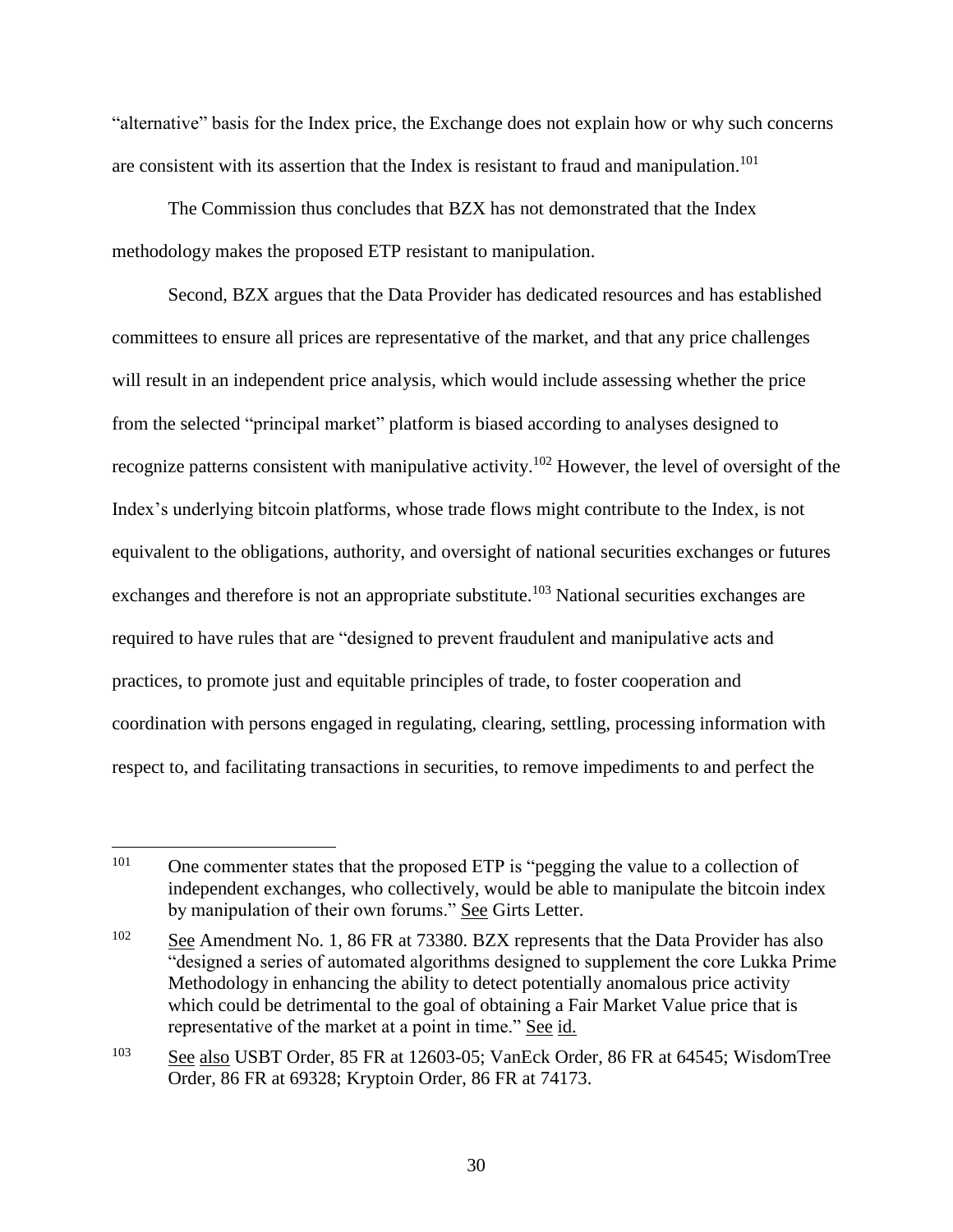mechanism of a free and open market and a national market system, and, in general, to protect investors and the public interest."<sup>104</sup> Moreover, national securities exchanges must file proposed rules with the Commission regarding certain material aspects of their operations,<sup>105</sup> and the Commission has the authority to disapprove any such rule that is not consistent with the requirements of the Exchange Act.<sup>106</sup> Thus, national securities exchanges are subject to Commission oversight of, among other things, their governance, membership qualifications, trading rules, disciplinary procedures, recordkeeping, and fees.<sup>107</sup> The Index's underlying bitcoin

 $\overline{a}$ 

<sup>107</sup> See Winklevoss Order, 83 FR at 37597. The Commission notes that the New York State Department of Financial Services ("NYSDFS") has issued "guidance" to supervised virtual currency business entities, stating that these entities must "implement measures designed to effectively detect, prevent, and respond to fraud, attempted fraud, and similar wrongdoing." See Maria T. Vullo, Superintendent of Financial Services, NYSDFS, Guidance on Prevention of Market Manipulation and Other Wrongful Activity (Feb. 7, 2018), available at https://www.dfs.ny.gov/docs/legal/industry/il180207.pdf. The NYSDFS recognizes that its "guidance is not intended to limit the scope or applicability of any law or regulation" (id.), which would include the Exchange Act. Nothing in the record evidences whether the Index's underlying bitcoin platforms have complied with this NYSDFS guidance. Further, as stated previously, there are substantial differences between the NYSDFS and the Commission's regulation. Anti-money laundering ("AML") and knowyour-customer ("KYC") policies and procedures, for example, have been referenced in other bitcoin-based ETP proposals as a purportedly alternative means by which such ETPs would be uniquely resistant to manipulation. The Commission has previously

 $104$  See 15 U.S.C. 78f(b)(5).

 $105$  17 CFR 240.19b-4(a)(6)(i).

<sup>&</sup>lt;sup>106</sup> Section 6 of the Exchange Act, 15 U.S.C. 78f, requires national securities exchanges to register with the Commission and requires an exchange's registration to be approved by the Commission, and Section 19(b) of the Exchange Act, 15 U.S.C. 78s(b), requires national securities exchanges to file proposed rules changes with the Commission and provides the Commission with the authority to disapprove proposed rule changes that are not consistent with the Exchange Act. Designated contract markets ("DCMs") (commonly called "futures markets") registered with and regulated by the Commodity Futures Trading Commission ("CFTC") must comply with, among other things, a similarly comprehensive range of regulatory principles and must file rule changes with the CFTC. See, e.g., Designated Contract Markets (DCMs), CFTC, available at http://www.cftc.gov/IndustryOversight/TradingOrganizations/DCMs/index.htm.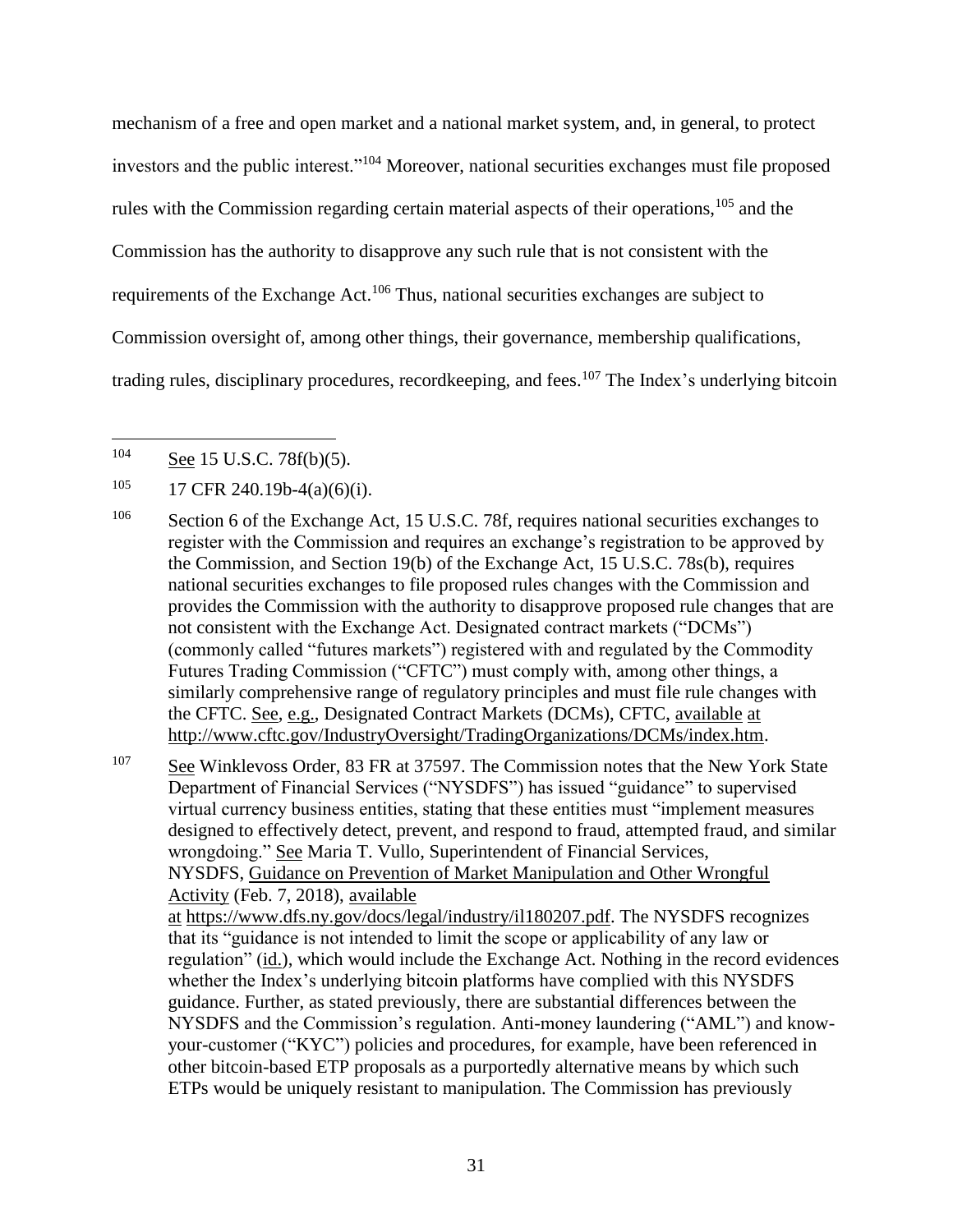platforms, on the other hand, have none of these requirements (none are registered as a national securities exchange).<sup>108</sup>

In addition, although BZX argues that the Data Provider's various procedures of oversight of the Index helps to identify patterns consistent with manipulative activity, the purported procedures and oversight do not represent a unique measure to resist or prevent manipulation beyond mechanisms that exist in securities or commodities markets.<sup>109</sup>

Further, the oversight performed by the Data Provider of the Index's underlying bitcoin platforms is for the purpose of ensuring the accuracy and integrity of the Index.<sup>110</sup> Such oversight serves a fundamentally different purpose as compared to the regulation of national securities exchanges and the requirements of the Exchange Act. While the Commission recognizes that this may be an important function in ensuring the integrity of the Index, such requirements do not imbue either the Data Provider or the Index's underlying bitcoin platforms with regulatory authority similar to that the Exchange Act confers upon self-regulatory organizations such as national securities exchanges.<sup>111</sup>

concluded that such AML and KYC policies and procedures do not serve as a substitute for, and are not otherwise dispositive in the analysis regarding the importance of, having a surveillance-sharing agreement with a regulated market of significant size relating to bitcoin. For example, AML and KYC policies and procedures do not substitute for the sharing of information about market trading activity or clearing activity and do not substitute for regulation of a national securities exchange. See USBT Order, 85 FR at 12603 n.101. See also, e.g., WisdomTree Order, 86 FR at 69328 n.95; Kryptoin Order, 86 FR at 74173 n.98.

<sup>108</sup> See 15 U.S.C. 78e, 78f.

<sup>&</sup>lt;sup>109</sup> The Commission has previously considered and rejected similar arguments about the valuation of bitcoin according to a benchmark or reference price. See, e.g., SolidX Order, 82 FR at 16258; Winklevoss Order, 83 FR at 37587-90; USBT Order, 85 FR at 12599- 601.

<sup>&</sup>lt;sup>110</sup> See supra notes 84-91 and accompanying text.

 $111$  See 15 U.S.C. 78f(b).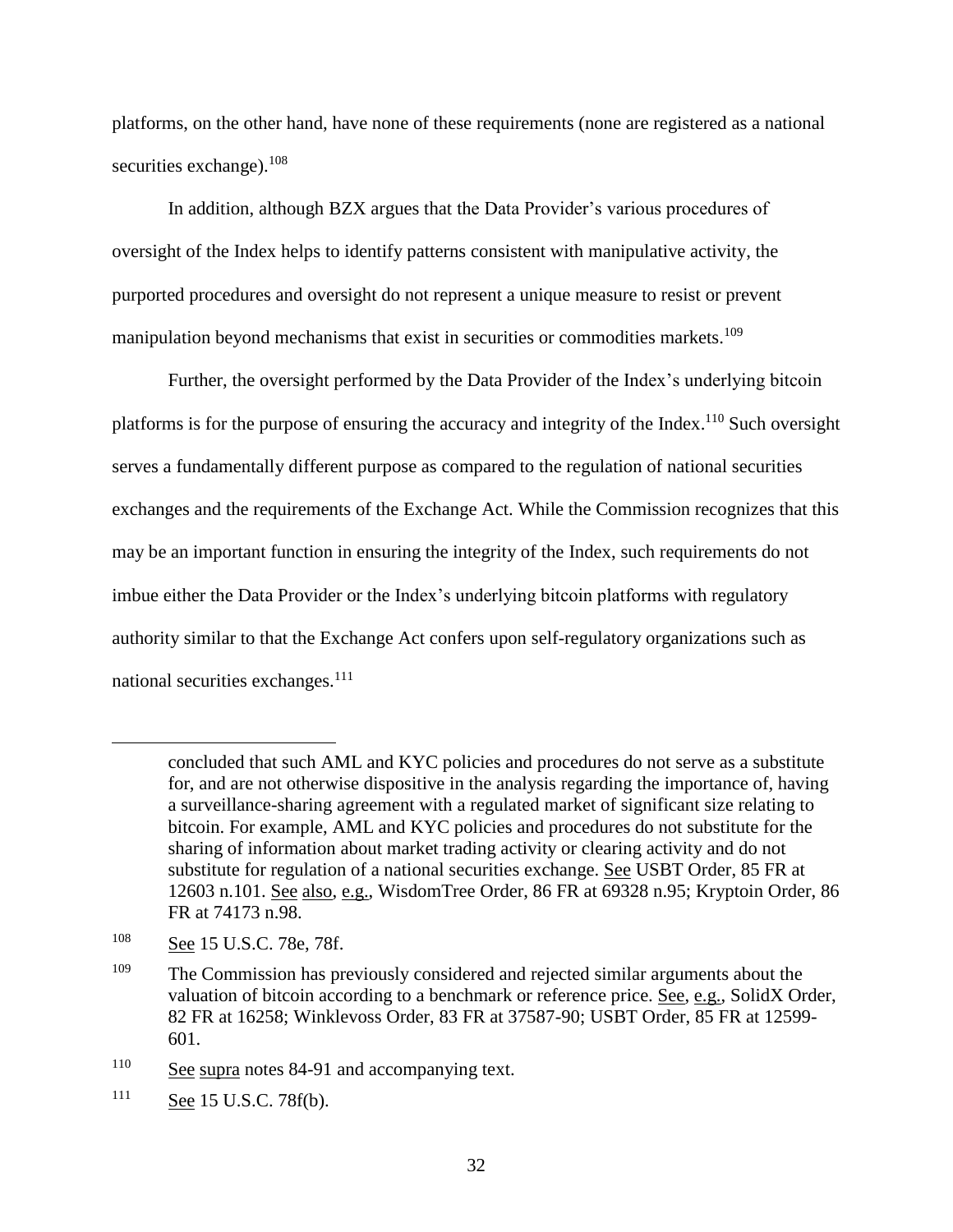Third, BZX does not explain the significance of the Index's purported resistance to manipulation to the overall analysis of whether the proposal to list and trade the Shares is designed to prevent fraud and manipulation. Even assuming that BZX's argument is that, if the Index is resistant to manipulation, the Trust's NAV, and thereby the Shares as well, would be resistant to manipulation, BZX has not established in the record a basis for such conclusion. That assumption aside, the Commission notes that the Shares would trade at market-based prices in the secondary market, not at NAV, which then raises the question of the significance of the NAV calculation to the manipulation of the Shares.

Fourth, BZX's arguments are contradictory. While arguing that the Index is resistant to manipulation, the Exchange simultaneously downplays the importance of the Index in light of the Trust's in-kind creation and redemption mechanism.<sup>112</sup> BZX points out that the Trust will create and redeem Shares in-kind, not in cash, which renders the NAV calculation, and thereby the ability to manipulate NAV, "significantly less important."<sup>113</sup> In BZX's own words, the Trust will not accept cash to buy bitcoin in order to create Shares or sell bitcoin to pay cash for redeemed Shares, so the price that the Sponsor uses to value the Trust's bitcoin "is not particularly important."<sup>114</sup> If the Index that the Trust uses to value the Trust's bitcoin "is not particularly important," it follows that the Index's resistance to manipulation is not material to

<sup>&</sup>lt;sup>112</sup> See supra notes 92-96 and accompanying text.

<sup>&</sup>lt;sup>113</sup> See Amendment No. 1, 86 FR at 73378 ("While the Sponsor believes that the Index which it uses to value the Trust's bitcoin is designed to reduce the risk of manipulation based on the methodology further described below, the fact that creations and redemptions are only available in-kind makes the manipulability of the Index significantly less important.").

<sup>&</sup>lt;sup>114</sup> See id. (concluding that "because the Trust will not accept cash to buy bitcoin in order to create new shares or, barring a forced redemption of the Trust or under other extraordinary circumstances, be forced to sell bitcoin to pay cash for redeemed shares, the price that the Sponsor uses to value the Trust's bitcoin is not particularly important.").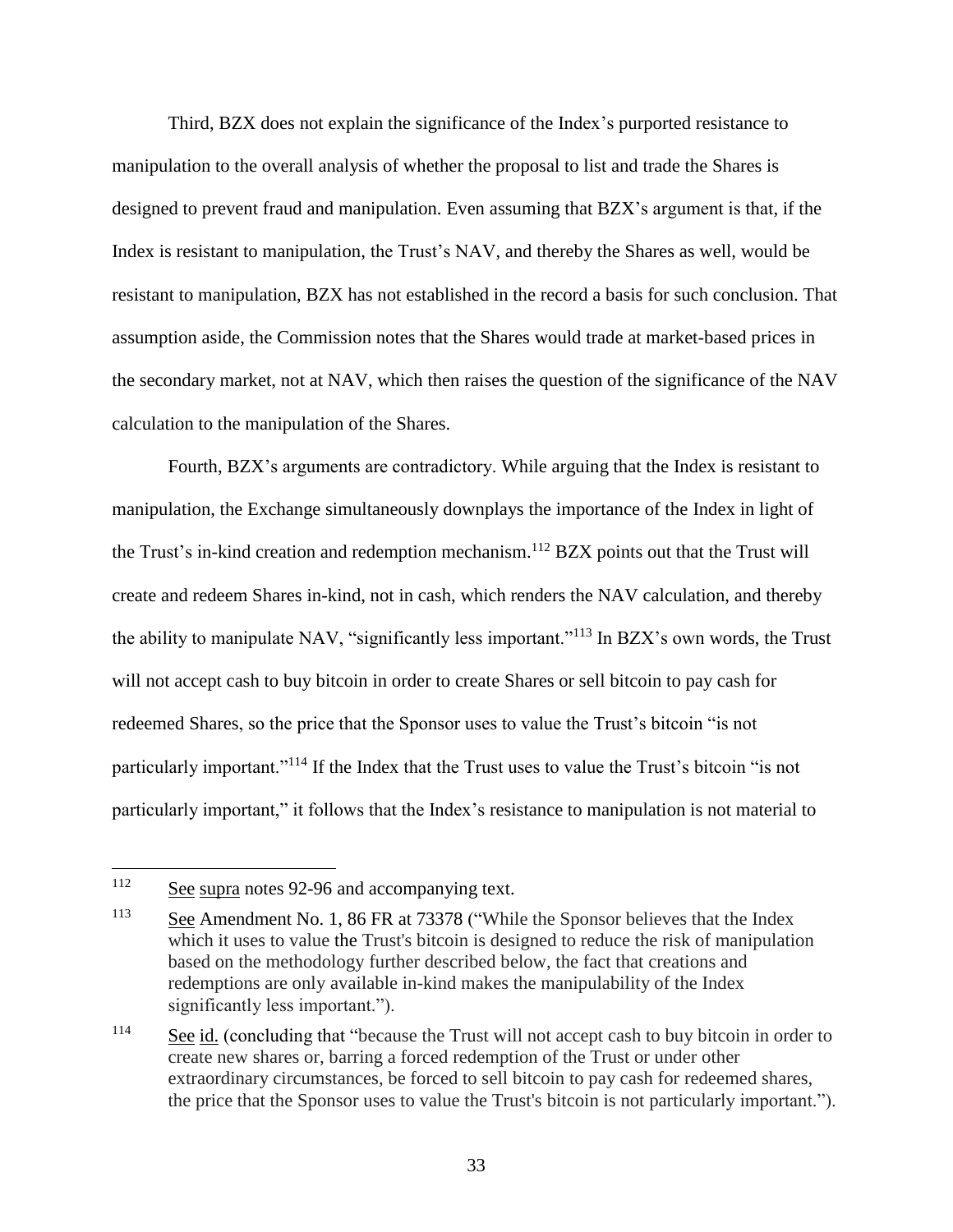the Shares' susceptibility to fraud and manipulation. As BZX does not address or provide any analysis with respect to these issues, the Commission cannot conclude that the Index aids in the determination that the proposal to list and trade the Shares is designed to prevent fraudulent and manipulative acts and practices.

Finally, the Commission finds that BZX has not demonstrated that in-kind creations and redemptions provide the Shares with a unique resistance to manipulation. The Commission has previously addressed similar assertions.<sup>115</sup> As the Commission stated before, in-kind creations and redemptions are a common feature of ETPs, and the Commission has not previously relied on the in-kind creation and redemption mechanism as a basis for excusing exchanges that list ETPs from entering into surveillance-sharing agreements with significant, regulated markets related to the portfolio's assets.<sup>116</sup> Accordingly, the Commission is not persuaded here that the Trust's in-kind creations and redemptions afford it a unique resistance to manipulation.<sup>117</sup>

 $\overline{a}$ <sup>115</sup> See Winklevoss Order, 83 FR at 37589-90; USBT Order, 85 FR at 12607-08; VanEck Order, 86 FR at 64546; WisdomTree Order, 86 FR at 69329; Kryptoin Order, 86 FR at 74174; Skybridge Order, 87 FR at 3874; Wise Origin Order, 87 FR at 5533.

<sup>116</sup> See, e.g., iShares COMEX Gold Trust, Securities Exchange Act Release No. 51058 (Jan. 19, 2005), 70 FR 3749, 3751-55 (Jan. 26, 2005) (SR-Amex-2004-38); iShares Silver Trust, Securities Exchange Act Release No. 53521 (Mar. 20, 2006), 71 FR 14969, 14974 (Mar. 24, 2006) (SR-Amex-2005-072).

<sup>&</sup>lt;sup>117</sup> Putting aside BZX's various assertions about the nature of bitcoin and the bitcoin market, the Index, and the Shares, BZX also does not address concerns the Commission has previously identified, including the susceptibility of bitcoin markets to potential trading on material, non-public information (such as plans of market participants to significantly increase or decrease their holdings in bitcoin; new sources of demand for bitcoin; the decision of a bitcoin-based investment vehicle on how to respond to a "fork" in the bitcoin blockchain, which would create two different, non-interchangeable types of bitcoin), or to the dissemination of false or misleading information. See Winklevoss Order, 83 FR at 37585. See also USBT Order, 85 FR at 12600-01; WisdomTree Order, 86 FR at 69329 n.114; Kryptoin Order, 86 FR at 74174 n.107; Skybridge Order, 87 FR at 3872; Wise Origin Order, 87 FR at 5533 n.89.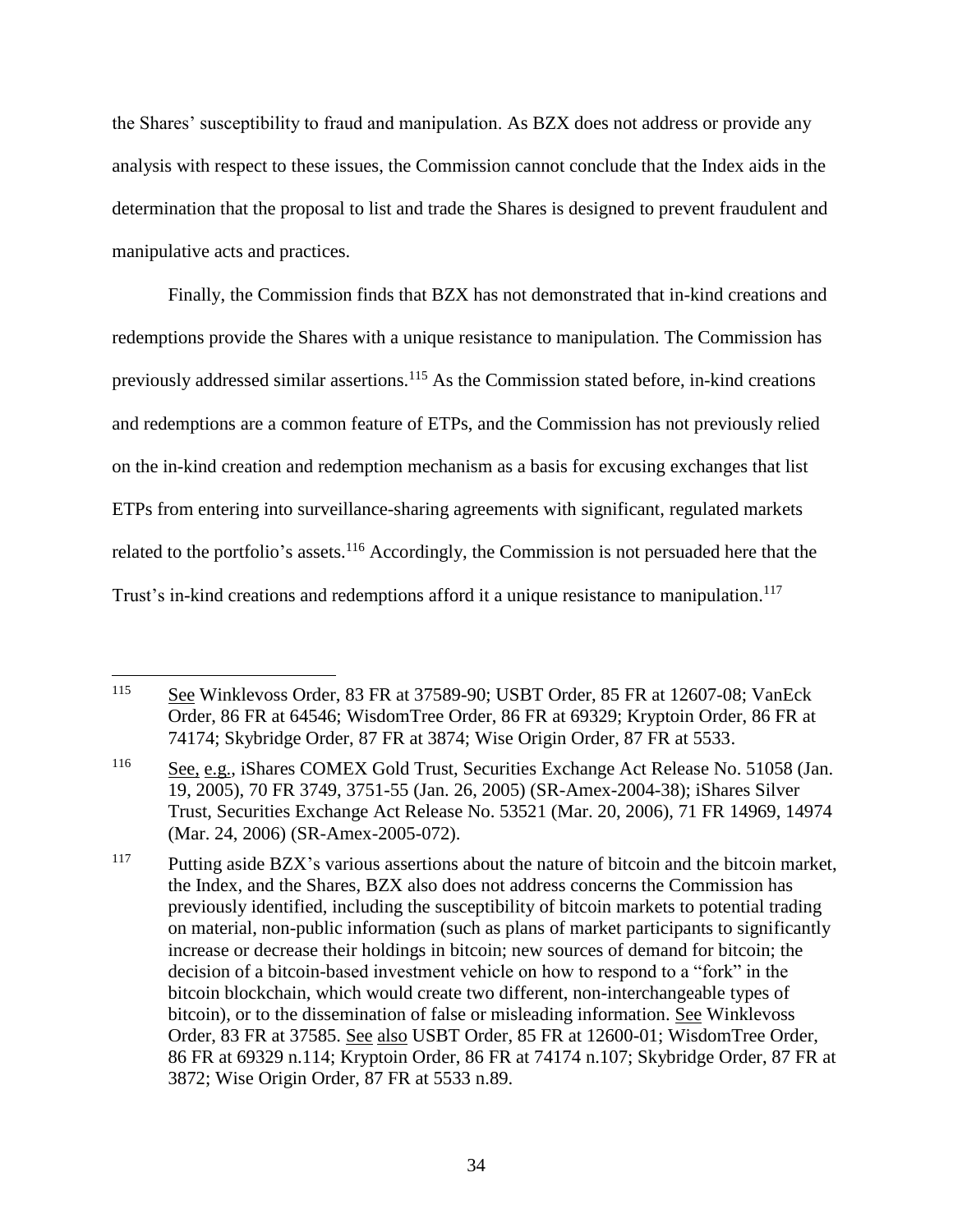(2) Assertions That BZX Has Entered Into a Comprehensive Surveillance-Sharing Agreement with a Regulated Market of Significant Size

As BZX has not demonstrated that other means besides surveillance-sharing agreements will be sufficient to prevent fraudulent and manipulative acts and practices, the Commission next examines whether the record supports the conclusion that BZX has entered into a comprehensive surveillance-sharing agreement with a regulated market of significant size relating to the underlying assets. In this context, the term "market of significant size" includes a market (or group of markets) as to which (i) there is a reasonable likelihood that a person attempting to manipulate the ETP would also have to trade on that market to successfully manipulate the ETP, so that a surveillance-sharing agreement would assist in detecting and deterring misconduct, and (ii) it is unlikely that trading in the ETP would be the predominant influence on prices in that market. $118$ 

As the Commission has stated in the past, it considers two markets that are members of the ISG to have a comprehensive surveillance-sharing agreement with one another, even if they do not have a separate bilateral surveillance-sharing agreement.<sup>119</sup> Accordingly, based on the common membership of BZX and the CME in the ISG, $^{120}$  BZX has the equivalent of a comprehensive surveillance-sharing agreement with the CME. However, while the Commission recognizes that the CFTC regulates the CME futures market, $^{121}$  including the CME bitcoin

 $\overline{a}$ 

 $120$  See Amendment No. 1, 86 FR at 73371 n.75 and accompanying text.

<sup>118</sup> See Winklevoss Order, 83 FR at 37594. This definition is illustrative and not exclusive. There could be other types of "significant markets" and "markets of significant size," but this definition is an example that provides guidance to market participants. See id.

<sup>119</sup> See id. at 37580 n.19.

<sup>&</sup>lt;sup>121</sup> While the Commission recognizes that the CFTC regulates the CME, the CFTC is not responsible for direct, comprehensive regulation of the underlying bitcoin spot market. See Winklevoss Order, 83 FR at 37587, 37599. See also WisdomTree Order, 86 FR at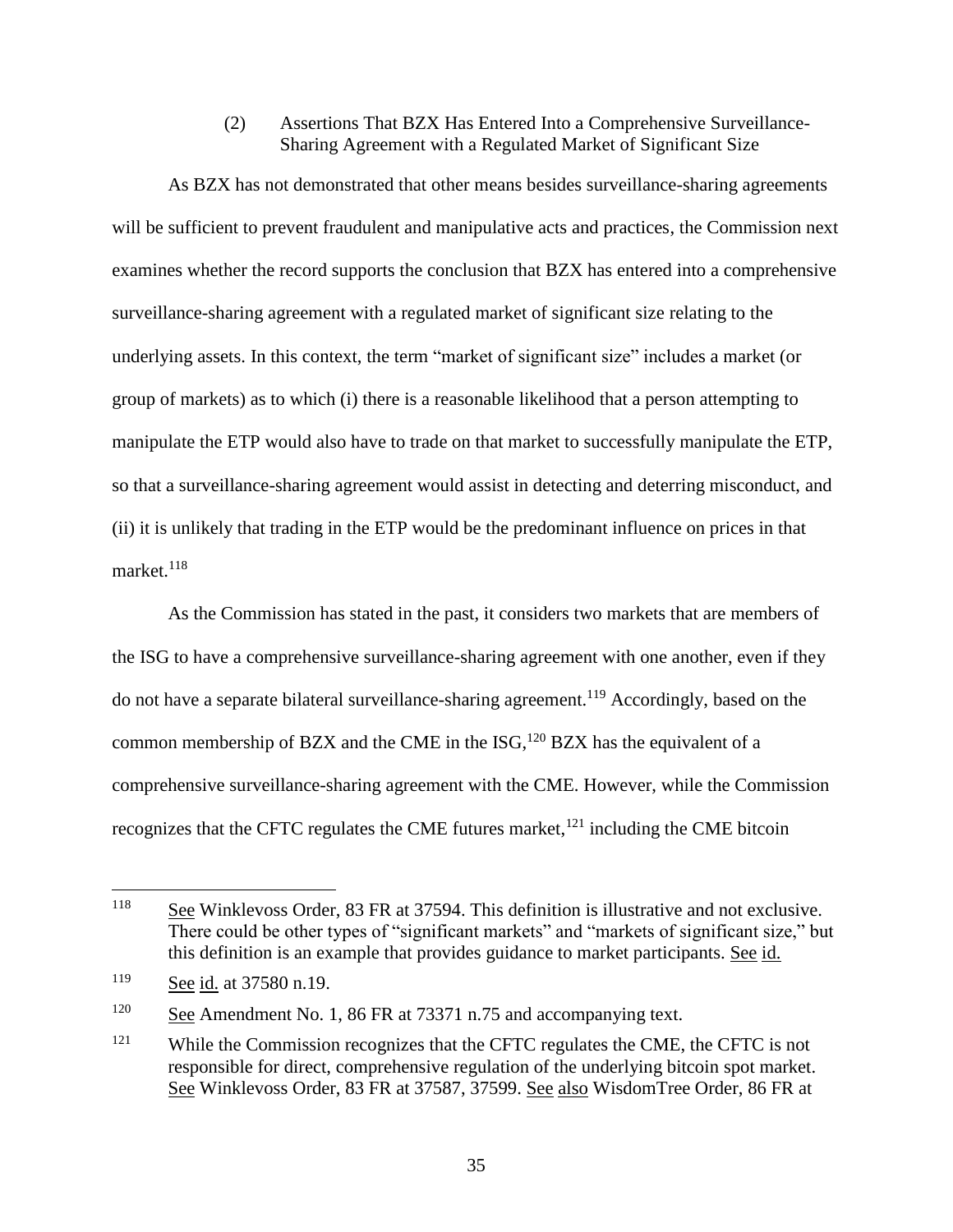futures market, and thus such market is "regulated," in the context of the proposed ETP, the record does not, as explained further below, establish that the CME bitcoin futures market is a "market of significant size" as that term is used in the context of the applicable standard here.

> (i) Whether There is a Reasonable Likelihood That a Person Attempting to Manipulate the ETP Would Also Have to Trade on the CME Bitcoin Futures Market to Successfully Manipulate the ETP

The first prong in establishing whether the CME bitcoin futures market constitutes a "market of significant size" is the determination that there is a reasonable likelihood that a person attempting to manipulate the ETP would have to trade on the CME bitcoin futures market to successfully manipulate the ETP.

While BZX states that academic research supports the thesis that CME bitcoin futures pricing leads the spot market,<sup>122</sup> BZX acknowledges that the literature has presented mixed evidence. BZX states that, on the one hand, an early study by Corbet et al.  $(2018)^{123}$  applied four metrics of price discovery to the CME, CBOE, and spot prices using data sampled on a oneminute frequency, and found that price discovery is focused on the spot market.<sup>124</sup> BZX states that, in another study, Baur and Dimpfl  $(2019)^{125}$  use data sampled on a five-minute interval and similarly conclude that price discovery occurs in the spot market.<sup>126</sup>

<sup>69330</sup> n.118; Kryptoin Order, 86 FR at 74174 n.119; Skybridge Order, 87 FR at 3874 n.80; Wise Origin Order, 87 FR at 5534 n.93.

<sup>&</sup>lt;sup>122</sup> See Amendment No. 1, 86 FR at 73370.

<sup>123</sup> See id. at 73371 (citing S. Corbet, B. Lucey, M. Peat, & S. Vigne, Bitcoin futures—What use are they?, 172 Econ. Letters 23 (2018) ("Corbet et al.")).

<sup>124</sup> See id. at 73371.

<sup>&</sup>lt;sup>125</sup> See id. at 73371 (citing D. Baur & T. Dimpfl, Price discovery in bitcoin spot or futures?, 39 J. Futures Mkts. 803 (2019)).

<sup>126</sup> See id. at 73371.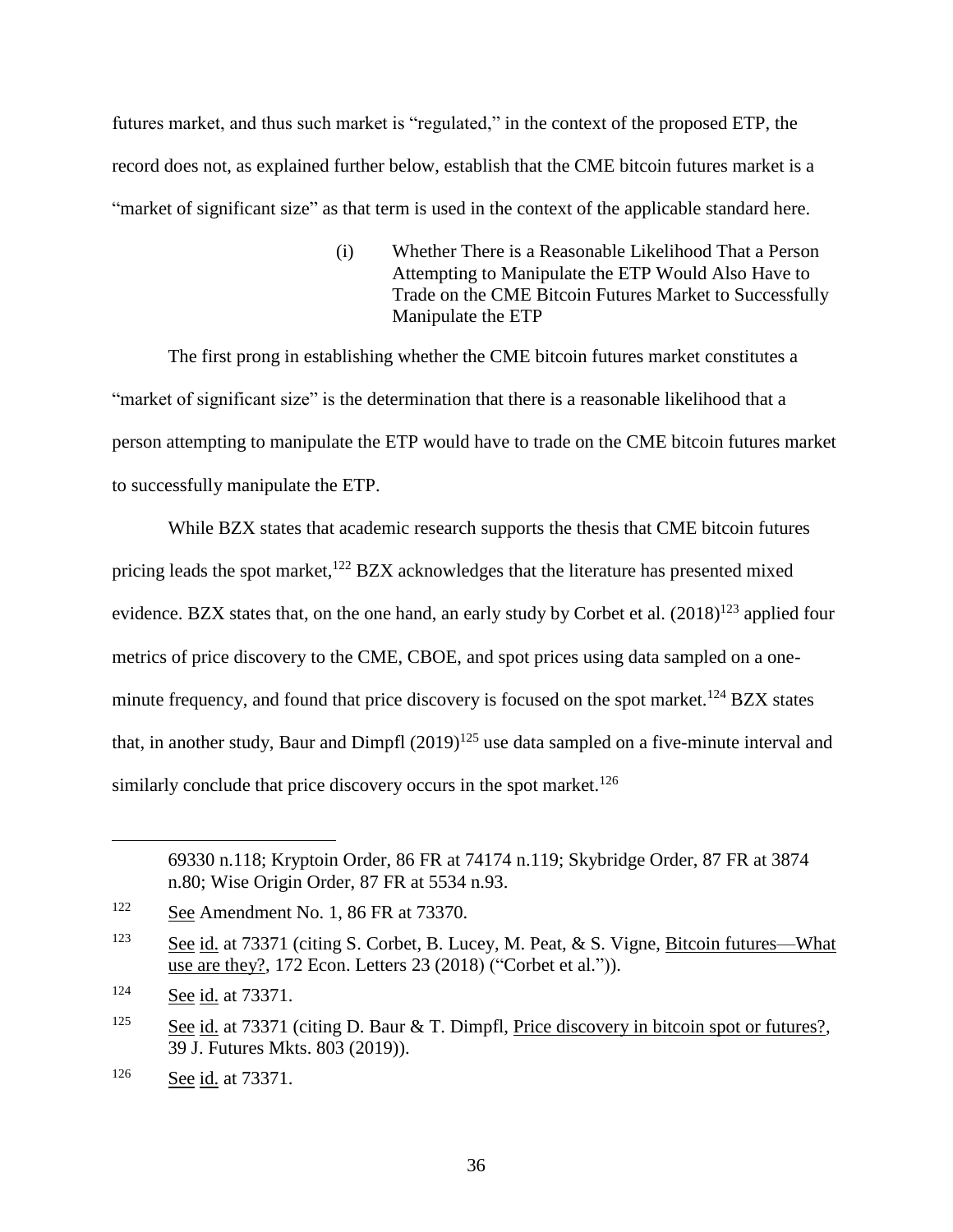BZX states that, on the other hand, a study by Kapar and Olmo  $(2019)^{127}$  finds contradictory evidence using daily-sampled data, concluding that the CME bitcoin futures market dominates price discovery. BZX states that similarly, Akyildirim et al.  $(2019)^{128}$  show that bitcoin futures play a significant role in price discovery relative to the spot market.

BZX surmises that one potential reason for the mixed evidence, according to BZX's interpretation of Hu, Hou and Oxley  $(2020)^{129}$ , is that "cointegration relationships may go undetected if the underlying model formulation is constrained to be time-invariant." BZX states that, as such, Hu, Hou and Oxley "apply time-varying cointegrating coefficients" and "conclude that futures prices Granger-cause spot prices and that futures prices dominate [b]itcoin price discovery."<sup>130</sup>

BZX further asserts that the bitcoin futures market is by orders of magnitude larger than the entire spot market of all cryptoassets in terms of traded volume, and that, according to a study by the Blockchain Lab of Massachusetts Institute of Technology: "[T]he derivative market leads price discovery of bitcoin more frequently than the spot markets. The spot market is more likely to indicate the direction of the price movement while the derivatives market is more likely to lead the magnitude of the price movement."<sup>131</sup>

<sup>&</sup>lt;sup>127</sup> See id. at 73371 (citing B. Kapar & J. Olmo, An analysis of price discovery between Bitcoin futures and spot markets, 174 Econ. Letters 62 (2019) ("Kapar and Olmo")).

<sup>&</sup>lt;sup>128</sup> See id. at 73371 (citing E. Akyildirim, S. Corbet, P. Katsiampa, N. Kellard & A. Sensoy, The development of Bitcoin futures: Exploring the interactions between cryptocurrency derivatives, 34 Fin. Res. Letters 101234 (2020)).

<sup>&</sup>lt;sup>129</sup> See id. at 73371 (citing Y. Hu, Y. Hou & L. Oxley, What role do futures markets play in Bitcoin pricing? Causality, cointegration and price discovery from a time-varying perspective, 72 Int'l Rev. of Fin. Analysis 101569 (2020) ("Hu, Hou and Oxley")).

<sup>130</sup> See id. at 73371.

<sup>&</sup>lt;sup>131</sup> See id. at 73372 (citing L. Eguren, B. Fondufe, C. Hogan, and C. Matthews, Price Discovery in the Bitcoin Spot and Derivatives Markets, Massachusetts Institute of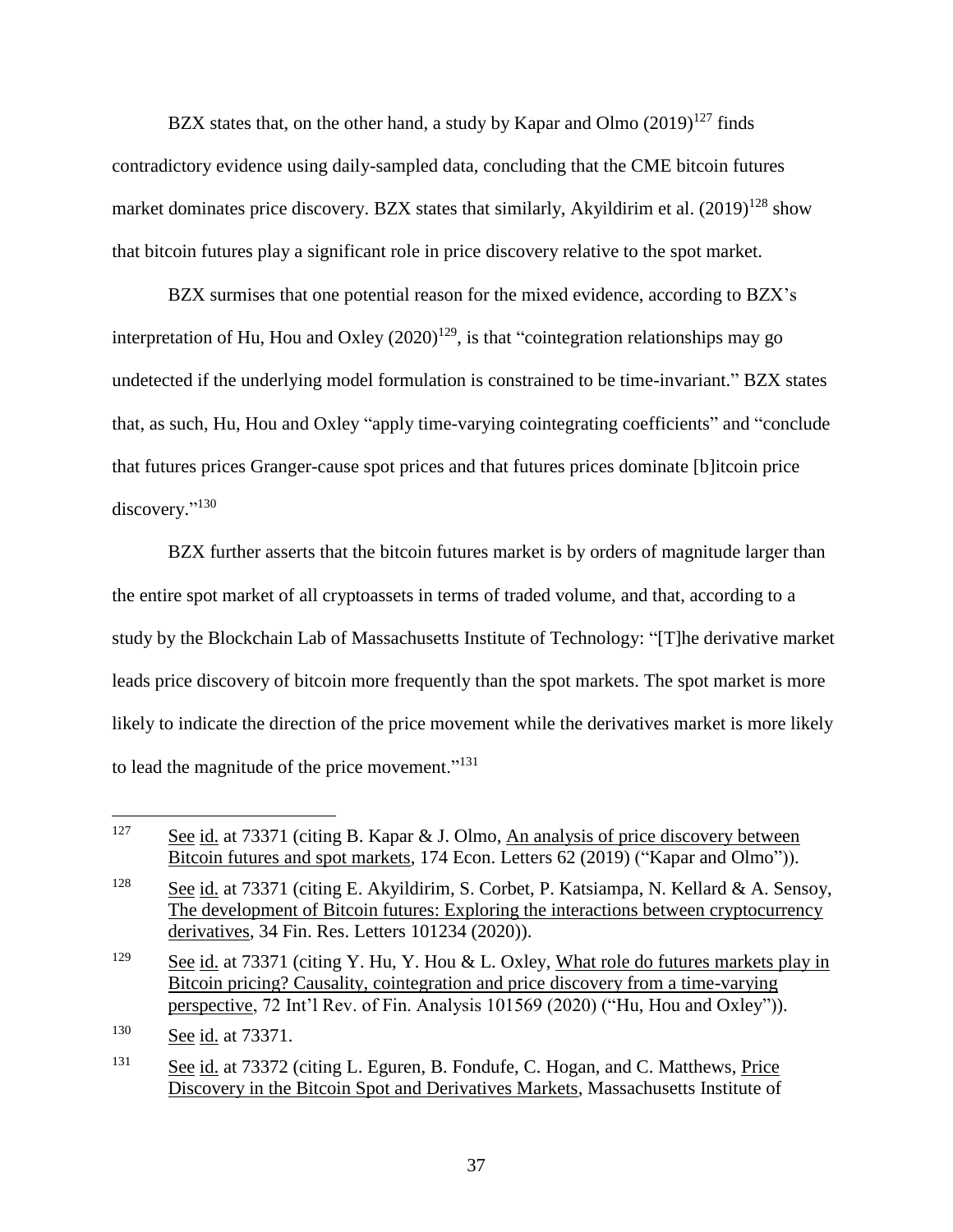BZX also asserts that the bitcoin futures market has processed more than \$1 trillion in futures volume per month since the start of the year. In November 2021, bitcoin futures volume accounted for \$1.58 trillion, while spot volume, in the same time frame, amounted to \$1.4 trillion, including both crypto-only and fiat currency volumes of all cryptoassets, not just bitcoin. In terms of volume just in the last month,  $^{132}$  BZX asserts that the bitcoin futures market is 12% larger than the entire spot market. Over the past three months,<sup>133</sup> the average monthly spot volume was \$1.3 trillion while the average bitcoin futures volume was significantly greater (approximately 30%) than the spot at \$1.71 trillion.<sup>134</sup>

In addition, BZX contends that, in the past twelve months, the average monthly futures

volume for bitcoin was \$1.89 trillion, while the monthly spot volume for all cryptoassets was

\$1.24 trillion.<sup>135</sup> BZX further states that, as of December 2, 2021, the ratio of bitcoin spot versus

Technology Blockchain Lab Program, May 15, 2020 ("Blockchain Lab Paper"), available at:

https://static1.squarespace.com/static/59aae5e9a803bb10bedeb03e/t/5fa2de64862fbd230 d09033d/1604509286275/WG19-

- <sup>132</sup> Based on the submission of Amendment No. 1 in December 2021, the Commission understands "last month" to refer to November 2021.
- <sup>133</sup> Based on the submission of Amendment No. 1 in December 2021, the Commission understands "past three months" to refer to September-November 2021.
- <sup>134</sup> See Amendment No. 1, 86 FR at 73372. That is, according to BZX, since the start of the year, the bitcoin futures market is 52% larger than the spot volume of all cryptoassets traded on platforms.

<sup>20</sup>PriceDiscoveryintheBitcoinSpot%26DerivativesMarketsComplete.pdf (last visited Mar. 3, 2022)). This study was performed by MBA students at the MIT Sloan School of Management as part of the Blockchain Lab, an action-learning course offered by MIT. The sudy considered the relationship between unregulated spot and derivatives bitcoin markets, and which market leads the other in pricing.

<sup>135</sup> See id.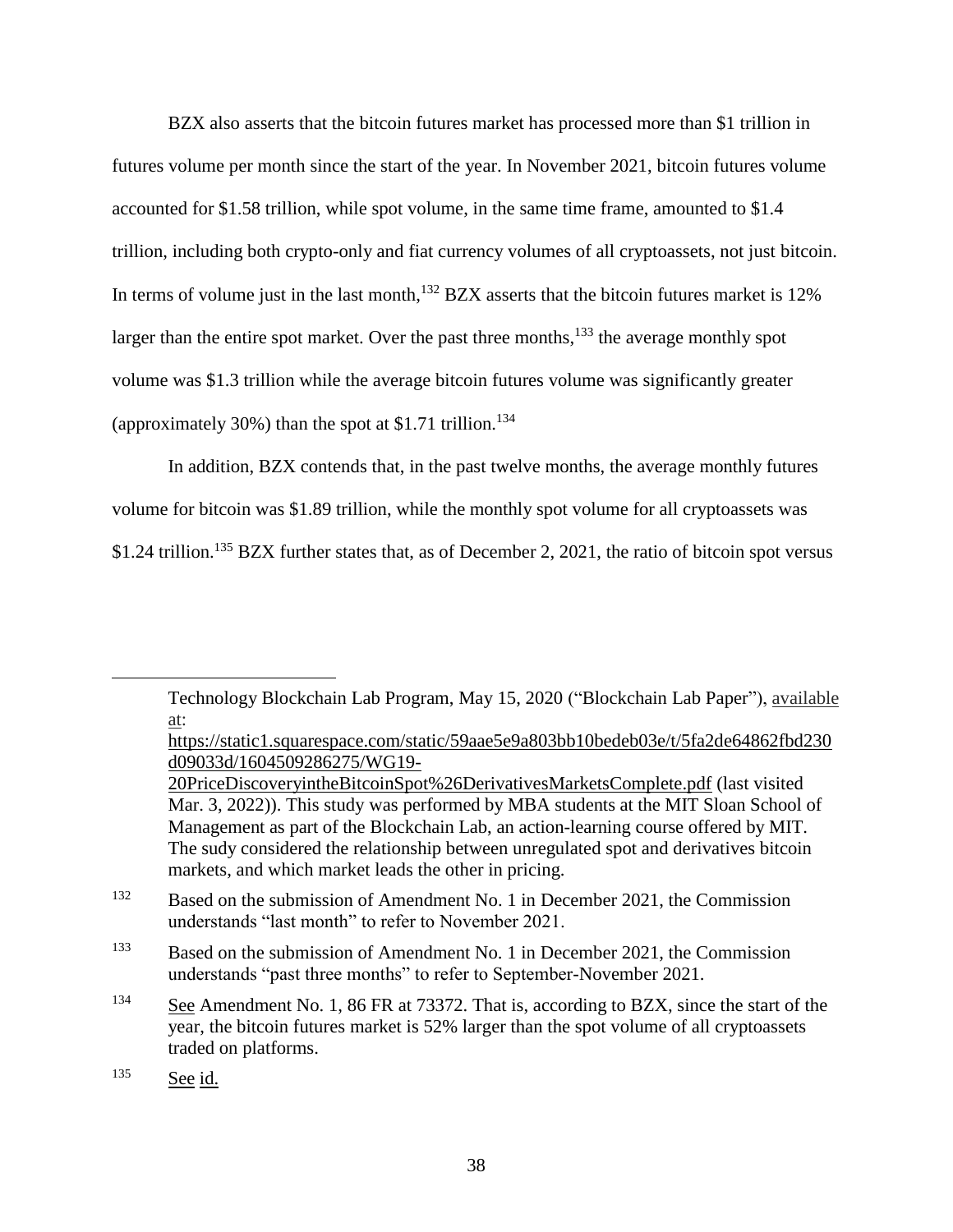futures volume currently stands at 0.17.<sup>136</sup> BZX concludes that, "where CME bitcoin futures lead the price in the spot market such that a potential manipulator of the bitcoin spot market (beyond just the constituents of the Index . . .) would have to participate in the CME [b]itcoin [f]utures market, it follows that a potential manipulator of the Shares would similarly have to transact in the CME [b]itcoin [f]utures market."<sup>137</sup>

The Commission disagrees. Specifically, the econometric evidence in the record for the proposal does not support the conclusion that an interrelationship exists between the CME bitcoin futures market and the bitcoin spot market such that it is reasonably likely that a person attempting to manipulate the proposed ETP would also have to trade on the CME bitcoin futures market.<sup>138</sup> While BZX concludes that CME bitcoin futures pricing leads the spot market,<sup>139</sup> BZX's own recitation of the literature on the lead-lag relationship and price discovery between bitcoin spot and futures markets underscores that the literature is unsettled.<sup>140</sup> BZX also has not

<sup>137</sup> See id.

 $\overline{a}$ <sup>136</sup> See id. Put in another way, according to BZX, the bitcoin spot market accounts for 17% of the bitcoin futures market in volume terms.

<sup>&</sup>lt;sup>138</sup> See USBT Order, 85 FR at 12611. Listing exchanges have attempted to demonstrate such an "interrelationship" by presenting the results of various econometric "lead-lag" analyses. The Commission considers such analyses to be central to understanding whether it is reasonably likely that a would-be manipulator of the ETP would need to trade on the CME bitcoin futures market. See id. at 12612. See also VanEck Order, 86 FR at 64547; WisdomTree Order, 86 FR at 69330-31; Kryptoin Order, 86 FR at 74176 n.144; Skybridge Order, 87 FR at 3876 n.101; Wise Origin Order, 87 FR at 5535 n.107.

<sup>139</sup> See Amendment No. 1, 86 FR at 73372.

<sup>&</sup>lt;sup>140</sup> See supra notes 123-131 and accompanying text. See also, e.g., O. Entrop, B. Frijns & M. Seruset, The determinants of price discovery on bitcoin markets, 40 J. Futures Mkts. 816 (2020) (finding that price discovery measures vary significantly over time without one market being clearly dominant over the other); J. Hung, H. Liu & J. Yang, Trading activity and price discovery in Bitcoin futures markets, 62 J. Empirical Finance 107 (2021) (finding that the bitcoin spot market dominates price discovery); A. Fassas, S. Papadamou, & A. Koulis, Price discovery in bitcoin futures, 52 Res. Int'l Bus. Fin. 101116 (2020) (finding that bitcoin futures play a more important role in price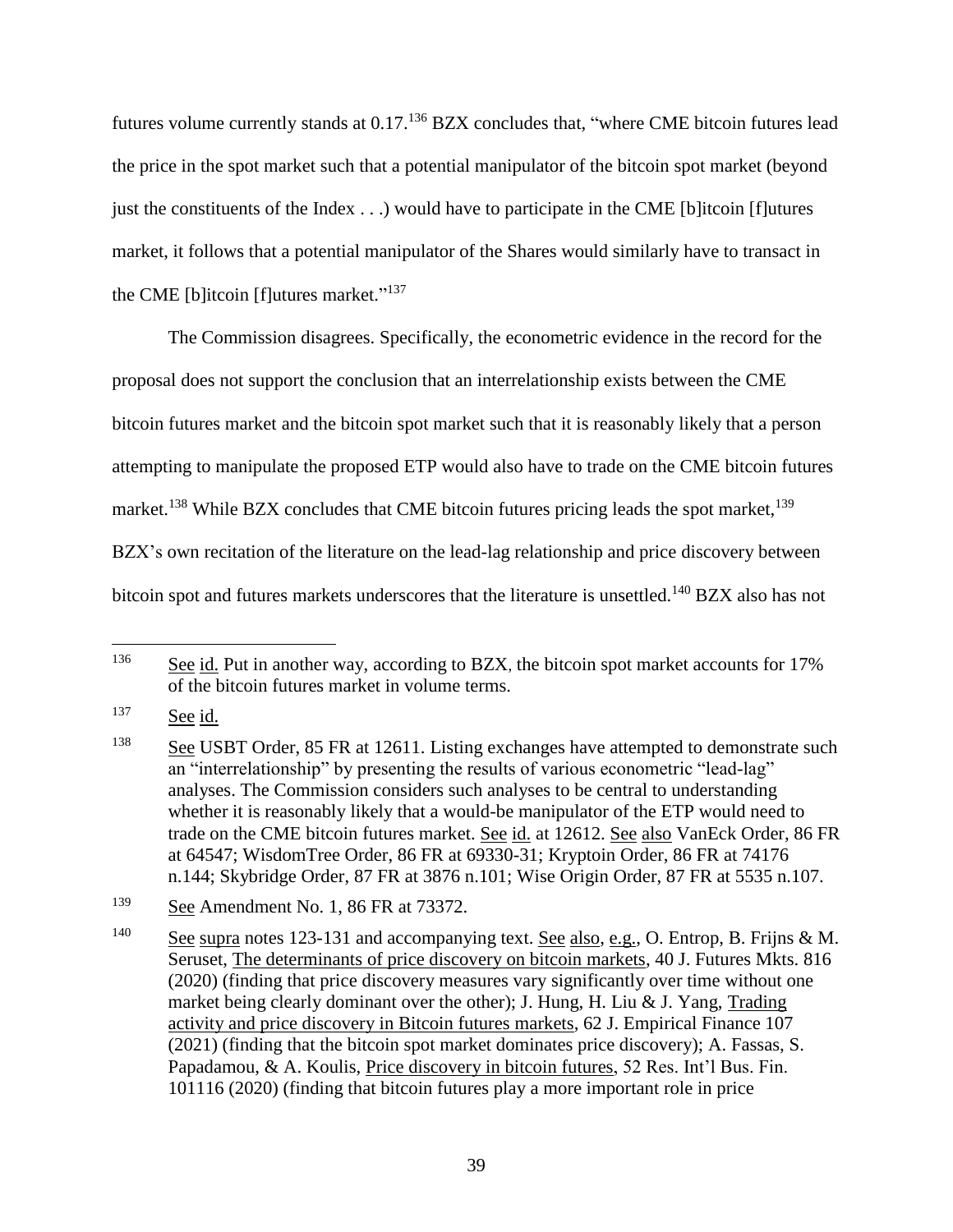addressed issues that the Commission has raised in past disapproval orders with respect to some of the studies that BZX cites in the present proposal. Specifically, BZX has not addressed the concern that the use of daily price data by Kapar and Olmo and Hu, Hou and Oxley, as opposed to intra-day prices, may hinder the ability to distinguish which market incorporates new information faster;<sup>141</sup> or that, as stated in previous disapproval orders,  $142$  the findings of Hu, Hou and Oxley's Granger causality analysis are concededly mixed;<sup>143</sup> or why Hu, Hou and Oxley's inconclusive evidence that CME bitcoin futures prices lead spot prices—in particular that the months at the end of the paper's sample period showed that the spot market was the leading market—would not indicate a shift towards prices in the spot market leading the futures market that would be expected to persist into the future.<sup>144</sup>

discovery); S. Aleti & B. Mizrach, Bitcoin spot and futures market microstructure, 41 J. Futures Mkts. 194 (2021) (finding that relatively more price discovery occurs on the CME as compared to four spot exchanges); J. Wu, K. Xu, X. Zheng & J. Chen, Fractional cointegration in bitcoin spot and futures markets, 41 J. Futures Mkts. 1478 (2021) (finding that CME bitcoin futures dominate price discovery). See also C. Alexander & D. Heck, Price discovery in Bitcoin: The impact of unregulated markets, 50 J. Financial Stability 100776 (2020) (finding that, in a multi-dimensional setting, including the main price leaders within futures, perpetuals, and spot markets, CME bitcoin futures have a very minor effect on price discovery; and that faster speed of adjustment and information absorption occurs on the unregulated spot and derivatives platforms than on CME bitcoin futures) ("Alexander & Heck").

<sup>141</sup> See USBT Order, 85 FR at 12613 n.244.

<sup>&</sup>lt;sup>142</sup> See, e.g., VanEck Order, 86 FR at 64547; WisdomTree Order, 86 FR at 69331; Kryptoin Order, 86 FR at 74176; Wise Origin Order, 87 FR at 5535.

<sup>&</sup>lt;sup>143</sup> The paper finds that the CME bitcoin futures market dominates the spot markets in terms of Granger causality, but that the causal relationship is bi-directional, and a Granger causality episode from March 2019 to June/July 2019 runs from bitcoin spot prices to CME bitcoin futures prices. The paper concludes: "[T]he Granger causality episodes are not constant throughout the whole sample period. Via our causality detection methods, market participants can identify when markets are being led by futures prices and when they might not be." See Hu, Hou and Oxley, supra note 129.

<sup>144</sup> See USBT Order, 85 FR at 12613 n.244.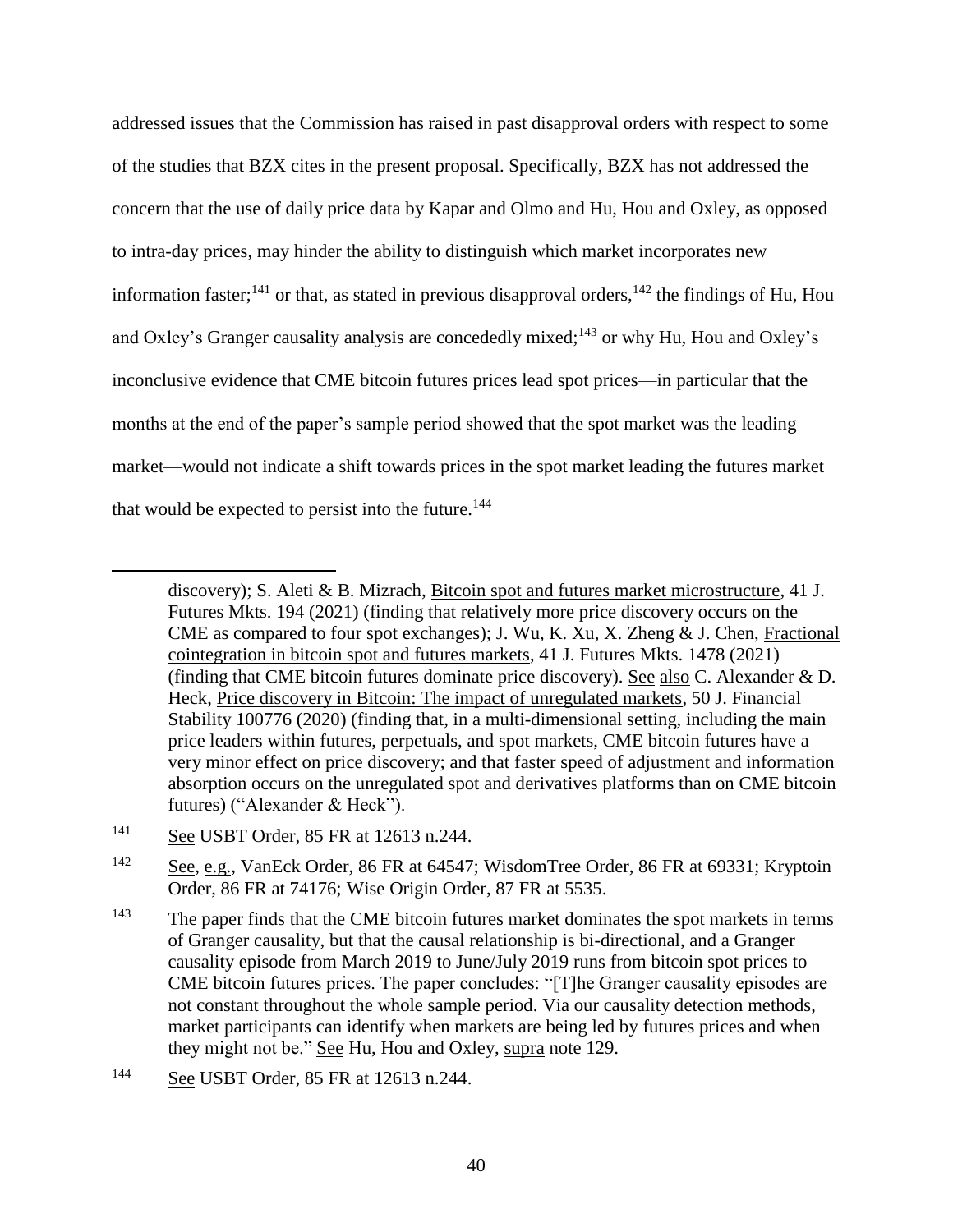In addition, the Blockchain Lab Paper<sup>145</sup> does not appear to have included  $\underline{\text{CME}}$  bitcoin futures in its analysis. Thus, even setting aside methodological and data issues in this unpublished paper and accepting its results at face value, the Blockchain Lab Paper's results provide no evidence that the CME leads price discovery, or that it is reasonably likely that a would-be manipulator would have to trade on the CME to successfully manipulate the proposed ETP. According to the paper's results, the "derivatives market" quoted by BZX as "lead[ing] price discovery of bitcoin more frequently" were unregulated derivatives markets such as OkEX and bit $MEX$ .<sup>146</sup> The Exchange, however, proposes that the CME is the market of significant size, not OkEX, bitMEX, or any other unregulated derivatives market.

The failure to distinguish between the (regulated) CME bitcoin futures market and unregulated bitcoin derivatives markets is also prevalent in the data that BZX cites. None of the "bitcoin futures" market data that BZX provides in support of the first prong of the "market of significant size" determination is specific to the CME bitcoin futures market. Nor does BZX provide information establishing what portion of the total "bitcoin futures" market the CME comprises.<sup>147</sup>

 $145$  See supra note 131.

<sup>&</sup>lt;sup>146</sup> See also supra note 140 (citing Alexander & Heck's finding that, in a multi-dimensional price discovery analysis, including the main price leaders within futures, perpetuals, and spot markets, CME bitcoin futures have a very minor effect on price discovery; and that faster speed of adjustment and information absorption occurs on the unregulated spot and derivatives platforms than on CME bitcoin futures).

 $147$  In addition, BZX fails to address the relationship (if any) between prices on other bitcoin futures markets and the CME bitcoin futures market, the bitcoin spot market, and/or the bitcoin platforms underlying the Index, or where price formation occurs when the entirety of bitcoin futures markets, not just the CME, is considered. See VanEck Order, 86 FR at 64547-48; WisdomTree Order, 86 FR at 69331; Kryptoin Order, 86 FR at 74176; Wise Origin Order, 87 FR at 5535.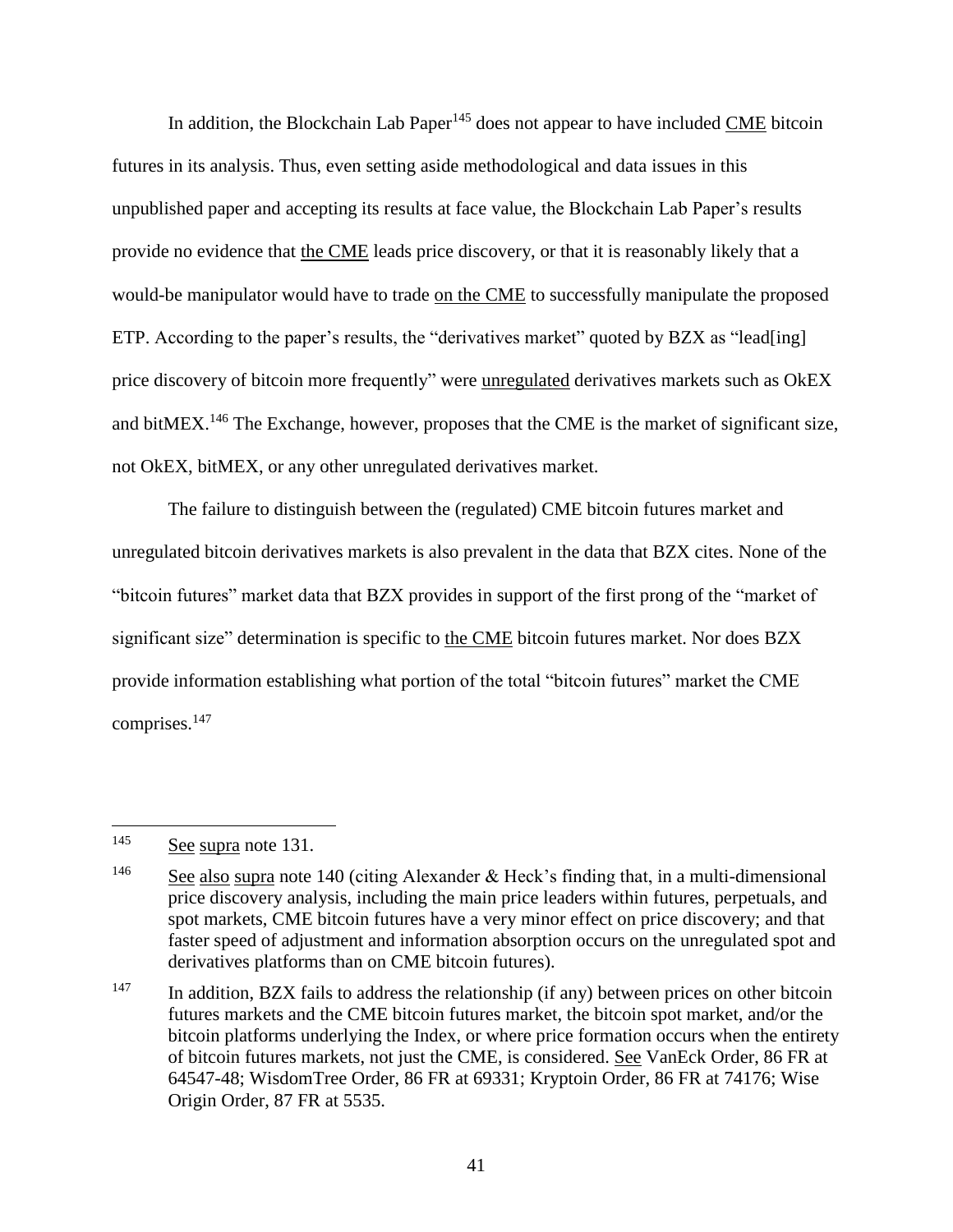Moreover, BZX does not provide results of its own analysis and does not present any other data supporting its conclusion.

BZX's unsupported representations constitute an insufficient basis for approving this proposed rule change. The Commission thus concludes that the information that BZX provides is not a sufficient basis to support a determination that it is reasonably likely that a would-be manipulator of the proposed ETP would have to trade on the CME bitcoin futures market to successfully manipulate the proposed ETP. Therefore, the information in the record also does not establish that the CME bitcoin futures market is a "market of significant size" with respect to the proposed ETP.

> (ii) Whether It is Unlikely that Trading in the Proposed ETP Would Be the Predominant Influence on Prices in the CME Bitcoin Futures Market

The second prong in establishing whether the CME bitcoin futures market constitutes a "market of significant size" is the determination that it is unlikely that trading in the proposed ETP would be the predominant influence on prices in the CME bitcoin futures market.<sup>148</sup>

BZX asserts that trading in the Shares would not be the predominant force on prices in the CME bitcoin futures market (or spot market) because of the significant volume in the CME

<sup>148</sup> See Winklevoss Order, 83 FR at 37594; USBT Order, 85 FR at 12596-97.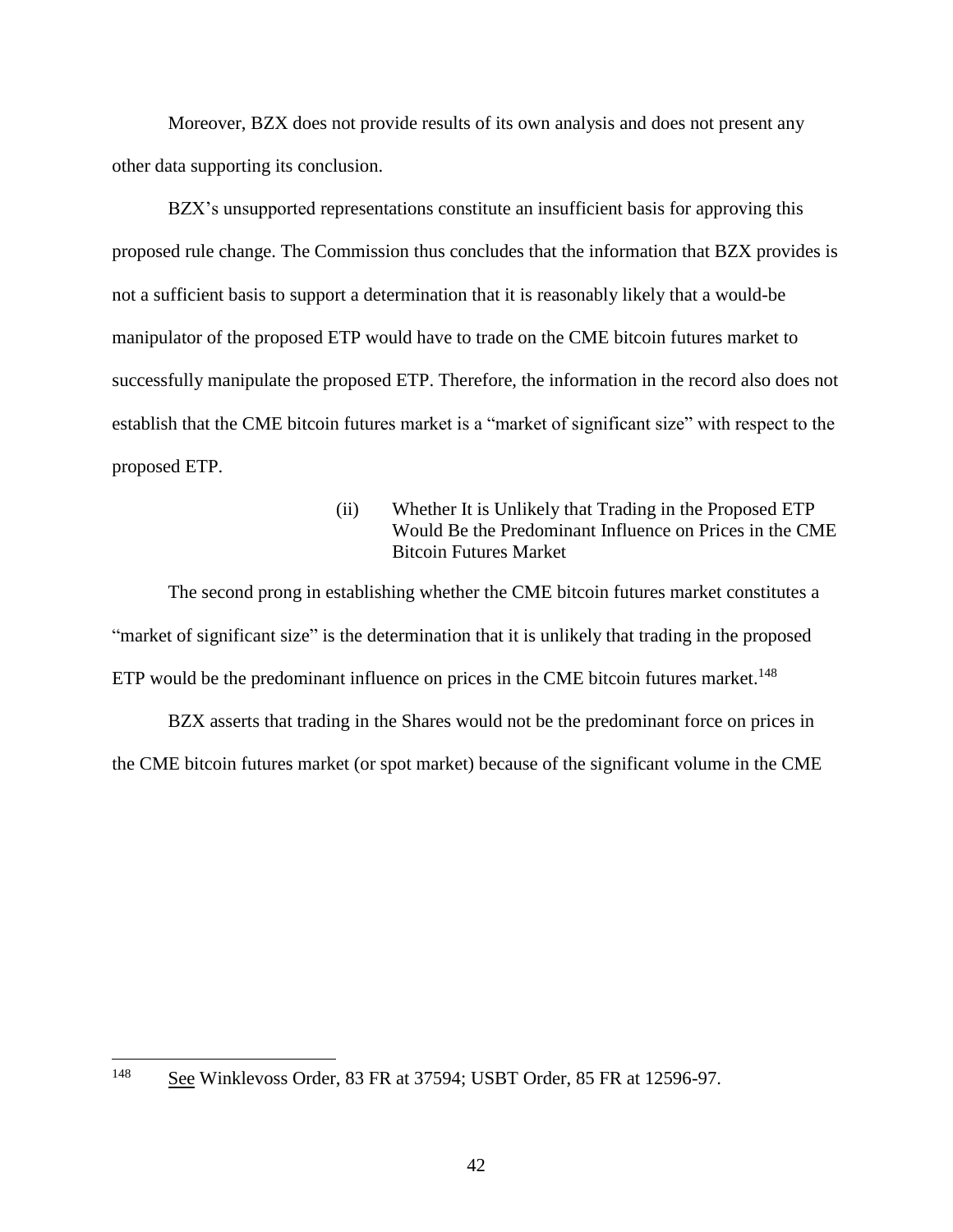bitcoin futures market,<sup>149</sup> the size of bitcoin's market capitalization,<sup>150</sup> and the significant liquidity available in the spot market.<sup>151</sup> BZX also asserts that, because the Shares are created inkind, they are "fully collateralized," and the Shares should remain close to NAV given that investors and market makers would arbitrage any significant price deviations between the price of the Shares and prices in the spot market.<sup>152</sup> BZX further provides that, according to February 2021 data, the cost to buy or sell \$5 million worth of bitcoin averages roughly 10 basis points with a market impact of 30 basis points.<sup>153</sup> For a \$10 million market order, the cost to buy or sell is roughly 20 basis points with a market impact of 50 basis points. Stated another way, BZX provides that a market participant could enter a market buy or sell order for \$10 million of

<sup>149</sup> <sup>149</sup> BZX states that the CME began to offer trading in bitcoin futures in December 2017. See Amendment No. 1, 86 FR at 73366. According to BZX, nearly every measurable metric related to CME bitcoin futures contracts, which trade and settle like other cash-settled commodity futures contracts, has "trended consistently up since launch and/or accelerated upward in the past year." See id. For example, according to BZX, from October 25, 2021, through November 19, 2021, there was approximately \$2.9 billion in notional trading volume in CME bitcoin futures on a daily basis, and notional volume was never below \$1.2 billion per day. See id. at 73363. Additionally, BZX states that open interest was over \$4 billion for the entirety of the period, and at one point reached \$5.5 billion. See id. According to the Sponsor, the increase in the volume on the CME is reflected in a higher proportion of the bitcoin market share, based on the proportion of the total monthly volume of bitcoin futures traded on the CME in relation to the total spot bitcoin volume on digital asset platforms. See id. at 73367. BZX states that that proportion has increased from less than 5% at inception, to more than 20% over three and a half years. See id. at 73367-68.

<sup>&</sup>lt;sup>150</sup> According to BZX, as of December 1, 2021, the total market cap of all bitcoin in circulation was approximately \$1.08 trillion. See id. at 73363 n.30.

 $151$  See id. at 73372.

<sup>152</sup> See id.

<sup>&</sup>lt;sup>153</sup> See id. According to BZX, these statistics are based on samples of bitcoin liquidity in U.S. dollars (excluding stablecoins or Euro liquidity) based on executable quotes on Coinbase Pro, Gemini, Bitstamp, Kraken, LMAX Exchange, BinanceUS, and OKCoin during February 2021. See id. at 73372 n.94.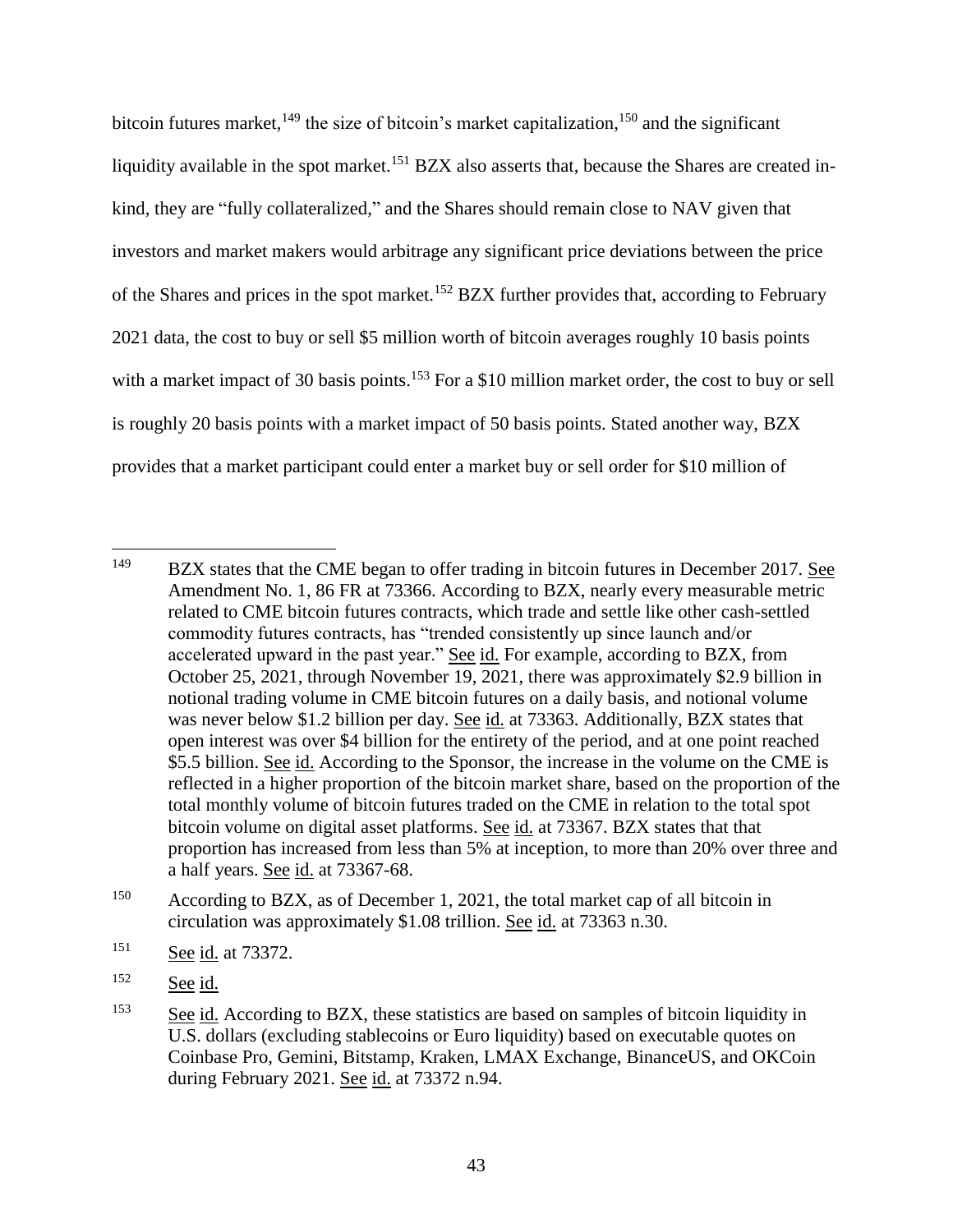bitcoin and only move the market 0.5 percent.<sup>154</sup> BZX further asserts that more strategic purchases or sales (such as using limit orders and executing through over-the-counter ("OTC") bitcoin trade desks) would likely have less obvious impact on the market, which is consistent with MicroStrategy, Tesla, and Square being able to collectively purchase billions of dollars in bitcoin.<sup>155</sup> Thus, BZX concludes that the combination of CME bitcoin futures leading price discovery, the overall size of the bitcoin market, and the ability for market participants (including authorized participants creating and redeeming in-kind with the Trust) to buy or sell large amounts of bitcoin without significant market impact, will help prevent the Shares from becoming the predominant force on pricing in either the bitcoin spot or the CME bitcoin futures market. 156

The Commission does not agree. The record does not demonstrate that it is unlikely that trading in the proposed ETP would be the predominant influence on prices in the CME bitcoin futures market. As the Commission has already addressed and rejected one of the bases of BZX's assertion—that CME bitcoin futures leads price discovery<sup>157</sup>—it will only address below the other two bases – the overall size of, and the impact of buys and sells on, the bitcoin market.

BZX's assertions about the potential effect of trading in the Shares on the CME bitcoin futures market and bitcoin spot market are general and conclusory, repeating the aforementioned trade volume of the CME bitcoin futures market and the size and liquidity of the bitcoin spot market, as well as the market impact of a large transaction, without any analysis or evidence to support these assertions. For example, there is no limit on the amount of mined bitcoin that the

<sup>154</sup> See id. at 73372.

 $155$  See id.

 $156$  See id.

<sup>&</sup>lt;sup>157</sup> See supra notes 138-146 and accompanying text.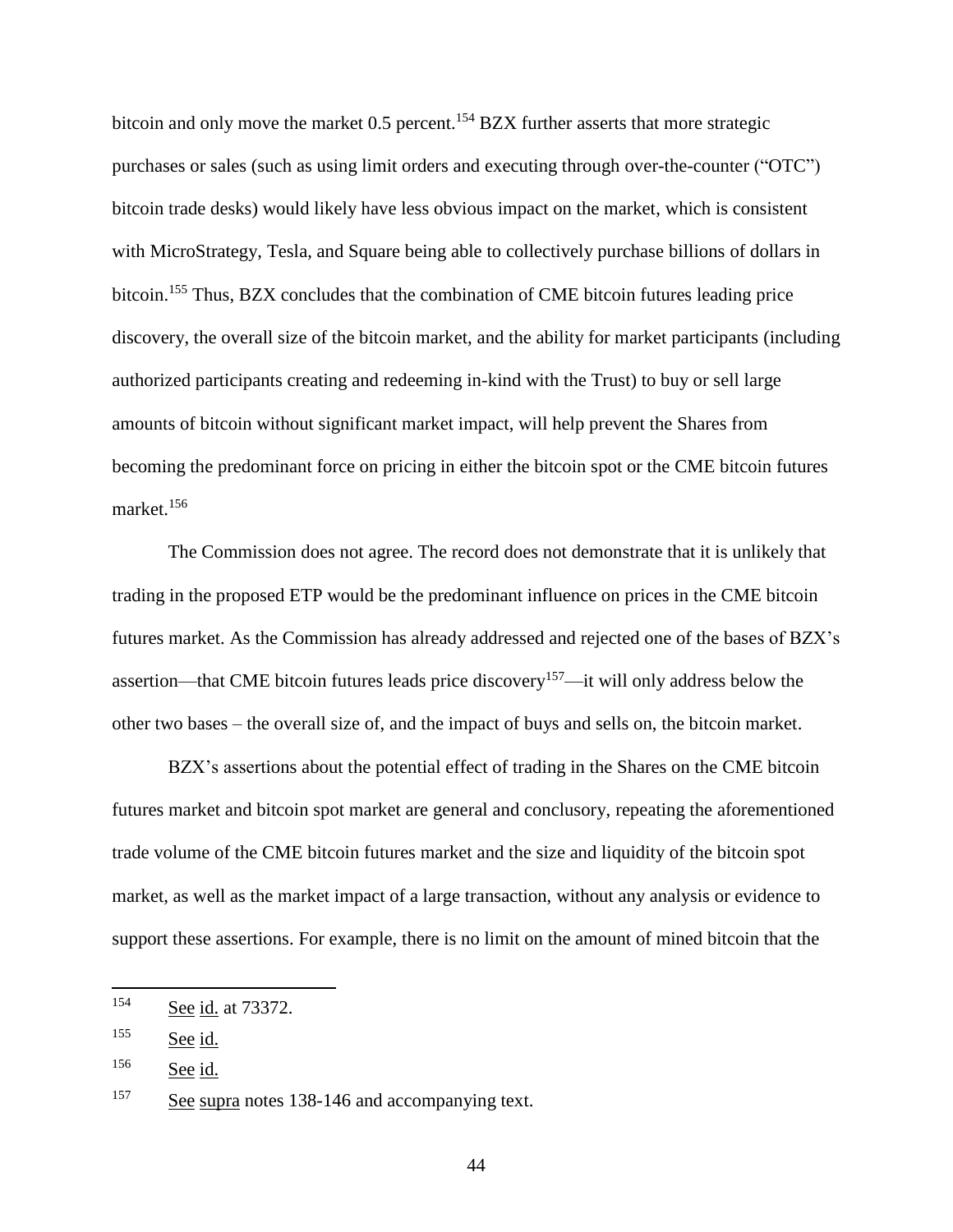Trust may hold. Yet BZX does not provide any information on the expected growth in the size of the Trust and the resultant increase in the amount of bitcoin held by the Trust over time, or on the overall expected number, size, and frequency of creations and redemptions—or how any of the foregoing could (if at all) influence prices in the CME bitcoin futures market. Thus, the Commission cannot conclude, based on BZX's statements alone and absent any evidence or analysis in support of BZX's assertions, that it is unlikely that trading in the ETP would be the predominant influence on prices in the CME bitcoin futures market.<sup>158</sup>

The Commission also is not persuaded by BZX's assertions about the minimal effect a large market order to buy or sell bitcoin would have on the bitcoin market.<sup>159</sup> While BZX concludes by way of a \$10 million market order example that buying or selling large amounts of bitcoin would have insignificant market impact, the conclusion does not analyze the extent of any impact on the CME bitcoin futures market. Even assuming that BZX is suggesting that a single \$10 million order in bitcoin would have immaterial impact on the prices in the CME bitcoin futures market, this prong of the "market of significant size" determination concerns the influence on prices from trading in the proposed ETP, which is broader than just trading by the proposed ETP. While authorized participants of the Trust might only transact in the bitcoin spot market as part of their creation or redemption of Shares, the Shares themselves would be traded in the secondary market on BZX and other national securities exchanges. The record does not

<sup>158</sup> <sup>158</sup> See VanEck Order, 86 FR at 64548-59; WisdomTree Order, 86 FR at 69332-33; Kryptoin Order, 86 FR at 74177; Skybridge Order, 87 FR at 3879; Wise Origin Order, 87 FR at 5537.

<sup>&</sup>lt;sup>159</sup> See Amendment No. 1, 86 FR at 73372 ("For a \$10 million market order, the cost to buy or sell is roughly 20 basis points with a market impact of 50 basis points. Stated another way, a market participant could enter a market buy or sell order for \$10 million of bitcoin and only move the market 0.5%.").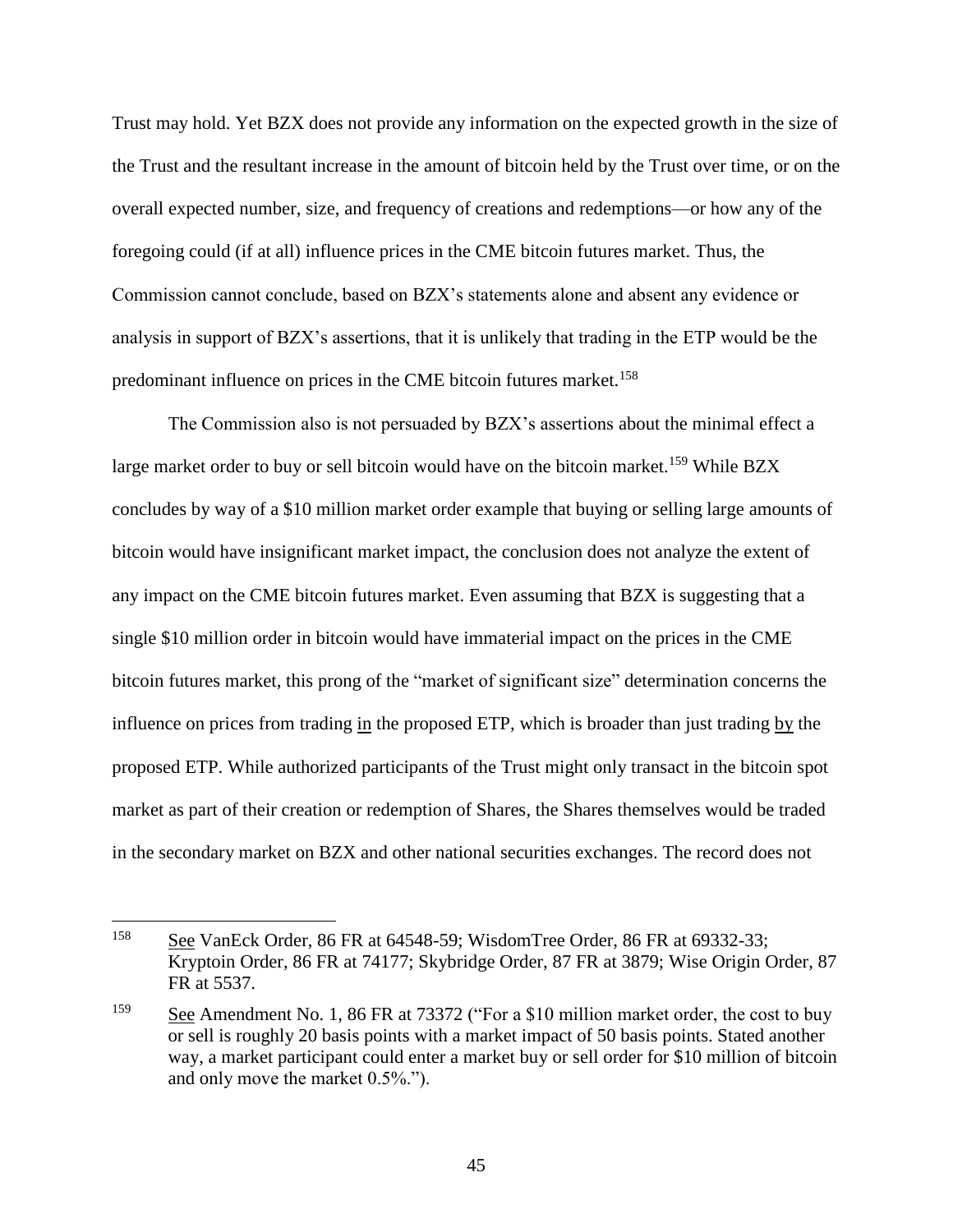discuss the expected number or trading volume of the Shares, or establish the potential effect of the Shares' trade prices on CME bitcoin futures prices.<sup>160</sup> For example, BZX does not provide any data or analysis about the potential effect the quotations or trade prices of the Shares might have on market-maker quotations in CME bitcoin futures contracts and whether those effects would constitute a predominant influence on the prices of those futures contracts.<sup>161</sup>

Thus, because BZX has not provided sufficient information to establish both prongs of the "market of significant size" determination, the Commission cannot conclude that the CME bitcoin futures market is a "market of significant size" such that BZX would be able to rely on a surveillance-sharing agreement with the CME to provide sufficient protection against fraudulent and manipulative acts and practices.

The requirements of Section 6(b)(5) of the Exchange Act apply to the rules of national securities exchanges. Accordingly, the relevant obligation for a comprehensive surveillancesharing agreement with a regulated market of significant size, or other means to prevent fraudulent and manipulative acts and practices that are sufficient to justify dispensing with the requisite surveillance-sharing agreement, resides with the listing exchange. Because there is

<sup>&</sup>lt;sup>160</sup> In addition, with respect to the Exchange's assertions that, because the Shares are created in-kind, they are "fully collateralized" and that the Shares should remain close to NAV because investors and market makers would arbitrage any significant price deviations between the price of the Shares and prices in the spot market (see id. at 73372), the Exchange's statement relates only to the potential connection between the Shares' trade prices and NAV. It does not speak to any potential connection between the Shares' trade prices and CME bitcoin futures prices, which is the interrelationship relevant to the second prong of the "market of significant size" determination.

<sup>161</sup> See VanEck Order, 86 FR at 64549; WisdomTree Order, 86 FR at 69333; Kryptoin Order, 86 FR at 74177; Skybridge Order, 87 FR at 3879; Wise Origin Order, 87 FR at 5537.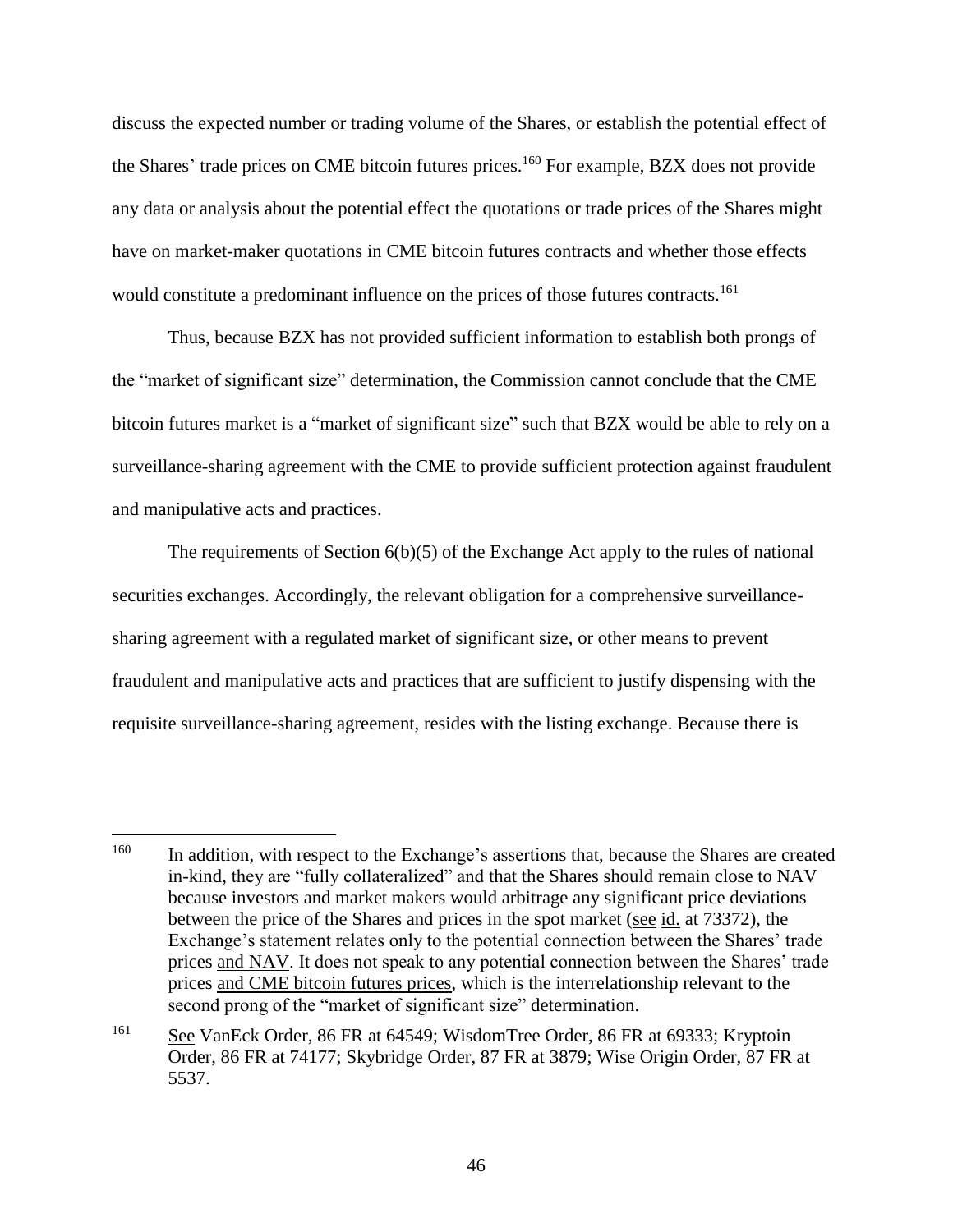insufficient evidence in the record demonstrating that BZX has satisfied this obligation, the Commission cannot approve the proposed ETP for listing and trading on BZX.

## **C. Whether BZX Has Met Its Burden to Demonstrate That the Proposal Is Designed to Protect Investors and the Public Interest**

BZX contends that, if approved, the proposed ETP would protect investors and the public interest. However, the Commission must consider these potential benefits in the broader context of whether the proposal meets each of the applicable requirements of the Exchange Act.<sup>162</sup> Because BZX has not demonstrated that its proposed rule change is designed to prevent fraudulent and manipulative acts and practices, the Commission must disapprove the proposal.

BZX asserts that access for U.S. retail investors to gain exposure to bitcoin via a transparent and U.S. regulated, U.S. exchange-traded vehicle remains limited. Specifically, BZX asserts that current options for U.S. retail investors include paying a potentially high premium (and high management fees) to buy OTC bitcoin funds, to the advantage of more sophisticated investors that are able to create shares at NAV directly with the issuing trust, <sup>163</sup> facing the technical risk, complexity, and generally high fees associated with buying spot bitcoin,

<sup>&</sup>lt;sup>162</sup> See Winklevoss Order, 83 FR at 37602. See also GraniteShares Order, 83 FR at 43931; ProShares Order, 83 FR at 43941; USBT Order, 85 FR at 12615; WisdomTree Order, 86 FR at 69333; Valkyrie Order, 86 FR at 74163; Kryptoin Order, 86 FR at 74178; Skybridge Order, 87 FR at 3880; Wise Origin Order, 87 FR at 5537.

<sup>&</sup>lt;sup>163</sup> BZX states that "[t]he largest OTC Bitcoin Fund has grown its [assets under management or "AUM"] from approximately \$2.6 billion on February 26, 2020, the date on which the Commission issued the disapproval order for the United States Bitcoin and Treasury Investment Trust, to \$37.1 billion on December 1, 2021 . . . .". See Amendment No. 1, 86 FR at 73364 n.48. According to BZX, while the price of one bitcoin has increased approximately 690% in the intervening period, the total AUM has increased by approximately 1540%, indicating that the increase in AUM was created beyond just price appreciation in bitcoin and that investors are buying shares of a fund that experiences significant volatility in its premium and discount outside of the fluctuations in price of the underlying asset. See id.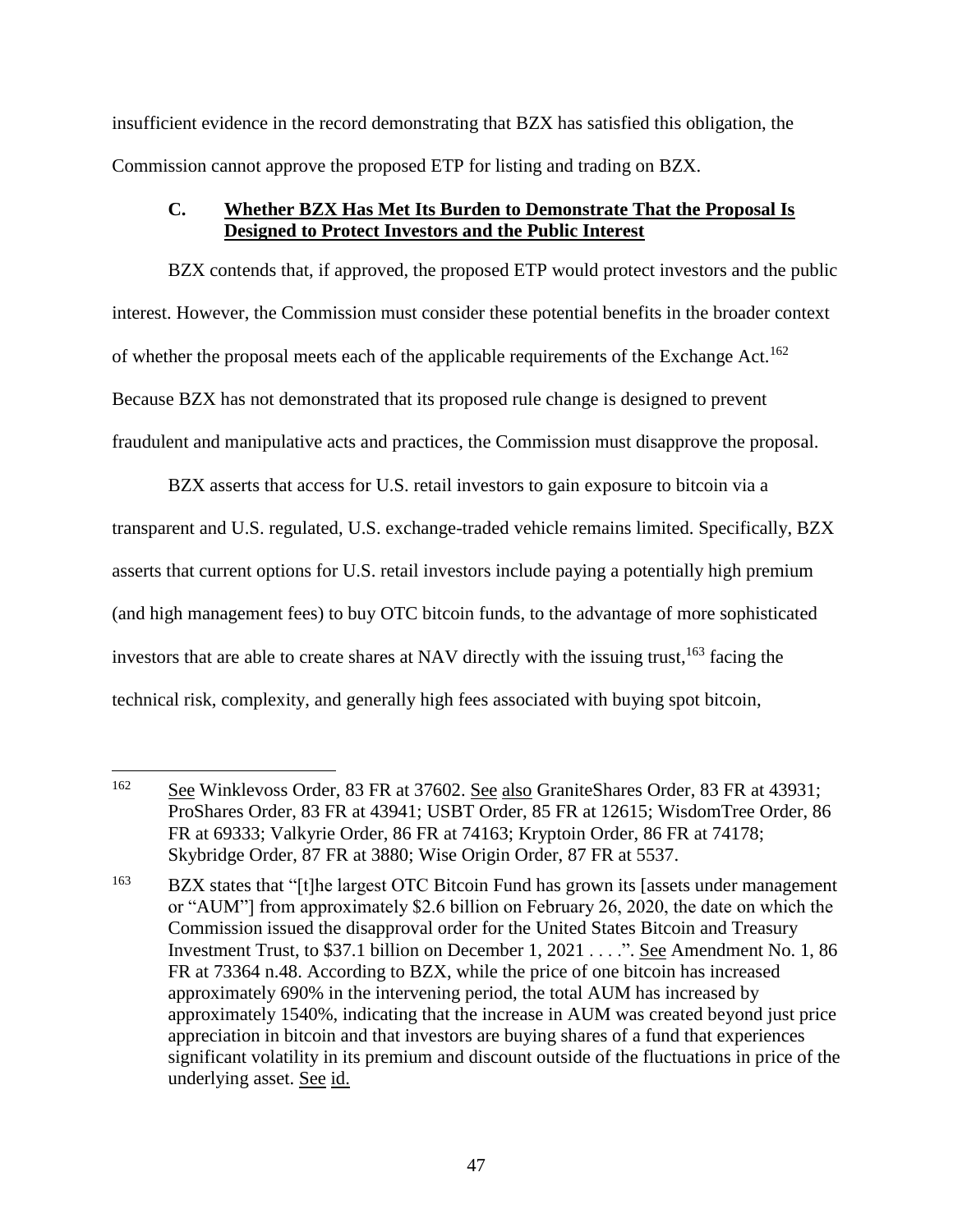purchasing shares of operating companies that they believe will provide proxy exposure to bitcoin with limited disclosure about the associated risks, or through the purchase of bitcoin futures exchange-traded funds.<sup>164</sup> BZX explains that over the past 1.5 years, U.S. investor exposure to bitcoin through OTC bitcoin funds has grown into the tens of billions of dollars and more than a billion dollars of exposure through bitcoin futures exchange-traded funds.<sup>165</sup> With that growth, so too has grown the quantifiable investor protection issues to U.S. investors through roll costs for bitcoin futures exchange-traded funds and premium/discount volatility and management fees for OTC bitcoin funds. BZX asserts that the concerns related to the prevention of fraudulent and manipulative acts and practices have been sufficiently addressed to be consistent with the Exchange Act and, as such, approving the proposal (and comparable proposals) would provide U.S. investors access to bitcoin in a regulated and transparent exchange-traded vehicle that would act to limit risk to U.S. investors by: (i) reducing premium and discount volatility; (ii) reducing management fees through meaningful competition; (iii) reducing risks and costs associated with investing in bitcoin futures exchange-traded funds and operating companies that are imperfect proxies for bitcoin exposure; and (iv) providing an alternative for investors to self-custodying spot bitcoin.<sup>166</sup>

BZX states that a number of operating companies engaged in unrelated businesses have announced investments as large as \$5.3 billion in bitcoin.<sup>167</sup> BZX argues that, without access to bitcoin ETPs, retail investors seeking investment exposure to bitcoin may purchase shares in

<sup>164</sup> See id. at 73364.

<sup>165</sup> See id. at 73378.

<sup>166</sup> See id.

<sup>167</sup> See id. at 73364 n.49.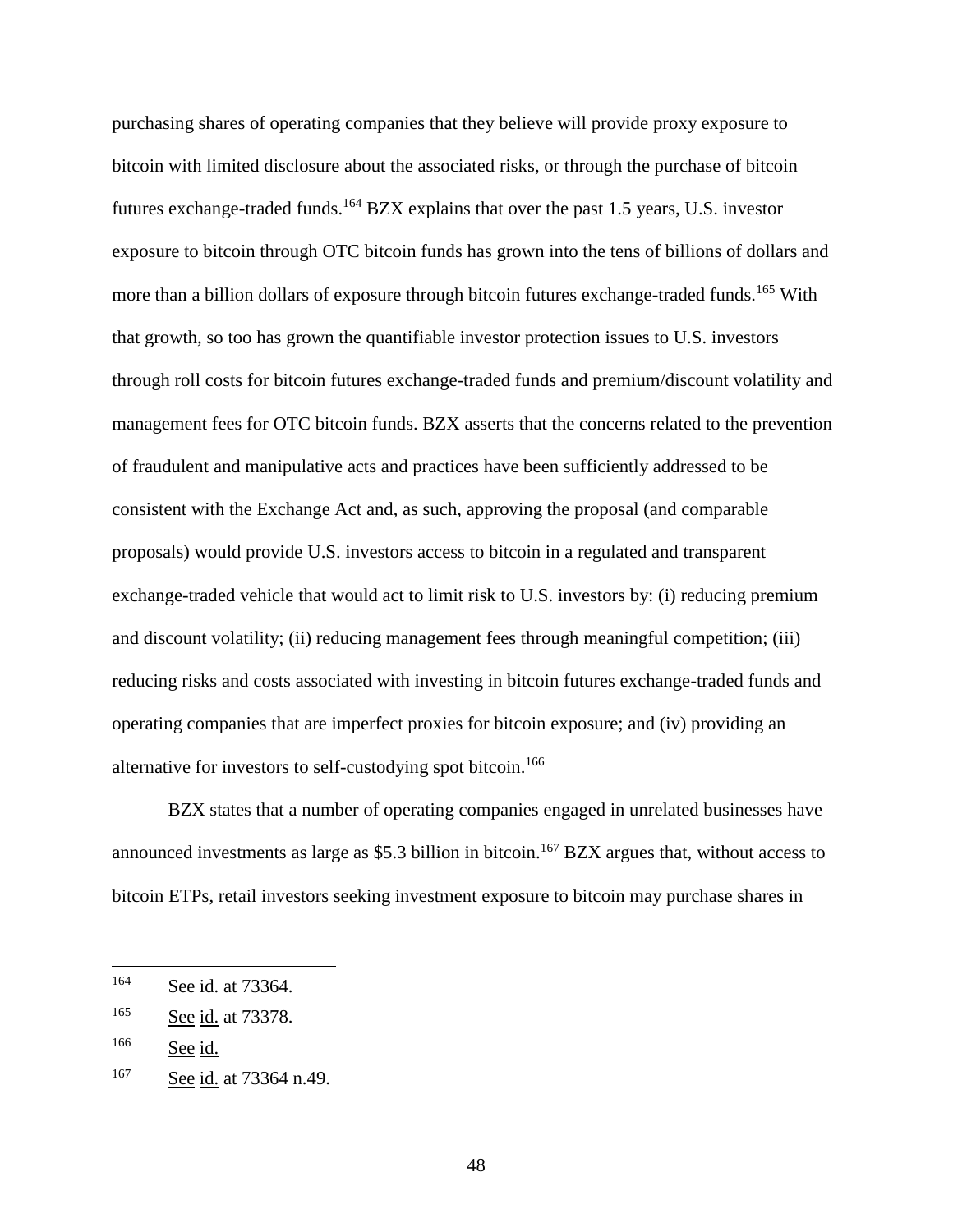these companies in order to gain the exposure to bitcoin.<sup>168</sup> BZX contends that such operating companies, however, are imperfect bitcoin proxies and provide investors with partial bitcoin exposure paired with additional risks associated with whichever operating company they decide to purchase. BZX concludes that investors seeking bitcoin exposure through publicly traded companies are gaining only partial exposure to bitcoin and are not fully benefitting from the risk disclosures and associated investor protections that come from the securities registration process.<sup>169</sup>

BZX also states that investors in many other countries, including Canada and Brazil, are able to use more traditional exchange-listed and traded products (including exchange-traded funds holding spot bitcoin) to gain exposure to bitcoin, disadvantaging U.S. investors and leaving them with more risky means of getting bitcoin exposure.<sup>170</sup>

<sup>&</sup>lt;sup>168</sup> See id.

 $169$  See id.

<sup>&</sup>lt;sup>170</sup> See id. at 73364-65. BZX represents that the Purpose Bitcoin ETF, a retail bitcoin-based ETP launched in Canada, reportedly reached \$1.2 billion in AUM as of October 15, 2021, demonstrating the demand for a North American market listed bitcoin ETP. BZX contends that the Purpose Bitcoin ETF also offers a class of units that is U.S. dollar denominated, which could appeal to U.S. investors. See id. at 73364 n.50. In addition, BZX states that investors in other countries, specifically Canada, generally pay lower fees than U.S. retail investors that invest in OTC bitcoin funds due to the fee pressure that results from increased competition among available bitcoin investment options. BZX also argues that, without an approved bitcoin ETP in the U.S. as a viable alternative, U.S. investors could seek to purchase shares of non-U.S. bitcoin vehicles in order to gain access to bitcoin exposure. BZX believes that, given the separate regulatory regime and the potential difficulties associated with any international litigation, such an arrangement would create more risk exposure for U.S. investors than they would otherwise have with a U.S. exchange-listed ETP. See id. at 73365. BZX further contends that the lack of a U.S.-listed spot bitcoin ETP is not preventing U.S. funds from gaining exposure to bitcoin—several U.S. exchange-traded funds are using Canadian bitcoin ETPs to gain exposure to spot bitcoin—and that approving this proposal "would provide U.S. exchange-traded funds with a U.S.-listed and regulated product to provide such access rather than relying on either flawed products or products listed and primarily regulated in other countries." See id. BZX also states that regulators in other countries have either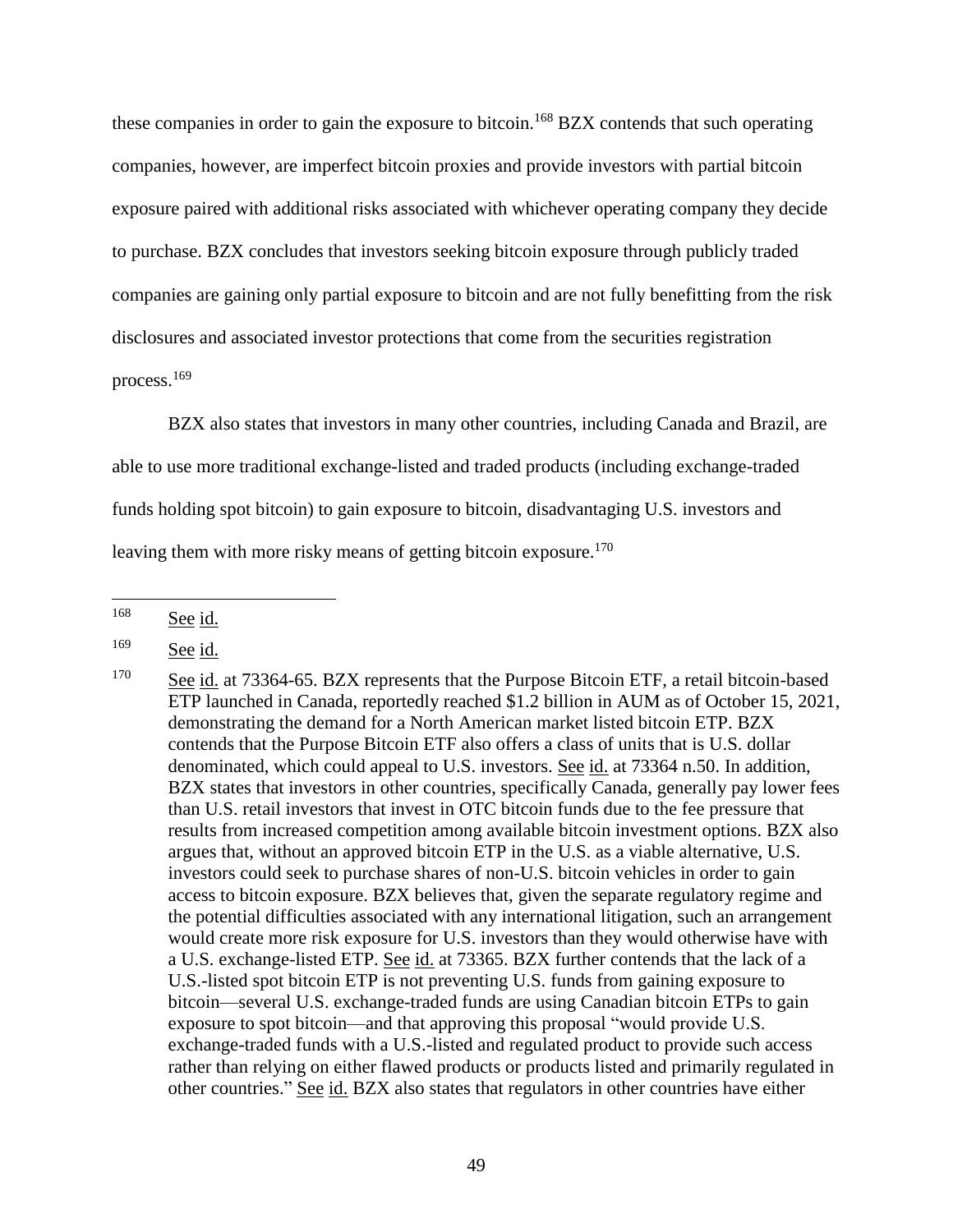In essence, BZX asserts that the risky nature of direct investment in the underlying bitcoin and the unregulated markets on which bitcoin and OTC bitcoin funds trade compel approval of the proposed rule change. The Commission disagrees. Pursuant to Section 19(b)(2) of the Exchange Act, the Commission must approve a proposed rule change filed by a national securities exchange if it finds that the proposed rule change is consistent with the applicable requirements of the Exchange Act—including the requirement under Section 6(b)(5) that the rules of a national securities exchange be designed to prevent fraudulent and manipulative acts and practices—and it must disapprove the filing if it does not make such a finding.<sup>171</sup> Thus, even if a proposed rule change purports to protect investors from a particular type of investment risk—such as experiencing a potentially high premium/discount by investing in OTC bitcoin funds—the proposed rule change may still fail to meet the requirements under the Exchange Act.<sup>172</sup>

Here, even if it were true that, compared to trading in unregulated bitcoin spot markets, trading a bitcoin-based ETP on a national securities exchange provides some additional protection to investors, the Commission must consider this potential benefit in the broader context of whether the proposal meets each of the applicable requirements of the Exchange Act.<sup>173</sup> As explained above, for bitcoin-based ETPs, the Commission has consistently required that the listing exchange have a comprehensive surveillance-sharing agreement with a regulated

approved or otherwise allowed the listing and trading of bitcoin-based ETPs. See id. at 73365 n.51.

 $171$  See Exchange Act Section 19(b)(2)(C), 15 U.S.C. 78s(b)(2)(C).

<sup>172</sup> See SolidX Order, 82 FR at 16259; VanEck Order, 86 FR at 54550-51; WisdomTree Order, 86 FR at 69344; Kryptoin Order, 86 FR at 74179; Valkyrie Order, 86 FR at 74163; Skybridge Order, 87 FR at 3881; Wise Origin Order, 87 FR at 5538.

<sup>173</sup> See supra note 162.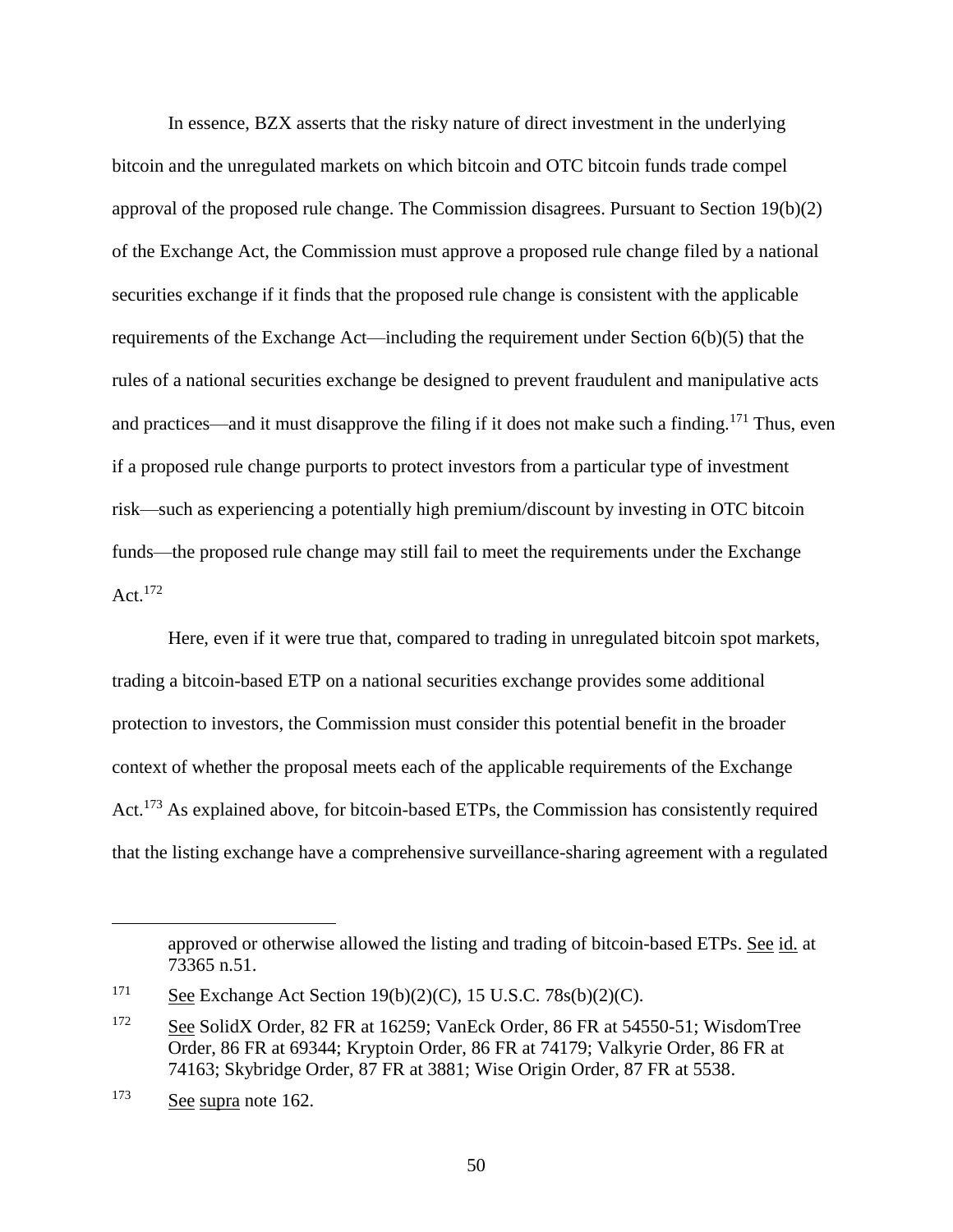market of significant size related to bitcoin, or demonstrate that other means to prevent fraudulent and manipulative acts and practices are sufficient to justify dispensing with the requisite surveillance-sharing agreement. The listing exchange has not met that requirement here. Therefore, the Commission is unable to find that the proposed rule change is consistent with the statutory standard.

Pursuant to Section 19(b)(2) of the Exchange Act, the Commission must disapprove a proposed rule change filed by a national securities exchange if it does not find that the proposed rule change is consistent with the applicable requirements of the Exchange Act—including the requirement under Section 6(b)(5) that the rules of a national securities exchange be designed to prevent fraudulent and manipulative acts and practices.<sup>174</sup>

For the reasons discussed above, BZX has not met its burden of demonstrating that the proposal is consistent with Exchange Act Section  $6(b)(5)$ ,  $^{175}$  and, accordingly, the Commission must disapprove the proposal.<sup>176</sup>

#### **D. Other Arguments and Comments**

The Exchange makes additional arguments in its Amendment No. 1. The Exchange argues that, based on a review of the Commission's past approvals and disapprovals of ETPs, the applicable standard does not require the underlying commodity market to be regulated, but rather requires that the listing exchange has in place a comprehensive surveillance-sharing agreement with a regulated market of significant size related to the underlying commodity.<sup>177</sup> The Exchange

 $174$  See 15 U.S.C. 78s(b)(2)(C).

 $175$  15 U.S.C. 78f(b)(5).

 $176$  In disapproving the proposed rule change, the Commission has considered its impact on efficiency, competition, and capital formation. See 15 U.S.C. 78c(f).

<sup>&</sup>lt;sup>177</sup> See Amendment No. 1, 86 FR at 73361-62.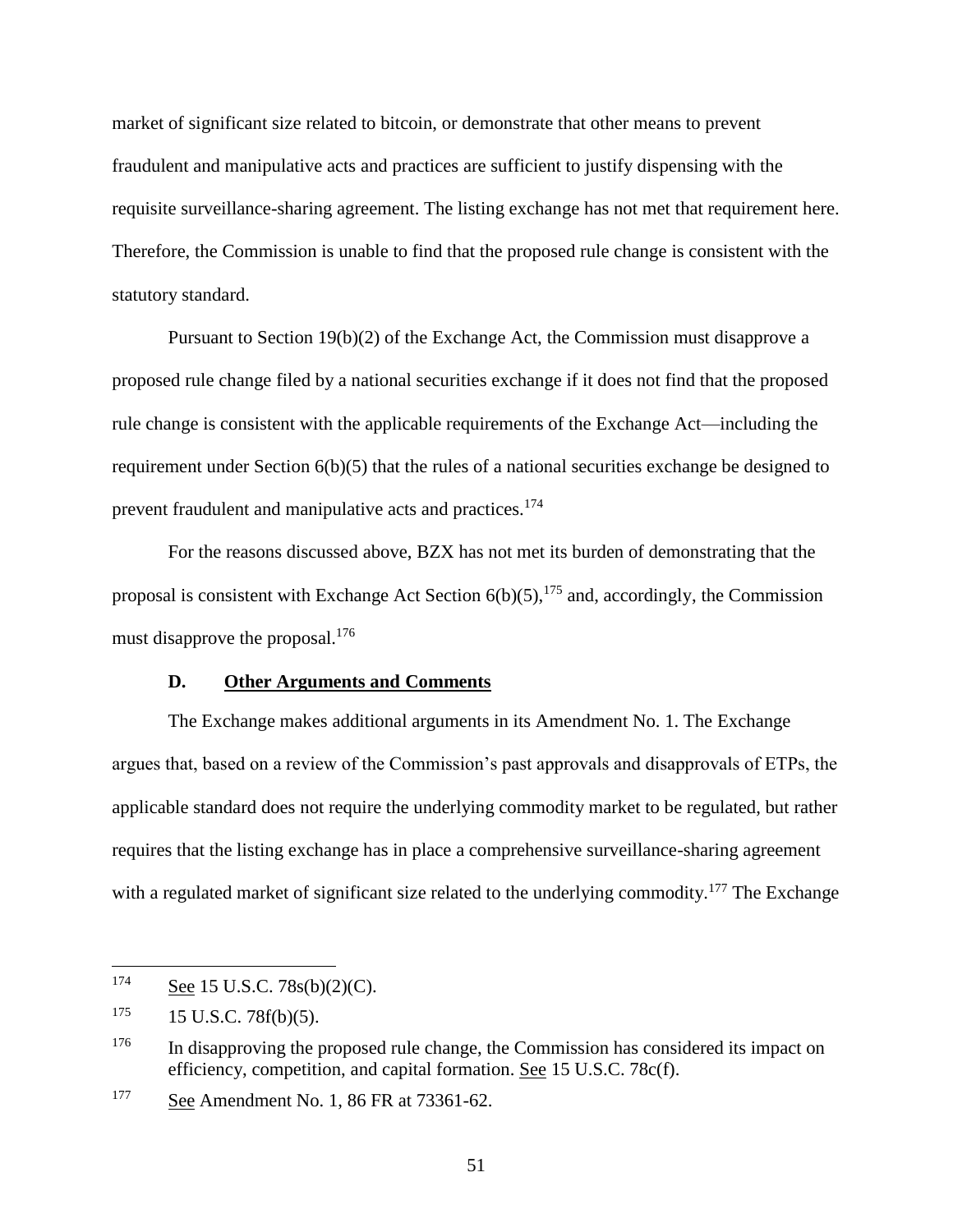states that, therefore, the CME bitcoin futures market is the proper market for the Commission to consider in determining whether the proposal is consistent with the Exchange Act.

The Commission does not disagree. As the Commission has clearly and consistently stated, an exchange that lists bitcoin-based ETPs can meet its obligation under Exchange Act Section  $6(b)(5)$  that its rules be designed to prevent fraudulent and manipulative acts and practices by demonstrating that the exchange has a comprehensive surveillance-sharing agreement with a regulated market of significant size related to the underlying or reference bitcoin assets.<sup>178</sup> As discussed in detail in Section III.B.2, the Commission has considered the Exchange's arguments with respect to the CME bitcoin futures market, and the Commission concludes that the Exchange has failed to demonstrate that the CME bitcoin futures market is such a "market of significant size."

The Exchange also argues that it would be inconsistent for the Commission to allow the listing and trading of exchange-traded funds registered under the Investment Company Act of 1940 ("1940 Act") that provide exposure to bitcoin through CME bitcoin futures ("Bitcoin Futures ETFs") while disapproving this proposal.<sup>179</sup> The Exchange asserts that, if the Commission does not deem the CME bitcoin futures market a regulated market of significant size, permitting Bitcoin Futures ETFs to list and trade would be inconsistent with the requirement under the Exchange Act that the listing and trading of the Bitcoin Futures ETFs be designed to prevent fraudulent and manipulative acts and practices as articulated in the Winklevoss Order and other disapproval orders.<sup>180</sup> The Exchange states that, while one may

<sup>178</sup> See supra notes 12 and 13 and accompanying text. See also Wise Origin Order, 87 FR at 5539.

 $\frac{179}{2}$  See Amendment No. 1, 86 FR at 73365.

<sup>&</sup>lt;sup>180</sup> See id.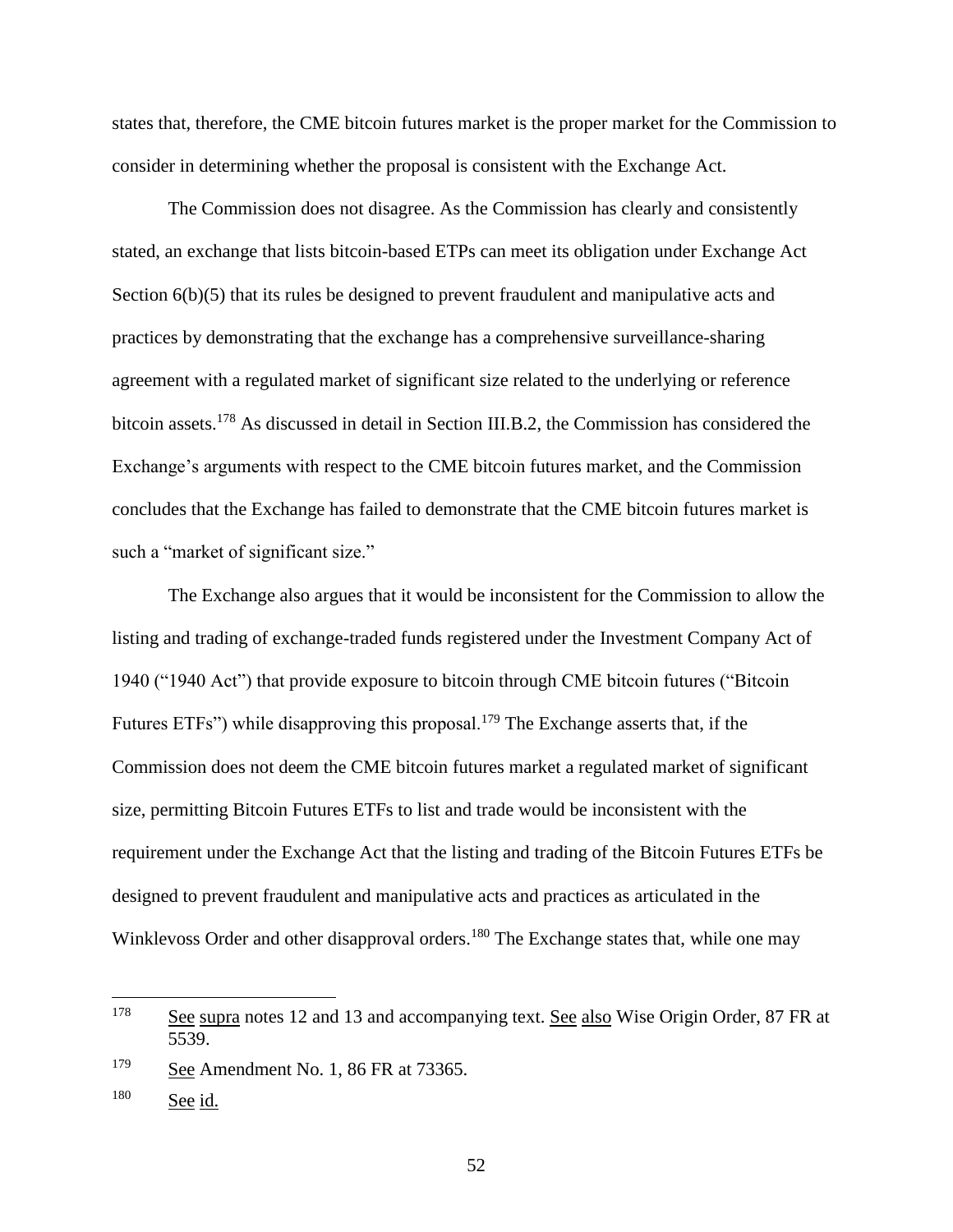argue that the 1940 Act provides certain investor protections, those protections relate primarily to the composition of board of directors, limitations on leverage, and transactions with affiliates, among others, and thus do not confer additional protections to investors in relation to the underlying CME bitcoin futures market to justify different regulatory outcomes for Bitcoin Futures ETFs and non-1940 Act-regulated ETPs that hold spot bitcoin.<sup>181</sup> The Exchange also adds that the largest Bitcoin Futures ETF has contracts representing about 40 percent of open interest in CME bitcoin futures, which, according to the Exchange, "seems to directly contradict" the "predominant influence" prong in establishing whether the CME bitcoin futures market constitutes a market of significant size.<sup>182</sup> The Exchange further asserts that any concerns related to preventing fraud and manipulation related to spot bitcoin ETPs would "apply equally" to the spot markets underlying the futures contracts held by a Bitcoin Futures  $ETF<sup>183</sup>$ . The Exchange

 $\overline{a}$ <sup>181</sup> See id. The Exchange further asserts that, to the extent the Commission may view differential treatment of Bitcoin Futures ETFs and non-1940 Act-registered ETPs that hold spot bitcoin as warranted based on concerns about the custody of bitcoin, that concern is mitigated to a significant degree by the custodial arrangements that the Trust has with the Custodian, which the Exchange believes are the same types of policies, procedures, and safeguards in handling spot bitcoin that the Commission has stated that broker-dealers should implement with respect to digital asset securities. The Exchange also asserts that the Custodian's policies, procedures, and controls are consistent with industry best practices and, as a trust company chartered by the NYSDFS, the Custodian is subject to extensive regulation and has among the longest track records in the industry of providing custodial services for digital asset private keys. See id. at 73366. But see also supra note 107 (regarding the limitations of NYSDFS regulation). In addition, even if the Exchange's assertions regarding custodial arrangements are true, as noted above, see supra note 162, the Commission must consider any such potential investor protections in the broader context of whether the proposal meets each of the applicable requirements of the Exchange Act. The Exchange has not met such requirements.

<sup>&</sup>lt;sup>182</sup> See Amendment No. 1, 86 FR at 73366.

<sup>183</sup> See id.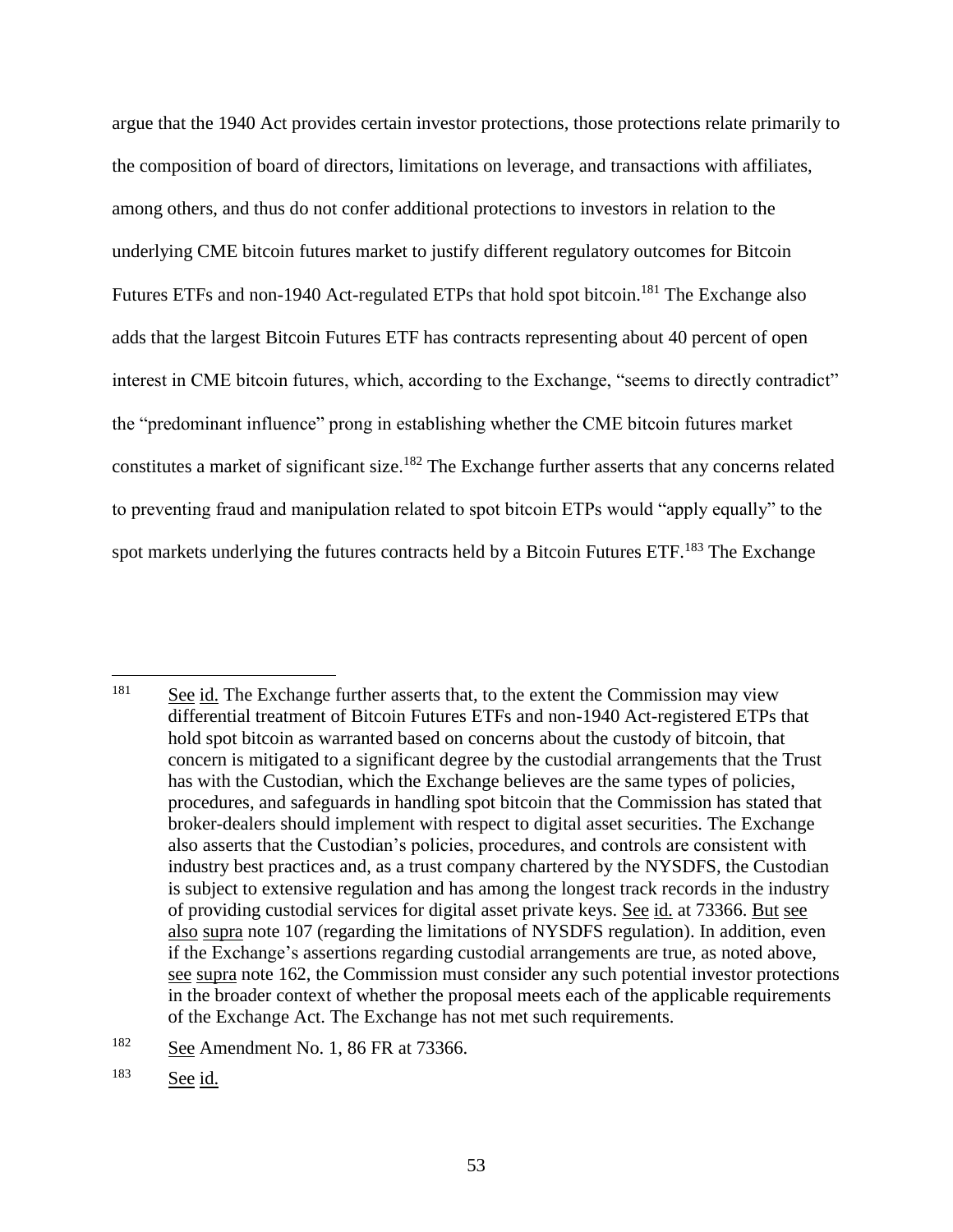concludes that the only "consistent outcome" would be approving spot bitcoin ETPs on the basis that the CME bitcoin futures market is a regulated market of significant size.<sup>184</sup>

The Commission disagrees with the premise of these arguments. The proposed rule change, as modified by Amendment No. 1, does not relate to a product regulated under the 1940 Act, nor does it relate to the same underlying holdings as the Bitcoin Futures ETFs. The Commission considers the proposed rule change on its own merits and under the standards applicable to it. Namely, with respect to this proposed rule change, the Commission must apply the standards as provided by Section 6(b)(5) of the Exchange Act, which it has applied in connection with its orders considering previous proposals to list bitcoin-based commodity trusts and bitcoin-based trust issued receipts.<sup>185</sup>

Comment letters also address the general nature and uses of bitcoin<sup>186</sup> and the state of regulation of bitcoin markets.<sup>187</sup> Ultimately, however, additional discussion of these topics is

<sup>&</sup>lt;sup>184</sup> See id. The Exchange also makes additional investor protection arguments related to Bitcoin Futures ETFs, namely, that Bitcoin Futures ETFs represent a sub-optimal structure for long-term investors. The Exchange states that the cost of rolling CME bitcoin futures contracts will cause the Bitcoin Futures ETFs to lag the performance of bitcoin itself and, at over a billion dollars in assets under management, would cost U.S. investors hundreds of millions of dollars on an annual basis. The Exchange states that such rolling costs would not be required for spot bitcoin ETPs. The Exchange further states that Bitcoin Futures ETFs have grown so rapidly that they face potentially running into CME position limits, which would force a Bitcoin Futures ETF to invest in nonfutures assets for bitcoin exposure and cause potential investor confusion and lack of certainty about what such Bitcoin Futures ETFs are actually holding and change the risk profile associated with such a Bitcoin Futures ETF. See id. at 73365. However, as noted above, see supra note 162, even if these assertions are true, the Commission must consider any potential investor protections of the proposal in the broader context of whether the proposal meets each of the applicable requirements of the Exchange Act. The Exchange has not met such requirements.

<sup>185</sup> See supra note 12. See also VanEck Order, 86 FR at 64552; Skybridge Order, 87 FR at 3881 n.177.

<sup>&</sup>lt;sup>186</sup> See letter from Sam Ahn, dated August 25, 2021 ("Ahn Letter").

<sup>187</sup> See Ahn Letter.